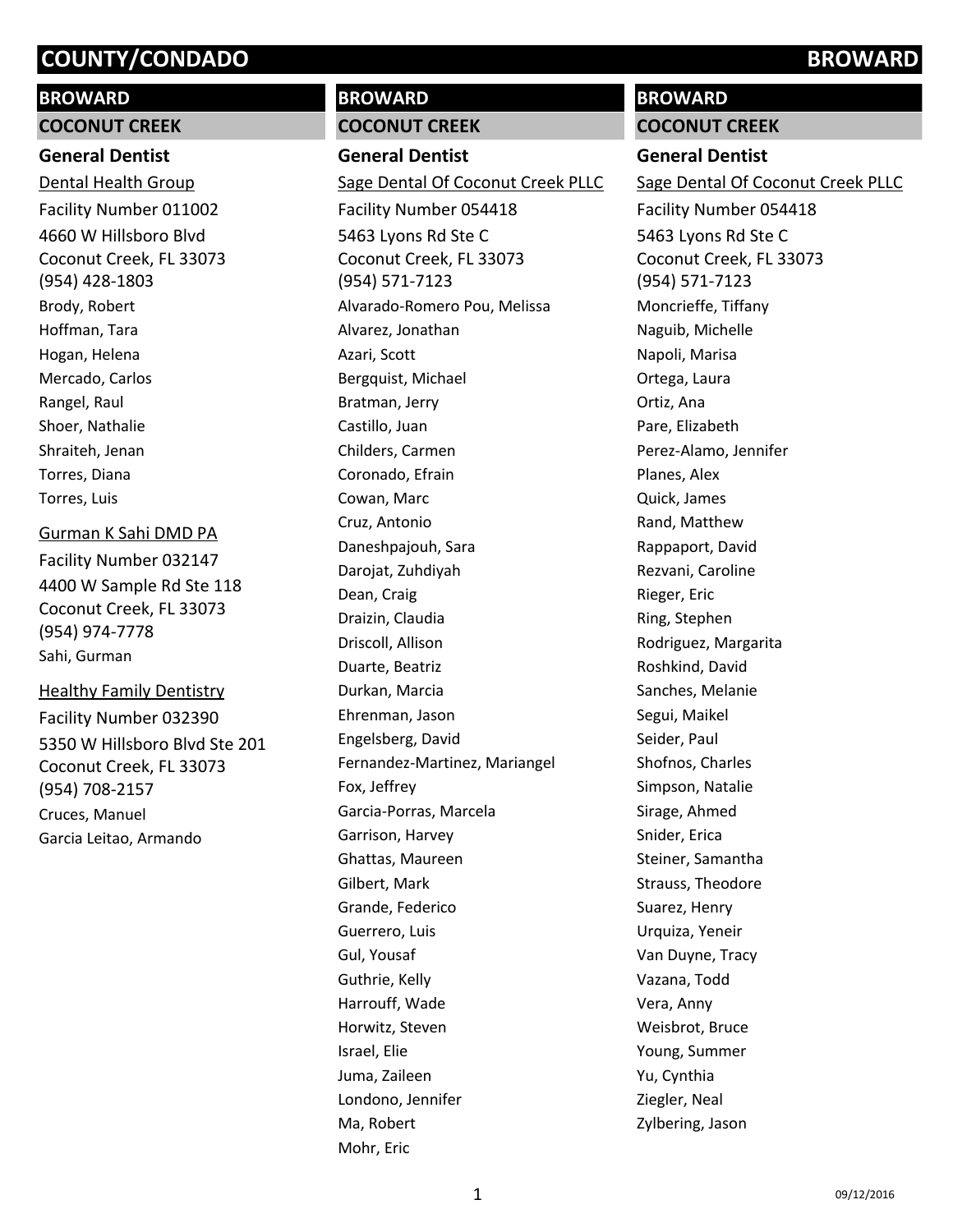# **BROWARD**

#### **COOPER CITY**

#### **General Dentist**

9870 Griffin Rd Cooper City, FL 33328 (954) 434-2700 Sage Dental of Davie PLLC Facility Number 054388 Alvarado-Romero Pou, Melissa Alvarez, Jonathan Azari, Scott Bergquist, Michael Borges, Osbel Bratman, Jerry Castillo, Juan Childers, Carmen Coronado, Efrain Cowan, Marc Cruz, Antonio Daneshpajouh, Sara Darojat, Zuhdiyah Dean, Craig Draizin, Claudia Driscoll, Allison Duarte, Beatriz Durkan, Marcia Ehrenman, Jason Engelsberg, David Fernandez-Martinez, Mariangel Fox, Jeffrey Garcia-Porras, Marcela Garrison, Harvey Ghattas, Maureen Gilbert, Mark Grande, Federico Guerrero, Luis Gul, Yousaf Guthrie, Kelly Harrouff, Wade Horwitz, Steven Israel, Elie Juma, Zaileen LePore, Krystina Londono, Jennifer

# **BROWARD**

**COOPER CITY General Dentist**

9870 Griffin Rd Cooper City, FL 33328 (954) 434-2700 Sage Dental of Davie PLLC Facility Number 054388 Ma, Robert Mohr, Eric Moncrieffe, Tiffany Naguib, Michelle Napoli, Marisa Newton, Emily Ortega, Laura Ortiz, Ana Pare, Elizabeth Perez-Alamo, Jennifer Planes, Alex Quick, James Rand, Matthew Rappaport, David Rezvani, Caroline Rieger, Eric Ring, Stephen Rodriguez, Margarita Roshkind, David Sanches, Melanie Segui, Maikel Seider, Paul Shofnos, Charles Simpson, Natalie Sirage, Ahmed Snider, Erica Strauss, Theodore Suarez, Henry Urquiza, Yeneir Van Duyne, Tracy Vazana, Todd Vera, Anny Vignola, Jennifer Weisbrot, Bruce Young, Summer Yu, Cynthia

# **BROWARD**

**COOPER CITY**

#### **General Dentist**

9870 Griffin Rd Cooper City, FL 33328 (954) 434-2700 Sage Dental of Davie PLLC Facility Number 054388 Ziegler, Neal Zylbering, Jason

#### Travel Dent Birns And Birns Pa

5121 SW 90th Ave #7 Cooper City, FL 33328 (954) 680-2237 Facility Number 012094 Birns, Bradley Greenspan-Birns, Robin

## **CORAL SPRINGS**

## **General Dentist**

10347 Royal Palm Blvd Coral Springs, FL 33065 (954) 753-4101 Brian H Snyder DDS Pa Facility Number 035444 Snyder, Brian

## Coral Springs Dental Care

10196 W Sample Rd Coral Springs, FL 33065 (954) 752-4450 Facility Number 041529 Denis, Tamisha

#### CORAL SPRINGS FAMILY DENTISTRY OF AMERIC

6267 W Sample Rd Coral Springs, FL 33067 (954) 341-4766 Facility Number 003479 Stein, Ilya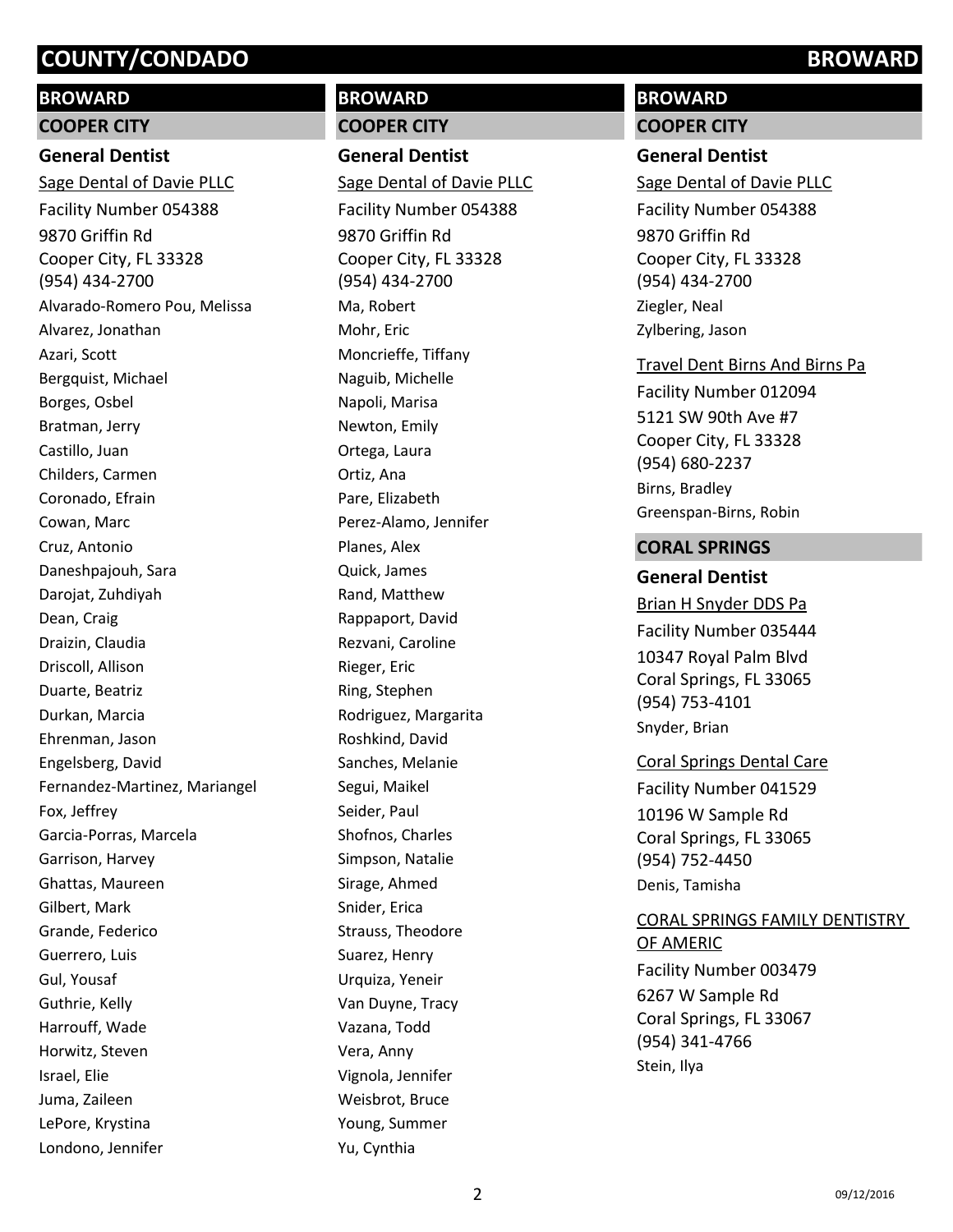### **BROWARD**

#### **CORAL SPRINGS**

## **General Dentist**

2929 N University Dr Ste 203 Coral Springs, FL 33065 (954) 757-5353 Coral Springs Smiles PA Facility Number 042325 Anand, Payal

#### Dental Excellence Corporation

7426 Wiles Rd Coral Springs, FL 33067 (954) 255-3500 Facility Number 042263 Bui, Anthony

# Dental Health Group

1881 N University Dr Coral Springs, FL 33071 (954) 755-1014 Facility Number 017594 Brody, Robert Choksi, Rachana Haller, Dustin Kashlan, Rania Martinez, Amy Vazana, Todd Vignola, Jennifer

# **BROWARD**

# **CORAL SPRINGS**

**General Dentist** 9601 W Atlantic Blvd Coral Springs, FL 33071 (954) 753-7400 Dentaland Coral Springs LLC Facility Number 935201 Cohen, Michael Dooley, Jill Fishner, Neil Fotek, Ilona Grider, Joseph Hogan, Helena Iurcovich, Maximillian Lisi, Richard Mccown, Michael Morales, Ronald Munoz, Numa Rodriguez, Dario Saenz, Regina Sutnick, Steven Taha, Ahmed Zusselman, Arnold

#### DentistArt Group

9955 NW 31st St Ste 201 Coral Springs, FL 33065 (954) 906-8177 Facility Number 054838 Carvalho, Sandra

#### Douglas Goldberg Dental Clinic

2706 N University Dr Coral Springs, FL 33065 (954) 346-1075 Facility Number 047978 Goldberg, Douglas

5521 N University Dr Ste 101 Coral Springs, FL 33067 (954) 341-1000 Dr Nilesh Dalal Pa Facility Number 056164 Leonard Jr, Thomas

# **BROWARD**

**CORAL SPRINGS**

# **General Dentist**

FRANCESCO VULTAGGIO DMD

10339 W Sample Rd Coral Springs, FL 33065 (954) 840-1939 Facility Number 037692 Vultaggio, Francesco

#### Goldent INC

8100 Royal Palm Blvd Ste 110 Coral Springs, FL 33065 (954) 255-5858 Facility Number 053875 Panahi, Harry

#### Magnolia Dental Clinic Inc

9625 Westview Dr Coral Springs, FL 33076 (954) 227-1417 Facility Number 040151 Bretos, Alexander Collazo, Ralph

#### Oral Facial Reconstruction Impla

5531 N University Dr Ste 104 Coral Springs, FL 33067 (954) 227-4892 Facility Number 040726 Cardenas, Luis Friedman, Kurt Payton, Kevin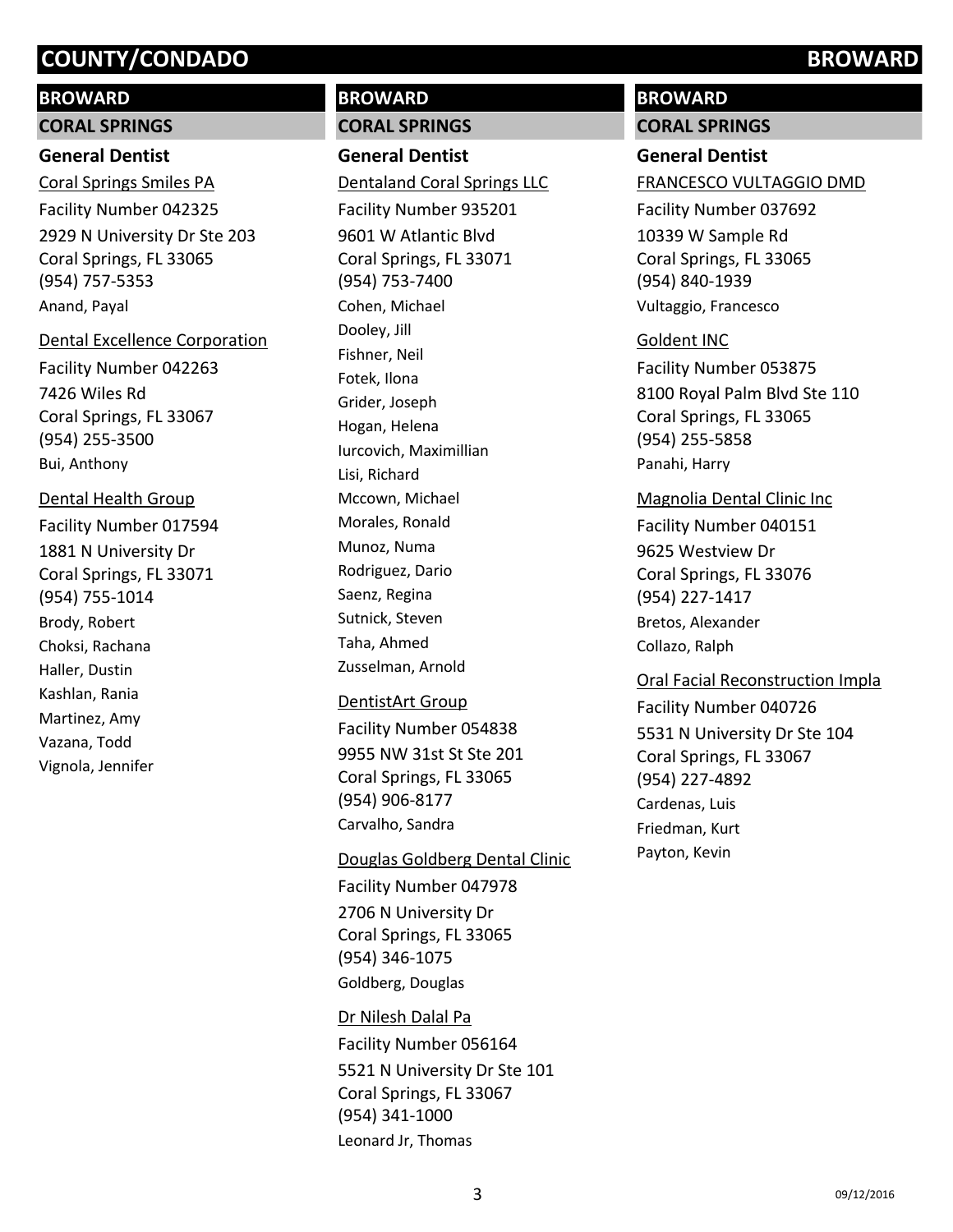## **BROWARD**

#### **CORAL SPRINGS**

### **General Dentist**

987 N University Dr Coral Springs, FL 33071 (954) 753-4005 Sage Dental of Coral Springs PLLC Facility Number 003442 Alvarado-Romero Pou, Melissa Alvarez, Jonathan Ayesh, Karima Azari, Scott Bergquist, Michael Bratman, Jerry Castillo, Juan Cherkinsky, Jordan Childers, Carmen Cline, Jack Coronado, Efrain Cruz, Antonio Daneshpajouh, Sara Darojat, Zuhdiyah Dean, Craig Driscoll, Allison Duarte, Beatriz Durkan, Marcia Fernandez-Martinez, Mariangel Fox, Jeffrey Garcia-Porras, Marcela Garrison, Harvey Ghattas, Maureen Gilbert, Mark Goldberg, Howard Grande, Federico Guerrero, Luis Gul, Yousaf Guthrie, Kelly Hamed, Shirin Helmy, James Hoffman, Bruce Horwitz, Steven Israel, Elie Londono, Jennifer Ma, Robert

# **BROWARD**

#### **CORAL SPRINGS**

# **General Dentist**

987 N University Dr Coral Springs, FL 33071 (954) 753-4005 Sage Dental of Coral Springs PLLC Facility Number 003442 Mohr, Eric Moncrieffe, Tiffany Naguib, Michelle Napoli, Marisa Ortega, Laura Ortiz, Ana Pare, Elizabeth Perez-Alamo, Jennifer Planes, Alex Quick, James Rand, Matthew Rappaport, David Rezvani, Caroline Rieger, Eric Ring, Stephen Rodriguez, Margarita Rodriguez, Ramon Roshkind, David Salazar, Cecilia Sanches, Melanie Schot, Raquel Segui, Maikel Seider, Paul Simpson, Natalie Sirage, Ahmed Snider, Erica Steiner, Samantha Strauss, Theodore Truong, Xen Urquiza, Yeneir Van Duyne, Tracy Vazana, Todd Vera, Anny Viener, Alfred Vignola, Jennifer Wooldridge, Maria

# **BROWARD**

**CORAL SPRINGS**

### **General Dentist**

987 N University Dr Coral Springs, FL 33071 (954) 753-4005 Sage Dental of Coral Springs PLLC Facility Number 003442 Young, Summer Yu, Cynthia Ziegler, Neal Zylbering, Jason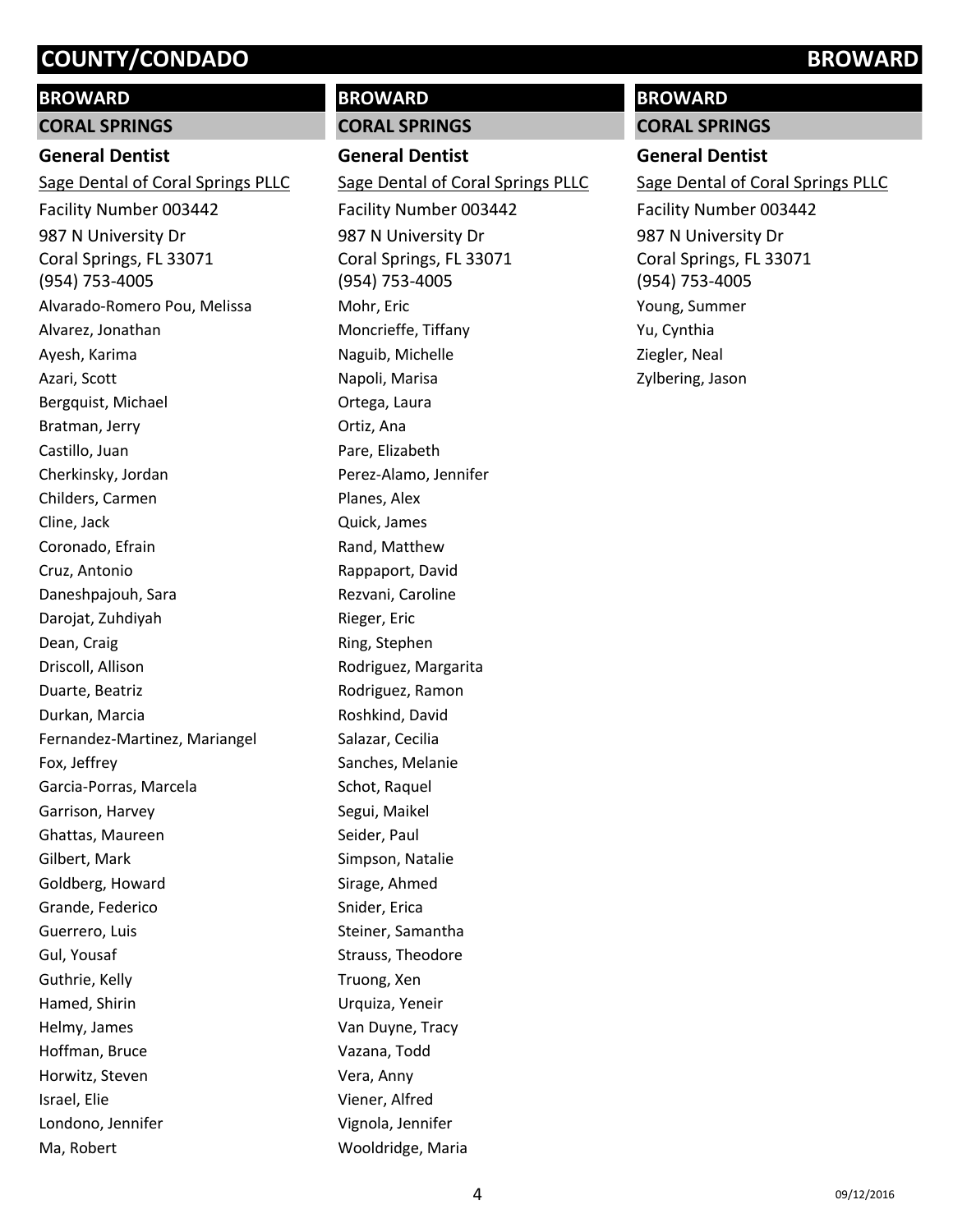# **BROWARD**

# **CORAL SPRINGS**

# **General Dentist**

5810 Coral Ridge Dr Coral Springs, FL 33076 (954) 905-1290 Sage Dental Of Parkland PLLC Facility Number 054409 Alvarado-Romero Pou, Melissa Alvarez, Jonathan Azari, Scott Bergquist, Michael Bratman, Jerry Castillo, Juan Childers, Carmen Coronado, Efrain Cowan, Marc Cruz, Antonio Daneshpajouh, Sara Darojat, Zuhdiyah Dean, Craig Draizin, Claudia Driscoll, Allison Duarte, Beatriz Durkan, Marcia Ehrenman, Jason Engelsberg, David Fernandez-Martinez, Mariangel Fox, Jeffrey Garcia-Porras, Marcela Garrison, Harvey Ghattas, Maureen Gilbert, Mark Grande, Federico Guerrero, Luis Gul, Yousaf Guthrie, Kelly Harrouff, Wade Horwitz, Steven Israel, Elie Juma, Zaileen Lamb, Nicole Londono, Jennifer Ma, Robert

# **BROWARD**

### **CORAL SPRINGS**

**General Dentist** 5810 Coral Ridge Dr Coral Springs, FL 33076 (954) 905-1290 Sage Dental Of Parkland PLLC Facility Number 054409 Mohr, Eric Moncrieffe, Tiffany Naguib, Michelle Napoli, Marisa Ortega, Laura Ortiz, Ana Pare, Elizabeth Perez-Alamo, Jennifer Planes, Alex Quick, James Rand, Matthew Rappaport, David Rezvani, Caroline Rieger, Eric Ring, Stephen Rodriguez, Margarita Roshkind, David Sanches, Melanie Segui, Maikel Seider, Paul Shofnos, Charles Simpson, Natalie Snider, Erica Steiner, Samantha Strauss, Theodore Suarez, Henry Urquiza, Yeneir Van Duyne, Tracy Vazana, Todd Vera, Anny Vignola, Jennifer Weisbrot, Bruce Young, Summer Yu, Cynthia Ziegler, Neal Zylbering, Jason

# **BROWARD**

#### **CORAL SPRINGS**

### **General Dentist**

2123 N University Dr Coral Springs, FL 33071 (954) 752-9065 Select Dental Care Facility Number 035520 Segui, Maikel

#### TLC Dental Coral Springs PLC

8214 Wiles Rd Coral Springs, FL 33067 (954) 344-1999 Facility Number 040666 Coutras, Elevteria Cunha, Renata De Leon, Ennio Elkind, Jaime Ferguson, Caitlin Gartner, Judith Guthrie, Kelly Helfant, Jared Irving, Bizu Lamb, Nicole Lopez, Arnaldo Mandel, Jonathan Mingel, Marc Muckey, Steve Polhamus-Lopez, Melisa Rios Ku Hop, Milagritos Sorroza, Jennifer Talchik Jr, Paul Taveras, Myriam Vilk-Shapiro, Dora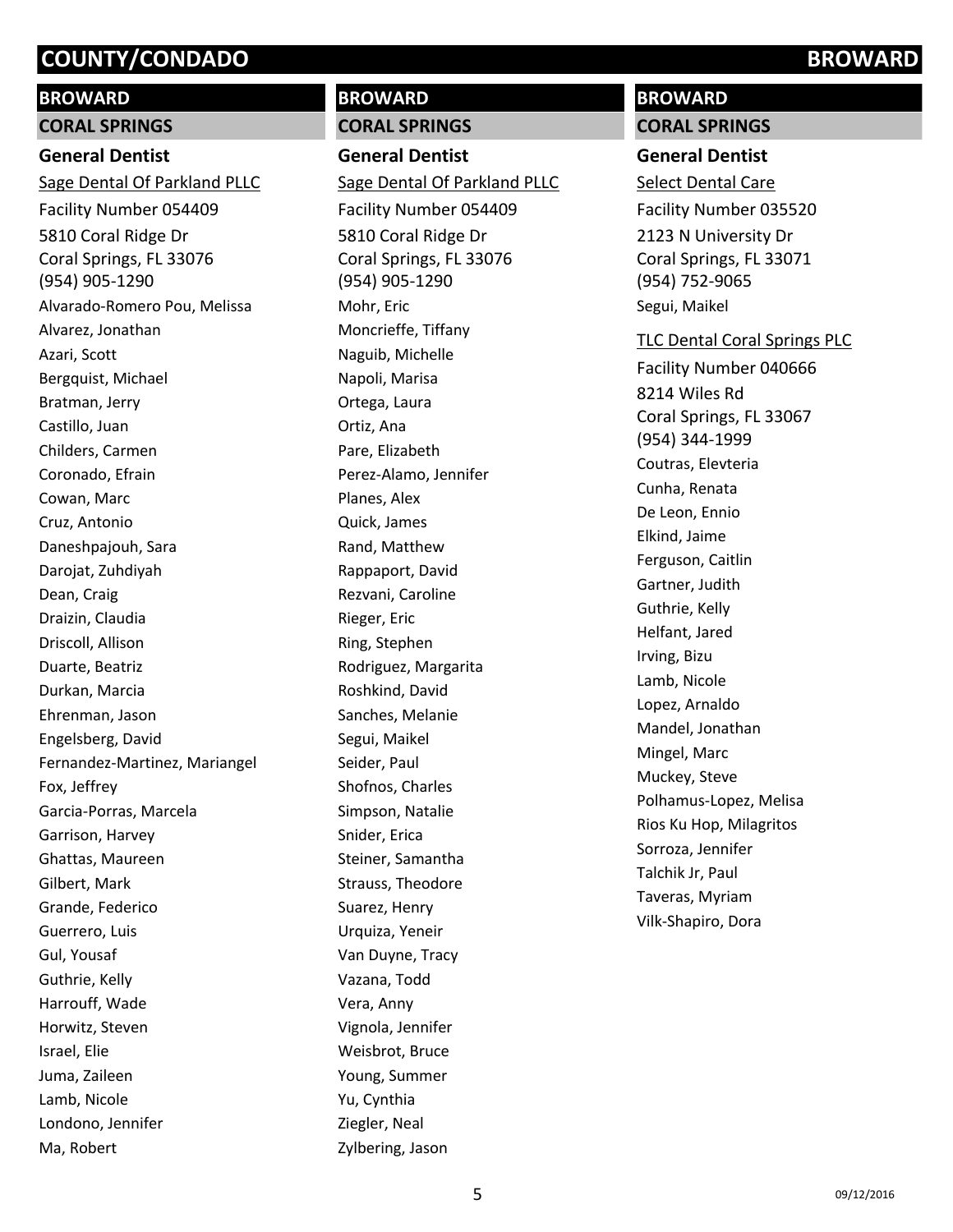## **BROWARD**

#### **CORAL SPRINGS**

#### **General Dentist**

1700 N University Dr Ste 101 Coral Springs, FL 33071 (954) 344-8800 Union Dental Facility Number 056480 Elefant, Jacob Green, George Santana, David Seecharan, Ronik Shulman, Jared

#### Xiaofang Cheng DDS Pa

12434 W Atlantic Blvd Coral Springs, FL 33071 (954) 341-1888 Facility Number 028573 Cheng, Xiaofang

#### **DANIA**

# **General Dentist** 250 E Dania Beach Blvd Atlantic Florida Dental Facility Number 899701

Dania, FL 33004 (954) 922-1947 Schopler, Thomas

# **BROWARD DANIA**

# **General Dentist**

435 E Sheridan St Dania, FL 33004 (954) 926-5888 TLC Dental Dania LC Facility Number 032420 Coutras, Elevteria Cunha, Renata De Leon, Ennio Elkind, Jaime Ferguson, Caitlin Gartner, Judith Guthrie, Kelly Haratz, Zina Helfant, Jared Irving, Bizu Jacobsohn, Henry Lamb, Nicole Lewis McKenzie, Andrea Lopez, Arnaldo Mandel, Jonathan Mingel, Marc Muckey, Steve Polhamus-Lopez, Melisa Rios Ku Hop, Milagritos Sorroza, Jennifer Talchik Jr, Paul Taveras, Myriam Vilk-Shapiro, Dora

## **DAVIE**

## **General Dentist**

5810 South University Dr #128 Davie, FL 33328 (954) 905-6633 Bello Dental Associates Facility Number 055210 Bello, Jenny

# **BROWARD**

# **DAVIE**

#### **General Dentist**

2263 S University Dr Davie, FL 33324 (954) 475-0700 David A Sachs DDS Pa Facility Number 039573 Sachs, David

#### Davie Modern Dentistry

5796 S University Dr Ste 102 Davie, FL 33328 (954) 248-2742 Facility Number 057036 Laska, Mario McCann, Katie

#### Dental Associates of Davie

2879 S University Dr Davie, FL 33328 (954) 474-2422 Facility Number 039210 Corpas, Alfredo

2879 S University Dr Davie, FL 33328 (954) 474-2499 Fortune Smiles Inc Facility Number 055821 Trujillo, Madelene

## **DEERFIELD BEACH**

# **Oral Surgeon**

1800 W Hillsboro Blvd Deerfield Beach, FL 33442 (954) 427-4361 Deerfield Center For Dental Spec Facility Number 971806 Bistritz, Jerome Perez-Garcia, Ramon Schacht, Stephen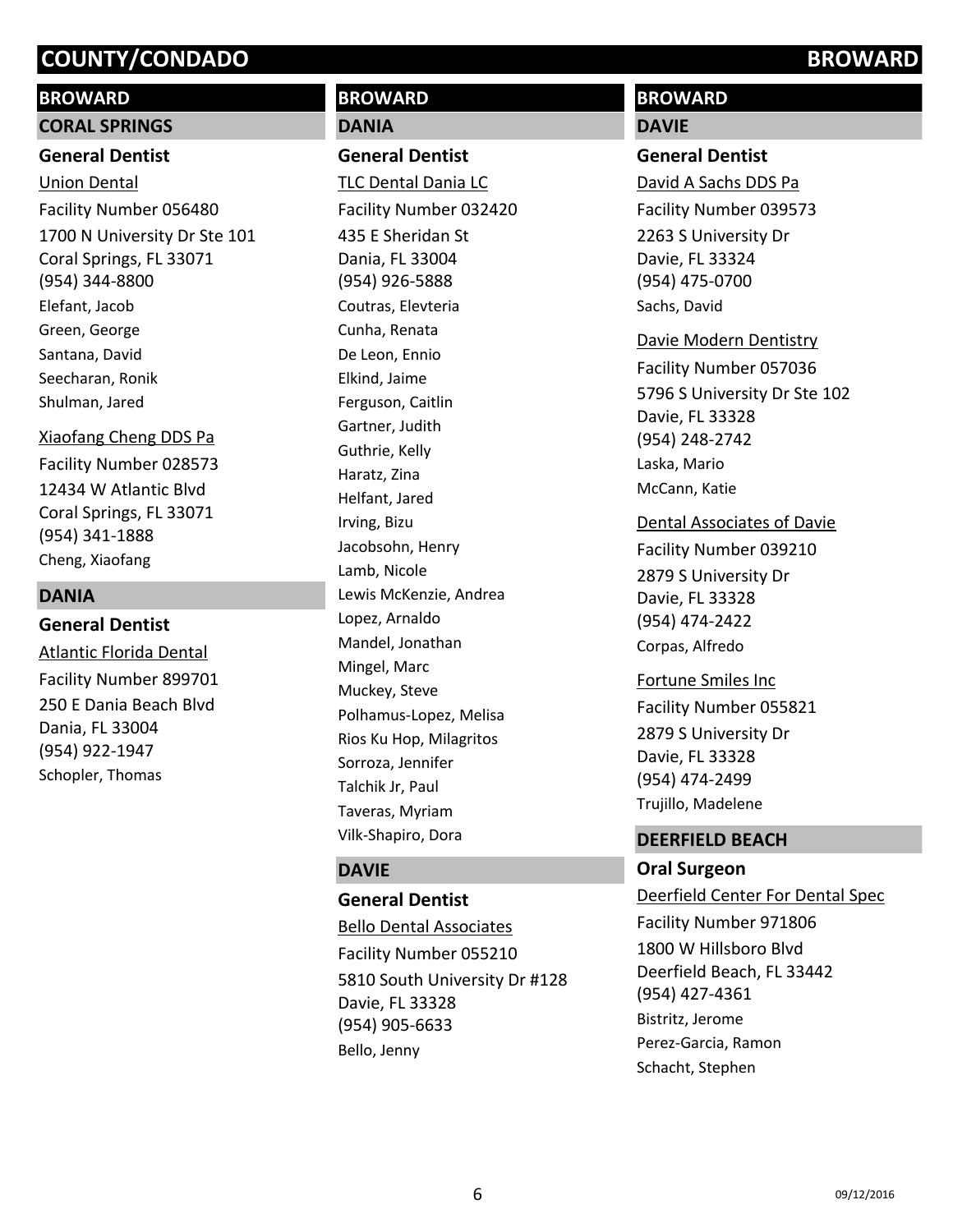#### **BROWARD**

#### **DEERFIELD BEACH**

### **Oral Surgeon**

1874 W Hillsboro Blvd Ste A Deerfield Beach, FL 33442 (954) 428-4575 Deerfield Dental Llc Facility Number 010330 Aron, Robert

#### Francesco Vultaggio DMD

841 SE 8th Ave Deerfield Beach, FL 33441 (954) 421-2122 Facility Number 055160 Vultaggio, Francesco

#### Frank L Gober DDS Pa

1800 W Hillsboro Blvd Deerfield Beach, FL 33442 (954) 427-4321 Facility Number 886801 Gober, Franklyn Habib, Mary Laska, Mario

# **BROWARD**

## **DEERFIELD BEACH**

**Oral Surgeon** 2265 W Hillsboro Blvd Deerfield Beach, FL 33442 (954) 427-2436 Sage Dental Of Deerfield Beach PLLC Facility Number 002109 Alvarado-Romero Pou, Melissa Alvarez, Jonathan Ayesh, Karima Azari, Scott Bergquist, Michael Bratman, Jerry Caceres, Johanny Castillo, Juan Cherkinsky, Jordan Childers, Carmen Cline, Jack Coronado, Efrain Cruz, Antonio Daneshpajouh, Sara Darojat, Zuhdiyah De Oliveira, Gisele Dean, Craig Driscoll, Allison Duarte, Beatriz Durkan, Marcia Elefant, Jacob Fernandez-Martinez, Mariangel Fox, Jeffrey Garcia-Porras, Marcela Garrison, Harvey Ghattas, Maureen Gilbert, Mark Goldberg, Howard Grande, Federico Gross, Allan Guerrero, Luis Gul, Yousaf Guthrie, Kelly Hamed, Shirin Haspel, Alan Helmy, James

# **DEERFIELD BEACH**

### **Oral Surgeon**

**BROWARD**

2265 W Hillsboro Blvd Deerfield Beach, FL 33442 (954) 427-2436 Sage Dental Of Deerfield Beach PLLC Facility Number 002109 Hoffman, Bruce Horwitz, Steven Juma, Zaileen Londono, Jennifer Ma, Robert Mohr, Eric Moncrieffe, Tiffany Naguib, Michelle Napoli, Marisa Norkin, Andrew Ortega, Laura Ortiz, Ana Pare, Elizabeth Perez-Alamo, Jennifer Perkins, Lindsay Planes, Alex Quick, James Rand, Matthew Rappaccioli, Coty Rappaport, David Rezvani, Caroline Rieger, Eric Ring, Stephen Rodriguez, Margarita Rodriguez, Ramon Roshkind, David Salazar, Cecilia Sanches, Melanie Schot, Raquel Segui, Maikel Seider, Paul Silberstein, Peter Simpson, Natalie Sirage, Ahmed Spearing, Rory Steiner, Samantha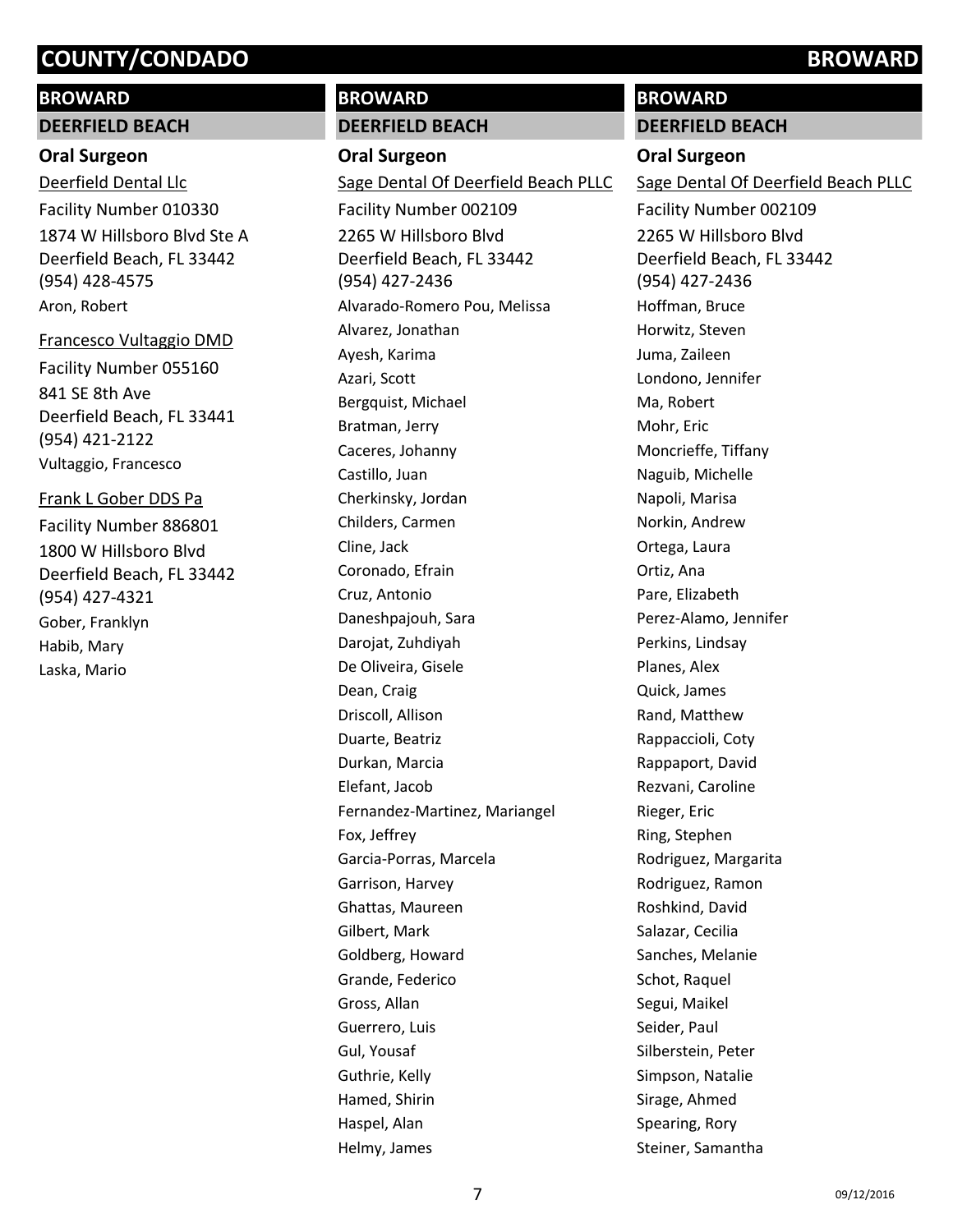#### **BROWARD**

#### **DEERFIELD BEACH**

#### **Oral Surgeon**

2265 W Hillsboro Blvd Deerfield Beach, FL 33442 (954) 427-2436 Sage Dental Of Deerfield Beach PLLC Facility Number 002109 Strauss, Theodore Suarez, Henry Truong, Xen Urquiza, Yeneir Van Duyne, Tracy Vazana, Todd Vera, Anny Viener, Alfred Vignola, Jennifer Villicana, Isabel Weisbrot, Bruce Wooldridge, Maria Young, Summer Yu, Cynthia Ziegler, Neal Zylbering, Jason

#### Smiles Dental

700 W Hillsboro Blvd Ste 1-109 Deerfield Beach, FL 33441 (754) 264-7264 Facility Number 057280 Atluri, Suneetha

## **FORT LAUDERDALE**

# **General Dentist**

1608 E Commercial Blvd Fort Lauderdale, FL 33334 (954) 489-1345 Adult & Geriatric Dental Care Facility Number 030473 Baghdassarian-Mencia, Rosemary

# **BROWARD**

#### **FORT LAUDERDALE**

## **General Dentist**

700 SE 3rd Ave Ste 206 Fort Lauderdale, FL 33316 (954) 761-2230 Aids Health Care Foundation Inc Facility Number 053665 Davis, Deborah

2740 E Commercial Blvd Fort Lauderdale, FL 33308 (954) 938-2447 American Dental of FL-Fort Lauderdale Facility Number 045104 Fenton, Daniel Szpoganicz, Tadeu

#### Bassil Akel DMD PLLC

1600 N State Road 7 Ste 400 Fort Lauderdale, FL 33313 (954) 581-9228 Facility Number 041839 Akel, Bassil

#### Bayview Dental Assoc Pa

2826 East Oakland Park Blvd Ste 300 Fort Lauderdale, FL 33306 (954) 776-4720 Facility Number 965101 Ciporkin, Peter Sorgen, Michael Villa, Rodolfo

2740 E Commercial Blvd Fort Lauderdale, FL 33308 (954) 938-2447 C Shane Roone Facility Number 029650 Borda, Miguel Roane, Christopher

# **BROWARD**

### **FORT LAUDERDALE**

## **General Dentist**

3937 W Broward Blvd Fort Lauderdale, FL 33312 (954) 584-5031 Coast Florida Pa Facility Number 042245 Naryshkin, George Williams, Tosha

#### Dental Health Group

1201 N Federal Hwy Ste 2D Fort Lauderdale, FL 33304 (954) 566-4167 Facility Number 011914 Brody, Robert Daneshpajouh, Sara Frand, Joel Garcia, Ricardo

#### East Coral Dental Pa

4144 N Federal Hwy Fort Lauderdale, FL 33308 (954) 565-3353 Facility Number 042610 Diaz, Yanet Dicrescento, Donna Roca-Godinez, Lilian

#### Frank Kalafatic DDS PLLC

6230 N Federal Hwy Fort Lauderdale, FL 33308 (954) 916-7646 Facility Number 045746 Kalafatic, Frank Scott, John

#### Guilco Family Dental Inc

6550 N Federal Hwy Ste 550 Fort Lauderdale, FL 33308 (954) 771-7007 Facility Number 044857 Guilarte, Rhona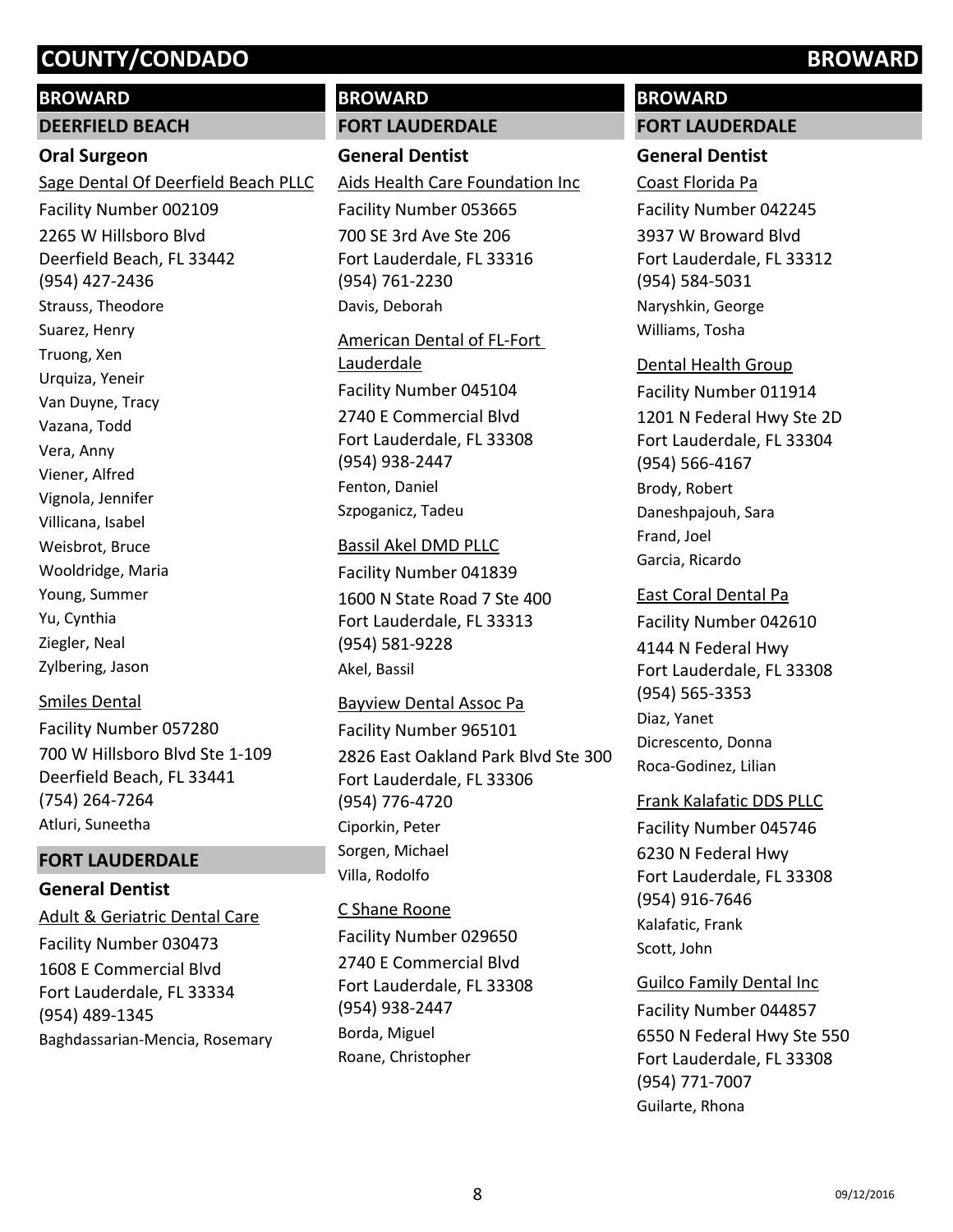### **BROWARD**

#### **FORT LAUDERDALE**

### **General Dentist**

1040 Weston Rd Ste 225 Fort Lauderdale, FL 33326 (954) 389-9500 H G Hosseini DDS Pa Facility Number 960701 Hosseini, Heather

#### Jeremy Gerber DMD PA

1332 SE 17th St Fort Lauderdale, FL 33316 (954) 763-4403 Facility Number 037061 Gerber, Jeremy

# Leslie H Sultan DDS Pa

4800 N Federal Hwy Ste 201 Fort Lauderdale, FL 33308 (954) 771-8772 Facility Number 822206 Sultan, Leslie

#### Liliana Hernandez DDS

1330 SE 4th Ave Ste K Fort Lauderdale, FL 33316 (954) 523-0566 Facility Number 869001 Hernandez, Liliana

#### Marino F Vigna

5975 W Sunrise Blvd Ste 107 Fort Lauderdale, FL 33313 (954) 584-9500 Facility Number 001306 Vigna, Marino

## Michael R Barnard DDS Pa

1209 W Broward Blvd Fort Lauderdale, FL 33312 (954) 763-3358 Facility Number 915501 Barnard, Michael Licina, Zeljka Martinez-Marino, Anelisse

# **BROWARD**

# **FORT LAUDERDALE**

# **General Dentist**

8218 Griffin Rd Fort Lauderdale, FL 33328 (954) 680-2047 Pristine Dental Care Inc Facility Number 052497 Benjamin, Reenu

#### Ravin Mehta DDS Pa

3796 NW 19th St Fort Lauderdale, FL 33311 (954) 739-1430 Facility Number 898101 Mehta, Ravindra

#### Robert Stanton

5400 N Federal Hwy Fort Lauderdale, FL 33308 (954) 568-9788 Facility Number 011554 Stanton, Robert

# **BROWARD**

**FORT LAUDERDALE**

### **General Dentist**

551 N Federal Hwy Ste 900 Fort Lauderdale, FL 33301 (954) 358-2722 Sage Dental of Downtown Ft Lauderdale Facility Number 054960 Alvarado-Romero Pou, Melissa Azari, Scott Bergquist, Michael Bockian, Joshua Bratman, Jerry Castillo, Juan Childers, Carmen Coronado, Efrain Cowan, Marc Cruz, Antonio Daneshpajouh, Sara Darojat, Zuhdiyah Dean, Craig Draizin, Claudia Driscoll, Allison Duarte, Beatriz Durkan, Marcia Fernandez-Martinez, Mariangel Fox, Jeffrey Garcia-Porras, Marcela Garrison, Harvey Garvar, Lanny Ghattas, Maureen Gilbert, Mark Grande, Federico Guerrero, Luis Gul, Yousaf Guthrie, Kelly Israel, Elie Juma, Zaileen LePore, Krystina Londono, Jennifer Ma, Robert Moncrieffe, Tiffany Naguib, Michelle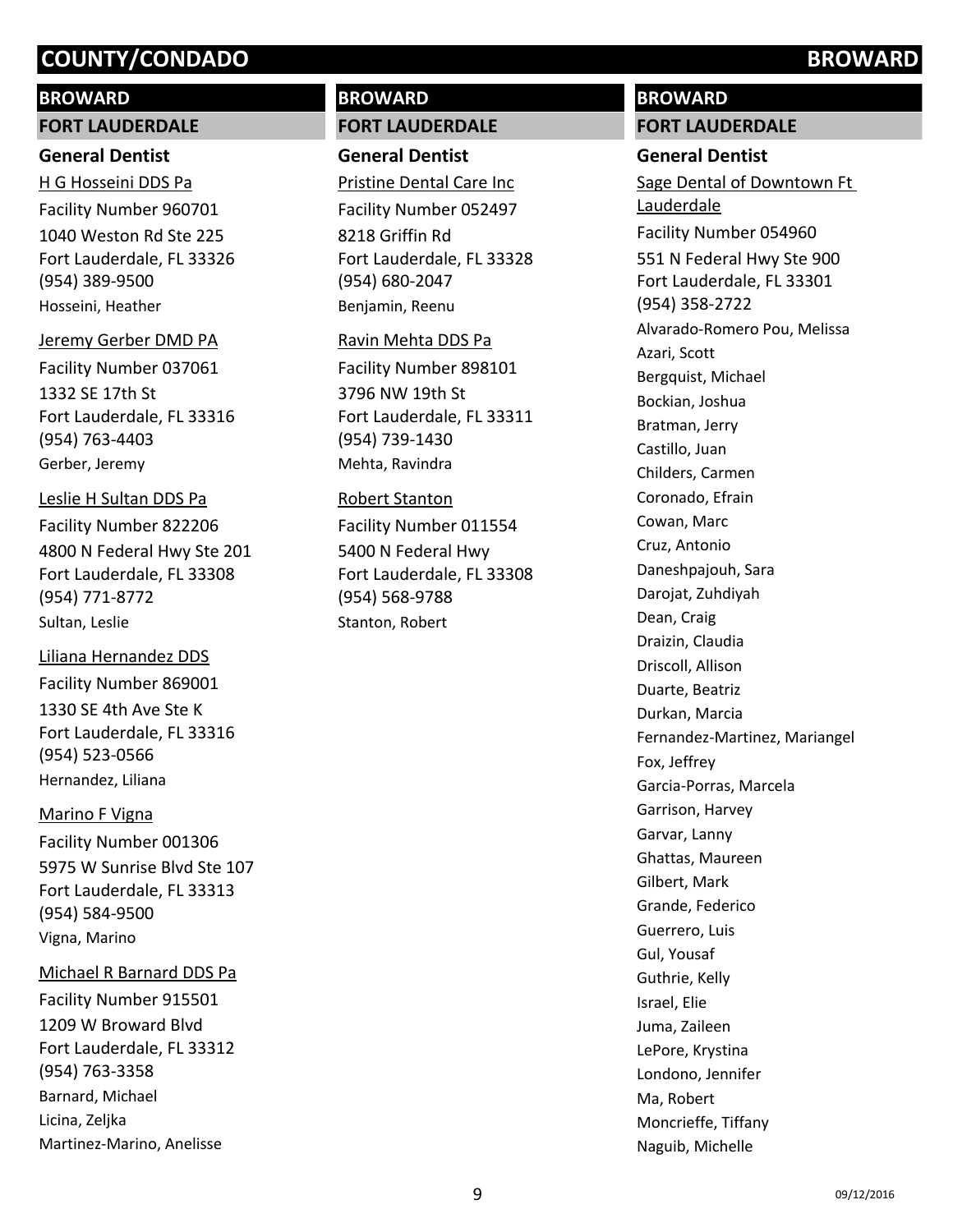#### **BROWARD**

#### **FORT LAUDERDALE**

### **General Dentist**

551 N Federal Hwy Ste 900 Fort Lauderdale, FL 33301 (954) 358-2722 Sage Dental of Downtown Ft Lauderdale Facility Number 054960 Ortega, Laura Ortiz, Ana Pare, Elizabeth Perez-Alamo, Jennifer Planes, Alex Quick, James Rand, Matthew Rezvani, Caroline Rieger, Eric Ring, Stephen Roshkind, David Sanches, Melanie Segui, Maikel Seider, Paul Simpson, Natalie Sirage, Ahmed Snider, Erica Steiner, Samantha Strauss, Theodore Urquiza, Yeneir Van Duyne, Tracy Vazana, Todd Vignola, Jennifer Weinstock, Rebeca-Ann Young, Summer Yu, Cynthia Ziegler, Neal Zylbering, Jason

# **BROWARD**

# **FORT LAUDERDALE**

**General Dentist** 6171 N Federal Hwy Fort Lauderdale, FL 33308 (954) 641-5610 Sage Dental of Ft Lauderdale PLLC Facility Number 054389 Alvarado-Romero Pou, Melissa Alvarez, Jonathan Azari, Scott Bergquist, Michael Bockian, Joshua Bratman, Jerry Castillo, Juan Childers, Carmen Coronado, Efrain Cowan, Marc Cruz, Antonio Daneshpajouh, Sara Darojat, Zuhdiyah Dean, Craig Draizin, Claudia Driscoll, Allison Duarte, Beatriz Durkan, Marcia Ehrenman, Jason Engelsberg, David Fernandez-Martinez, Mariangel Fox, Jeffrey Garcia-Porras, Marcela Garrison, Harvey Ghattas, Maureen Gilbert, Mark Grande, Federico Guerrero, Luis Gul, Yousaf Guthrie, Kelly Harrouff, Wade Horwitz, Steven Israel, Elie Juma, Zaileen LePore, Krystina Londono, Jennifer

# **BROWARD**

**FORT LAUDERDALE**

# **General Dentist**

6171 N Federal Hwy Fort Lauderdale, FL 33308 (954) 641-5610 Sage Dental of Ft Lauderdale PLLC Facility Number 054389 Ma, Robert Mohr, Eric Moncrieffe, Tiffany Naguib, Michelle Napoli, Marisa Ortega, Laura Ortiz, Ana Perez-Alamo, Jennifer Planes, Alex Quick, James Rand, Matthew Rappaport, David Rezvani, Caroline Rieger, Eric Ring, Stephen Rodriguez, Margarita Roshkind, David Sanches, Melanie Segui, Maikel Seider, Paul Shofnos, Charles Simpson, Natalie Sirage, Ahmed Snider, Erica Steiner, Samantha Strauss, Theodore Suarez, Henry Urquiza, Yeneir Van Duyne, Tracy Vazana, Todd Vera, Anny Vignola, Jennifer Weisbrot, Bruce Young, Summer Yu, Cynthia Ziegler, Neal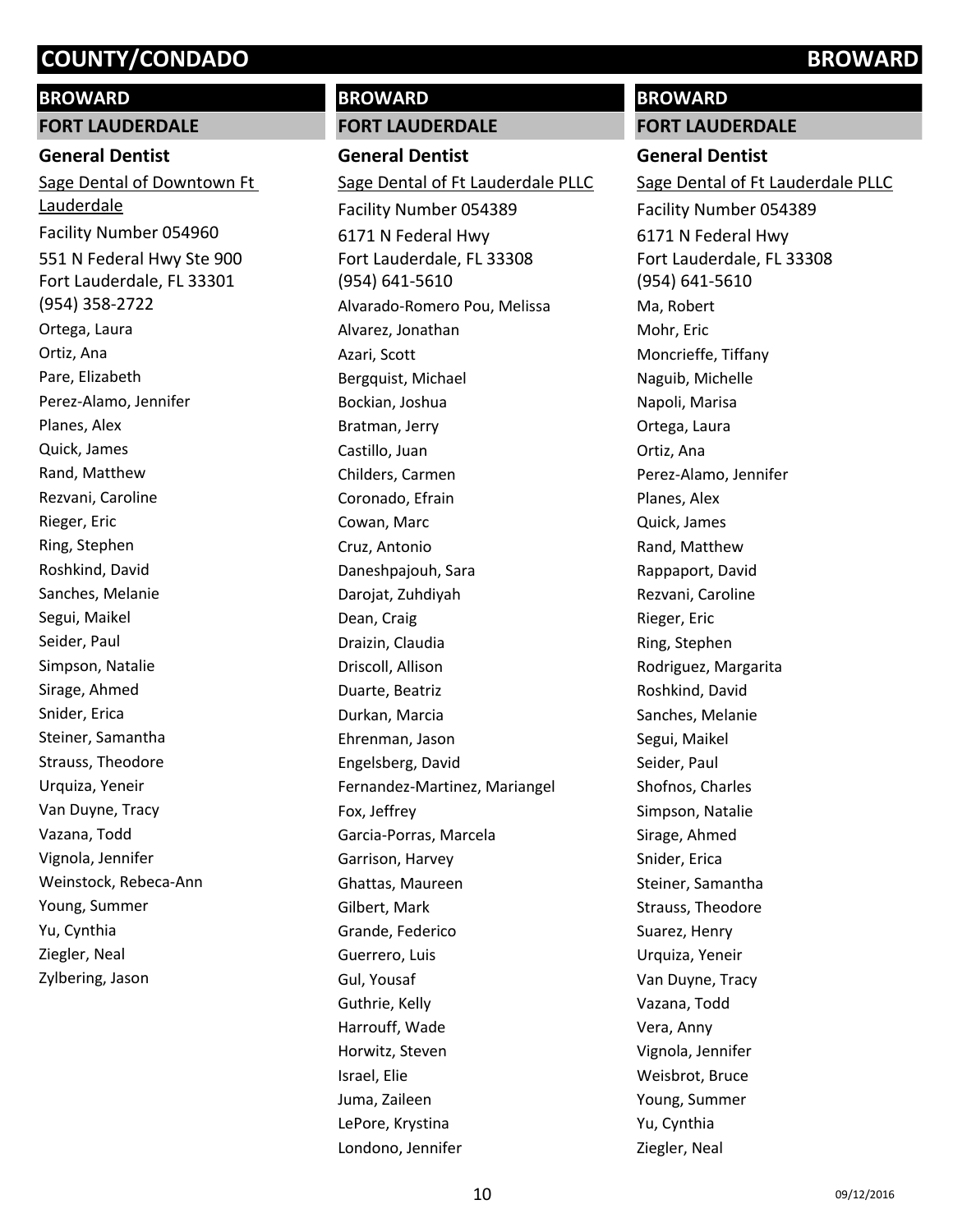#### **BROWARD**

#### **FORT LAUDERDALE**

## **General Dentist**

6171 N Federal Hwy Fort Lauderdale, FL 33308 (954) 641-5610 Sage Dental of Ft Lauderdale PLLC Facility Number 054389 Zylbering, Jason

#### Sandra Gomez-Trainor Pa

1740 E Commercial Blvd Fort Lauderdale, FL 33334 (954) 958-3584 Facility Number 039196 Gomez, Sandra

#### Sunrise Center for Dental Specialties

1776 N Pine Island Rd Ste 300 Fort Lauderdale, FL 33322 (954) 916-9955 Facility Number 009505 Bautista, Enrico Grider, Joseph Hew, Damion Pasqual, John Patel, Nishul Rodriguez, Esteban Schacht, Stephen Spearing, Rory Young, Lisa Sunrise Intra Coastal Dental Cen

900 NE 26th Ave Fort Lauderdale, FL 33304 (954) 566-4208 Facility Number 868601 Fahey, Dana

# **BROWARD**

# **FORT LAUDERDALE**

# **General Dentist**

660 N State Road 7 Ste 12 Fort Lauderdale, FL 33317 (954) 583-4447 Superior Dental Plantation PC Facility Number 053876 Douglas Sr, Richard Montilla, Miguel Plummer-Molina, Gillian Santana, David Simon, Gelsys

# The Dental Group

2609 W Oakland Park Blvd Fort Lauderdale, FL 33311 (954) 485-1170 Facility Number 031132 Rivas-Plata, Jessica Rodriguez-Martin, Henry

# **BROWARD**

#### **FORT LAUDERDALE**

## **General Dentist**

3001 E Commercial Blvd Fort Lauderdale, FL 33308 (954) 491-7100 TLC Dental Ft Lauderdale Lc Facility Number 040850 Berley, Joel Coutras, Elevteria Cunha, Renata De Leon, Ennio Elkind, Jaime Ferguson, Caitlin Gartner, Judith Guthrie, Kelly Haratz, Zina Helfant, Jared Hirsch, Stuart Irving, Bizu Jacobsohn, Henry Lamb, Nicole Lewis McKenzie, Andrea Lopez, Arnaldo Mandel, Jonathan Mingel, Marc Polhamus-Lopez, Melisa Rand, Matthew Rios Ku Hop, Milagritos Sorroza, Jennifer Talchik Jr, Paul Taveras, Myriam Vilk-Shapiro, Dora

#### **HALLANDALE**

# **General Dentist**

2100 E Hnd Bch Blvd Ste 303 Hallandale, FL 33009 (954) 456-5611 Hallandale Beach Dental Care Facility Number 054641 Denis, Tamisha Moncrieffe, Tiffany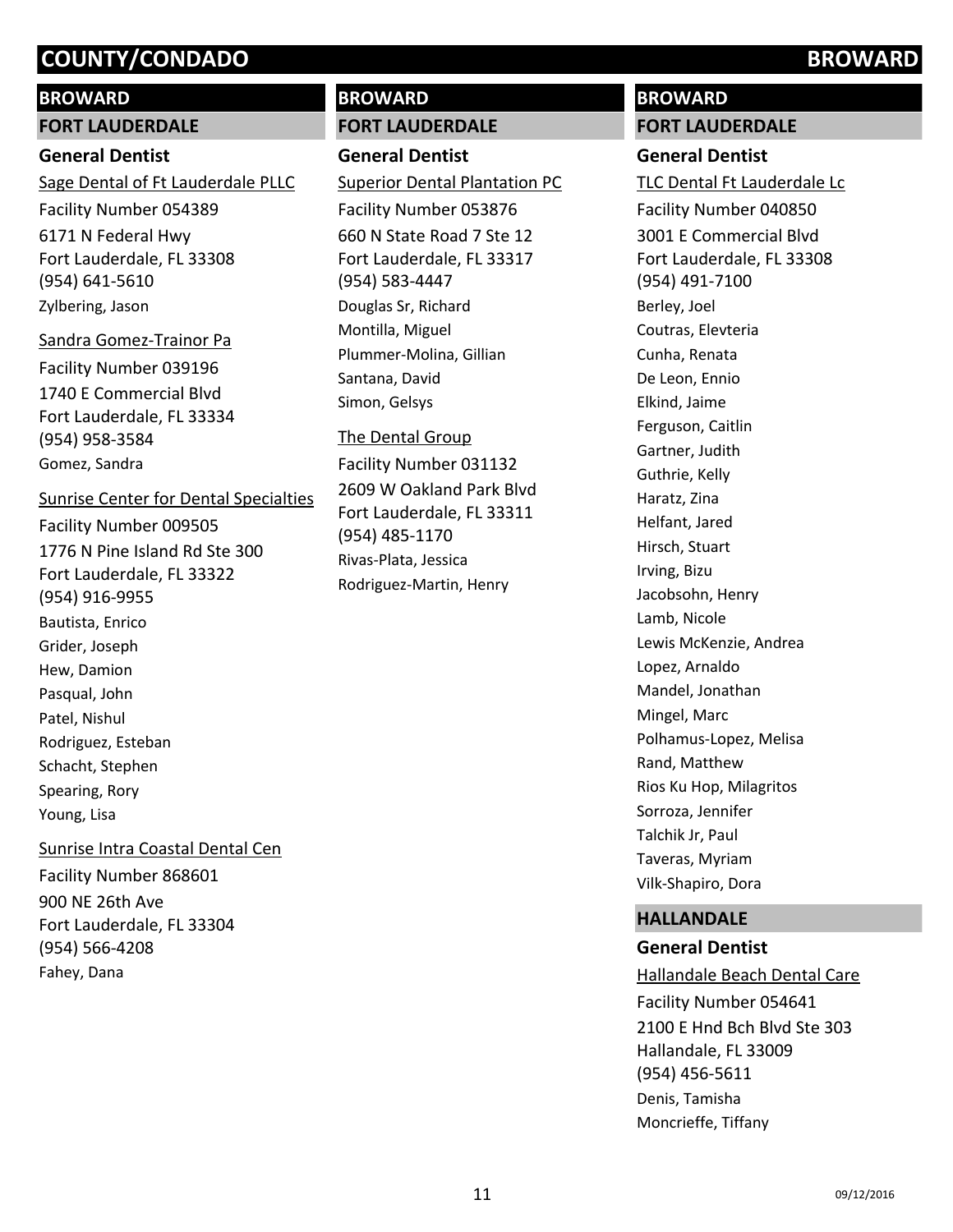# **BROWARD**

#### **HALLANDALE**

## **General Dentist**

226 S Dixie Hwy Hallandale, FL 33009 (954) 454-3883 Janice Rooselle Defelice Facility Number 041785 Ayala, Diana Defelice, Janice Gonzalez, Kelly Quevedo, Fernando

# 2100 E Hallandale Beach Blvd Ste 305 Hallandale, FL 33009 (954) 454-4949 Smile Design Dental of Hallandale Beach LLC Facility Number 056485 Vera, Nathalie

416 E Hallandale Beach Blvd Hallandale, FL 33009 (954) 457-8288 Stephen Rothenberg Facility Number 819001 Rothenberg, Stephen

# **HOLLYWOOD**

# **General Dentist** 4350 Sheridan St Ste 201E Hollywood, FL 33021 (954) 964-4229 4350 Dental PA Facility Number 055686 Bobadilla, Patricia Peralta Lee, Johnny

3911 Hollywood Blvd Ste 102 Hollywood, FL 33021 (954) 987-3344 All Care Dental Facility Number 047970 Yeoshoua, Oded

# **BROWARD HOLLYWOOD**

# **General Dentist**

2303 Hollywood Blvd Hollywood, FL 33020 (954) 927-1717 All Dental Services Inc Facility Number 965901 Santana, German

## Amazing Dental

5740 Hollywood Blvd Ste 400 Hollywood, FL 33021 (954) 544-2814 Facility Number 055836 Crosby, Mary Figueredo, Joel

#### Dental Associates of Hollywood

3801 Hollywood Blvd Ste 225 Hollywood, FL 33021 (954) 921-7339 Facility Number 029363 Berkowitz, Harry Llapur, Carlos Rezaie, Yeganeh

# DG Dentistry

3800 S Ocean Dr Ste 210 Hollywood, FL 33019 (954) 458-9999 Facility Number 056986 Gorbatov, Dmitry

#### Elite Dental Center

2219 Hollywood Blvd Ste 104 Hollywood, FL 33020 (954) 589-2176 Facility Number 037653 Pelton, Ivan

# **BROWARD**

# **HOLLYWOOD**

# **General Dentist**

3856 Sheridan St Hollywood, FL 33021 (954) 983-2450 Emerald Hills Dental Center Facility Number 963101 Goldstein, Emily Snow, Darren Snow, Deborah

# Gateway Dental Inc

6720 Hollywood Blvd Hollywood, FL 33024 (954) 541-9796 Facility Number 000022 Carballo, Rodolfo Garcia-Fernandez, Aliuska Herrera, Victoria Miranda, Pablo Perrotti, Steven Pita, Reynaldo Zamora, Lyan

## Hollywood Dental Care

2303 Hollywood Blvd Ste 14 Hollywood, FL 33020 (954) 367-5671 Facility Number 055298 Askowitz, Ronald

# Kelvin Lantigua DMD Pa

7076 Taft St Hollywood, FL 33024 (954) 964-1494 Facility Number 045329 Lantigua, Kelvin

## Lazcano Family Dental

10051 Pines Blvd Ste D Hollywood, FL 33024 (954) 391-8842 Facility Number 055746 Lazcano, Maritza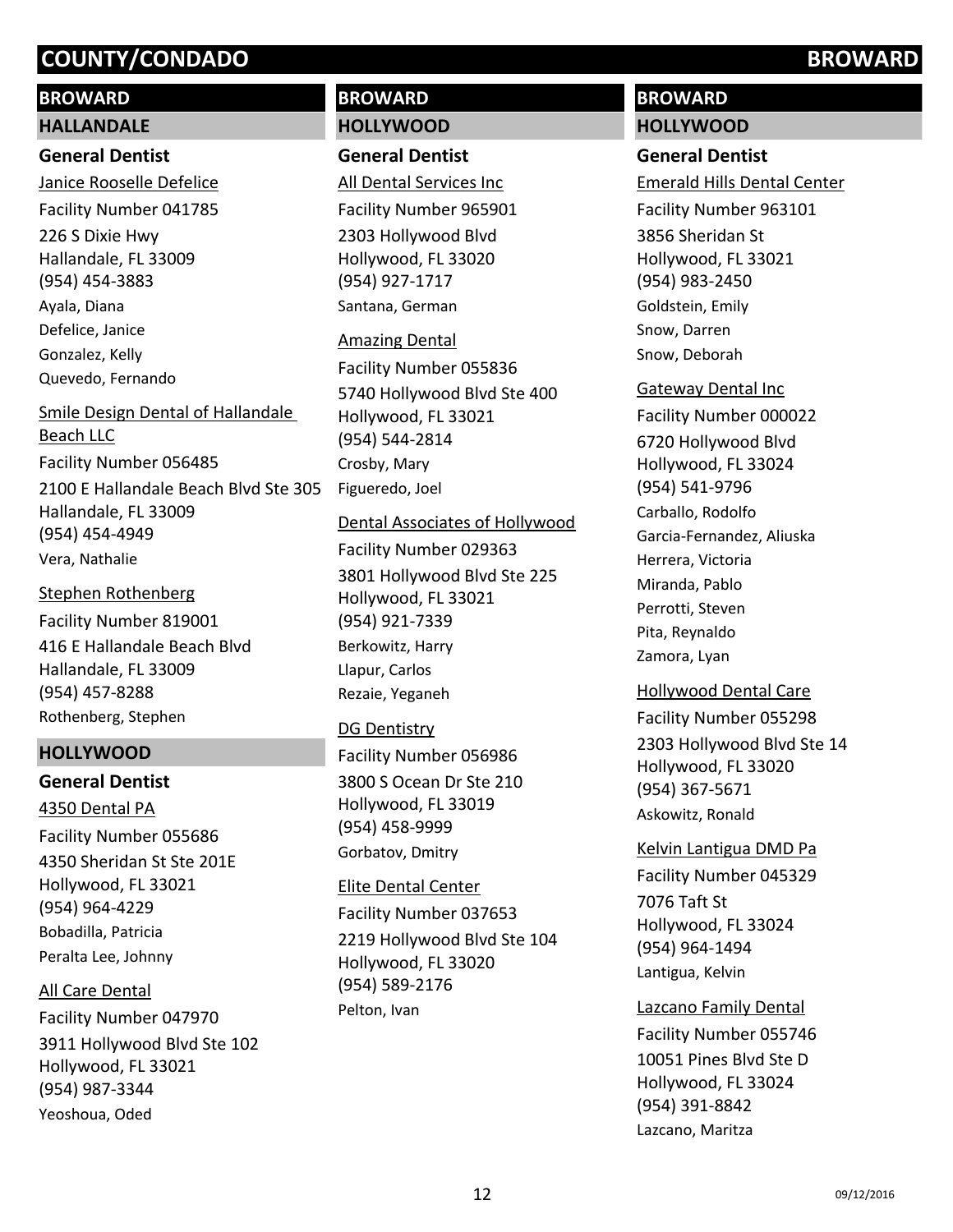# **BROWARD**

### **HOLLYWOOD**

# **General Dentist**

9449 Sheridan St # A Hollywood, FL 33024 (954) 885-9560 Mayco Dental Pa Facility Number 040731 Massri, Abir Romero, Ingrid Yazji-Corey, May

# Perfect Smile Llc

1876 Radius Dr Ste 6 Hollywood, FL 33020 (954) 364-7626 Facility Number 026614 Lyons, James

## Richard Oklin DMD Pa

6805 Pembroke Rd Hollywood, FL 33023 (954) 989-6950 Facility Number 003662 Oklin, Richard

## Ronald Oklin DDS

6805 Pembroke Rd Hollywood, FL 33023 (954) 989-6950 Facility Number 817301 Oklin, Richard

# **BROWARD**

# **HOLLYWOOD**

**General Dentist** 12129 Sheridan St Hollywood, FL 33026 (954) 433-1888 Sage Dental of Cooper City PLLC Facility Number 054417 Alvarado-Romero Pou, Melissa Alvarez, Jonathan Azari, Scott Bergquist, Michael Bockian, Joshua Bratman, Jerry Castillo, Juan Childers, Carmen Coronado, Efrain Cowan, Marc Cruz, Antonio Daneshpajouh, Sara Darojat, Zuhdiyah Dean, Craig Draizin, Claudia Driscoll, Allison Duarte, Beatriz Durkan, Marcia Ehrenman, Jason Engelsberg, David Fernandez-Martinez, Mariangel Fox, Jeffrey Garcia-Porras, Marcela Garrison, Harvey Ghattas, Maureen Gilbert, Mark Grande, Federico Guerrero, Luis Gul, Yousaf Guthrie, Kelly Harrouff, Wade Horwitz, Steven Israel, Elie Juma, Zaileen LePore, Krystina Londono, Jennifer

# **BROWARD**

**HOLLYWOOD**

# **General Dentist**

12129 Sheridan St Hollywood, FL 33026 (954) 433-1888 Sage Dental of Cooper City PLLC Facility Number 054417 Ma, Robert Mohr, Eric Moncrieffe, Tiffany Naguib, Michelle Napoli, Marisa Ortega, Laura Ortiz, Ana Pare, Elizabeth Perez-Alamo, Jennifer Planes, Alex Quick, James Rand, Matthew Rappaport, David Rezvani, Caroline Rieger, Eric Ring, Stephen Rodriguez, Margarita Roshkind, David Sanches, Melanie Segui, Maikel Seider, Paul Shofnos, Charles Simpson, Natalie Sirage, Ahmed Snider, Erica Steiner, Samantha Strauss, Theodore Suarez, Henry Urquiza, Yeneir Van Duyne, Tracy Vazana, Todd Vera, Anny Vignola, Jennifer Weisbrot, Bruce Young, Summer Yu, Cynthia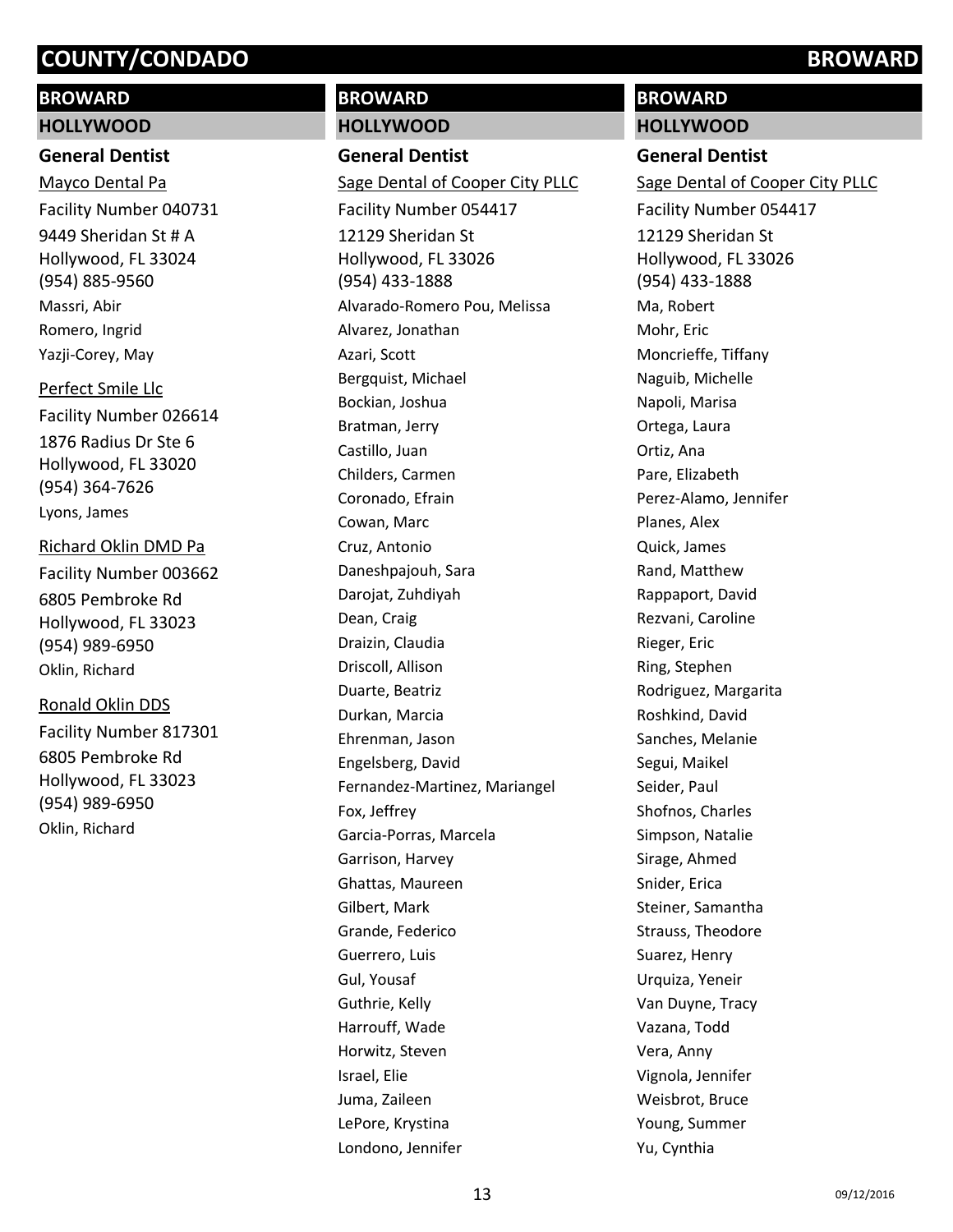# **BROWARD**

#### **HOLLYWOOD**

#### **General Dentist**

12129 Sheridan St Hollywood, FL 33026 (954) 433-1888 Sage Dental of Cooper City PLLC Facility Number 054417 Ziegler, Neal Zylbering, Jason

# **BROWARD**

#### **HOLLYWOOD**

**General Dentist**

4461 Sheridan St Hollywood, FL 33021 (954) 966-6352 Sage Dental of Hollywood PLLC Facility Number 054342 Alvarado-Romero Pou, Melissa Alvarez, Jonathan Azari, Scott Bergquist, Michael Bockian, Joshua Castillo, Juan Childers, Carmen Coronado, Efrain Cowan, Marc Cruz, Antonio Daneshpajouh, Sara Darojat, Zuhdiyah Dean, Craig Draizin, Claudia Driscoll, Allison Duarte, Beatriz Durkan, Marcia Ehrenman, Jason Engelsberg, David Fernandez-Martinez, Mariangel Fox, Jeffrey Garcia-Porras, Marcela Ghattas, Maureen Gilbert, Mark Grande, Federico Green, Beverly Guerrero, Luis Gul, Yousaf Guthrie, Kelly Harrouff, Wade Horwitz, Steven Israel, Elie Juma, Zaileen Lamb, Nicole Londono, Jennifer Ma, Robert

**BROWARD HOLLYWOOD**

#### **General Dentist**

4461 Sheridan St Hollywood, FL 33021 (954) 966-6352 Sage Dental of Hollywood PLLC Facility Number 054342 Mohr, Eric Moncrieffe, Tiffany Naguib, Michelle Napoli, Marisa Ortega, Laura Ortiz, Ana Pare, Elizabeth Perez-Alamo, Jennifer Planes, Alex Quick, James Rand, Matthew Rappaport, David Rezvani, Caroline Rieger, Eric Ring, Stephen Rodriguez, Margarita Roshkind, David Sanches, Melanie Segui, Maikel Seider, Paul Shofnos, Charles Simpson, Natalie Sirage, Ahmed Snider, Erica Steiner, Samantha Stewart, Stanley Strauss, Theodore Urquiza, Yeneir Van Duyne, Tracy Vazana, Todd Vera, Anny Young, Summer Yu, Cynthia Ziegler, Neal Zylbering, Jason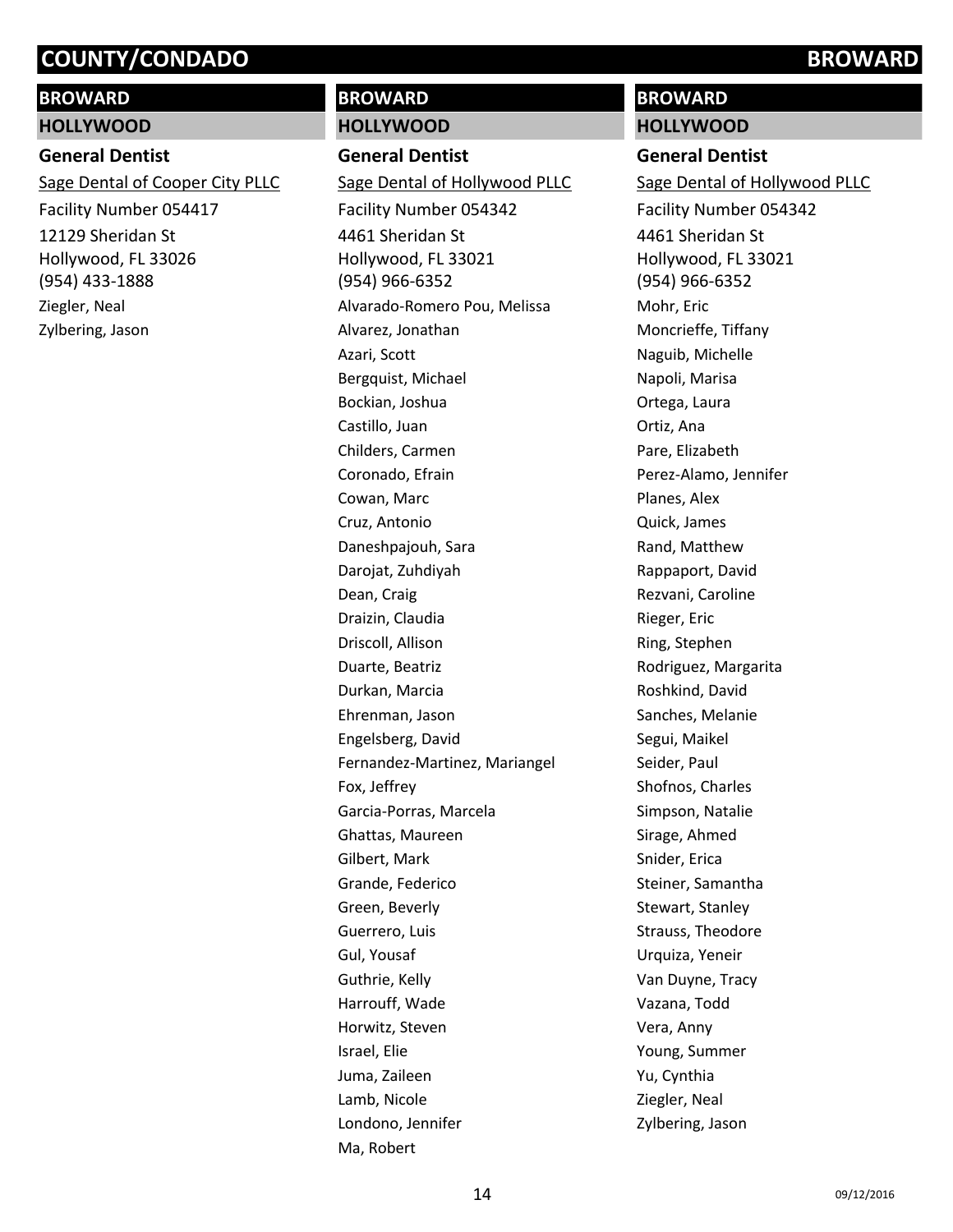# **BROWARD**

## **LAUD LAKES**

# **General Dentist**

4416 W Oakland Park Blvd Laud Lakes, FL 33313 (954) 486-0101 Oakland Dental Llc Facility Number 008039 Aron, Robert

# **LAUDERHILL**

# **General Dentist**

2331 N State Road 7 Ste 109 Lauderhill, FL 33313 (954) 486-6989 Acosta Dental Services Of Lauder Facility Number 026796 Acosta-Ortiz, Rodolfo

# Dental Group Associates Pa

1249 N State Road 7 Lauderhill, FL 33313 (954) 584-2214 Facility Number 956401 Stein, Ilya

# Fresh Dental Smiles

7100 W Commercial Blvd Lauderhill, FL 33319 (954) 741-6556 Facility Number 054817 Fallah, R Luis, Deborah

4506 N University Dr Lauderhill, FL 33351 (954) 742-0201 Gorfien & Jacobsohn Pa Facility Number 873101 Gorfien, Joseph Jacobsohn, Henry

# **BROWARD LAUDERHILL**

# **General Dentist**

7193 W Oakland Park Blvd Lauderhill, FL 33313 (954) 741-0102 Joel Karpel DDS Pa Facility Number 952801 Karpel, Joel

## Sunrise Village Dental

4581 N University Dr Lauderhill, FL 33351 (954) 826-4111 Facility Number 056857 Cossrow, Steve

# Total Care Dental Inc Facility Number 029514

4300 N University Dr Lauderhill, FL 33351 (954) 741-0346 Aron, Robert

# **LIGHTHOUSE POINT**

**General Dentist** 3112 N Federal Hwy Lighthouse Point, FL 33064 (954) 580-2200 Us-1 Dental Doctors Facility Number 009732

# Leibovici, Jacob

# **MARGATE**

# **General Dentist**

3207 N State Road 7 # 24 Margate, FL 33063 (954) 979-1357 All Care Dental Facility Number 047971 Yeoshoua, Oded

# **BROWARD**

**MARGATE**

# **General Dentist**

1509 N State Road 7 Ste H Margate, FL 33063 (954) 974-8550 American Dental Service Of Florida in Margate Facility Number 030678 Boutsikos, Maria

6130 W Atlantic Blvd Margate, FL 33063 (954) 973-0990 Bradley Roberts Facility Number 951601 Roberts, Bradley

# Crescent Dental Pa

5522 W Sample Rd Margate, FL 33073 (954) 968-4466 Facility Number 037245 Arroyo, Juan Diaz, Yanet Dicrescento, Donna Garrett, Patrick Roca-Godinez, Lilian

# Steven G Mautner DDS Pa

5609 NW 29th St Margate, FL 33063 (954) 978-8866 Facility Number 873201 Mautner, Steven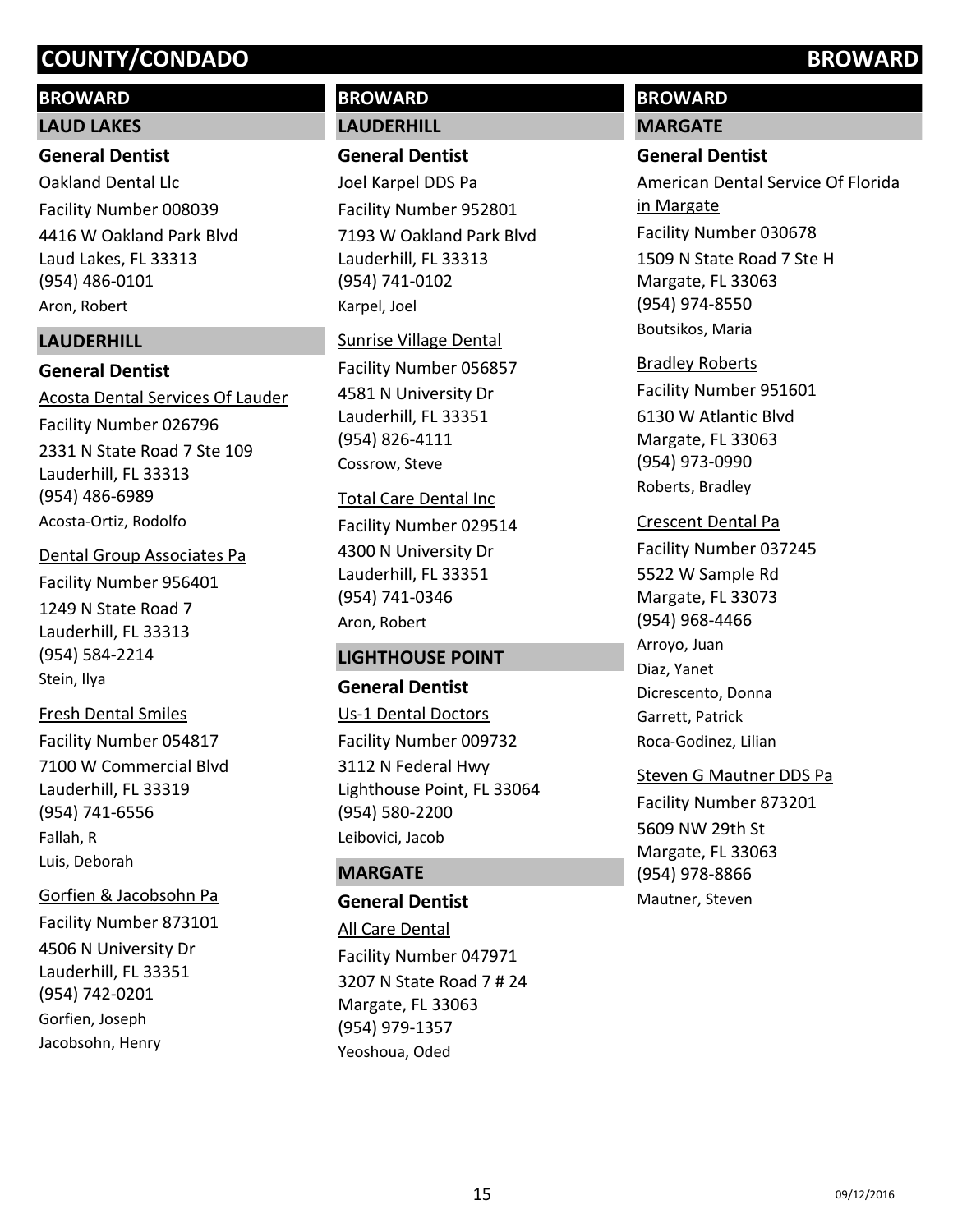# **BROWARD**

# **MIRAMAR**

# **General Dentist**

2905 SW 160th Ave Miramar, FL 33027 (954) 392-7051 Dental Health Group Facility Number 018033 Brody, Robert Christoph, Victor Correa, Anelys Dagan, Shachar Daneshpajouh, Sara De La Rua, Lissette Guerra, Daniel Haller, Dustin Hoffman, Tara Hogan, Helena Kashlan, Rania Martinez, Amy Torres, Luis

Randall T Califf

6890 Miramar Pkwy Miramar, FL 33023 (954) 987-4435 Facility Number 899501 Vinuela, Larry

# **N LAUDERDALE**

# **General Dentist** 1401 S State Road 7 # 2C N Lauderdale, FL 33068 (954) 979-2511 Rohitkumar S Patel Facility Number 872301 Patel, Rohit

# **BROWARD**

#### **OAKLAND PARK**

### **General Dentist**

916 NE 62nd St Oakland Park, FL 33334 (954) 530-5674 Confident Smile PA Facility Number 045544 Massri, Abir

#### Oakland Park Modern Dentistry

1005 E Commercial Blvd Oakland Park, FL 33334 (954) 261-5665 Facility Number 057156 Pham, Minh

# **PEMBROKE PINES**

**General Dentist** 12311 Taft St Ste 2 Pembroke Pines, FL 33026 (954) 430-5700 Ahmad Ahmadi DMD Facility Number 017621 Ahmadi, Ahmad

#### All About Teeth PA

2301 N University Dr Ste 209 Pembroke Pines, FL 33024 (954) 894-2121 Facility Number 035251 Crane, Steven Plummer-Molina, Gillian

#### Atria Dental Health Center

18503 Pines Blvd Ste 208 Pembroke Pines, FL 33029 (954) 499-0033 Facility Number 057037 Molina, Gustavo Navarro, Jessica

# **BROWARD**

### **PEMBROKE PINES**

## **General Dentist**

19551 Sheridan St Pembroke Pines, FL 33332 (954) 621-7959 Bella Family Dental Inc Facility Number 047988 Ruiz-Frontary, Yarimar

#### Chandy Samuel DDS Pa

1601 N Flamingo Rd Ste 3 Pembroke Pines, FL 33028 (954) 437-7077 Facility Number 043342 Amundson, Melissa Sharma, Rohit

## County Dental Corporation

10271 Pines Blvd Pembroke Pines, FL 33026 (954) 447-0400 Facility Number 047592 Blanco, Maria DeSousa, Marvina Irizarry, Maria Luis, Michelle Molina, Gustavo Quesada, Pedro Segrera, Maria

12634 Pines Blvd Pembroke Pines, FL 33027 (954) 430-2300 Dental Care Group of Pembroke Pines PL Facility Number 045366 Mars, Rick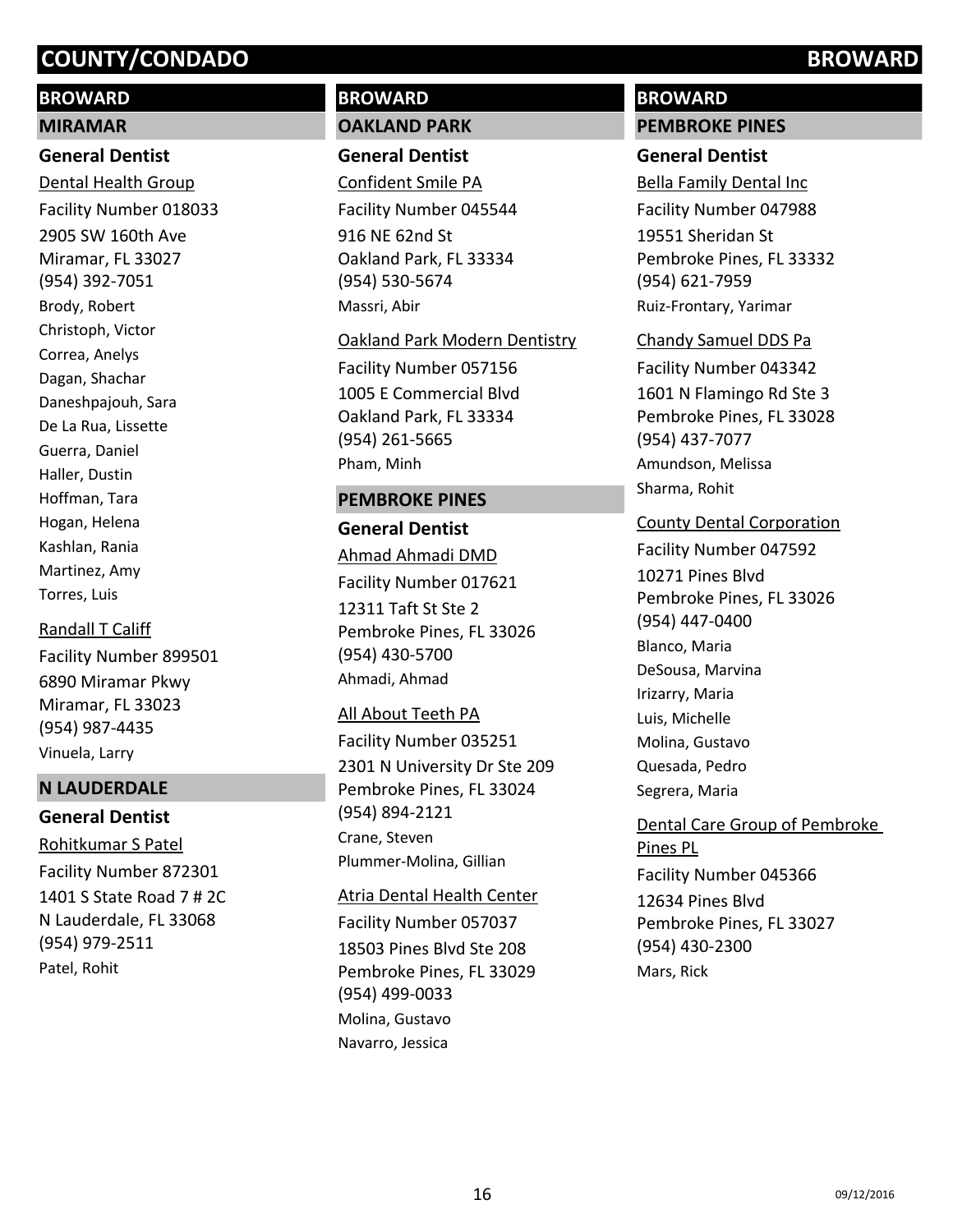## **BROWARD**

#### **PEMBROKE PINES**

### **General Dentist**

140 S University Dr Pembroke Pines, FL 33025 (954) 431-0004 Dental Health Group Facility Number 880001 Brody, Robert Christoph, Victor Garces, Carolina Guerra, Daniel Hoffman, Tara Mercado, Carlos Torres, Luis Vignola, Jennifer

#### Dental Smile LLC

17525 Pines Blvd Pembroke Pines, FL 33029 (954) 442-1884 Facility Number 052661 Orta, Ines Salazar, Cecilia

17767 SW 2nd St Pembroke Pines, FL 33029 (954) 430-4334 Eugene Kravitz DDS Facility Number AVITZ Kravitz, Eugene Kravitz, Lauren

#### Horizon Dental Care

9033 Taft St Pembroke Pines, FL 33024 (954) 437-0900 Facility Number 055244 Califf, Randall

# **BROWARD**

# **PEMBROKE PINES**

# **General Dentist**

10450 Taft St Pembroke Pines, FL 33026 (954) 431-0450 Igor Pasisnitchenko DDS Pa Facility Number 035756 Pasisnitchenko, Igor

#### Jorge I Solano DMD Pa

2076 N University Dr Pembroke Pines, FL 33024 (954) 432-5700 Facility Number 047954 Solano, Jorge

#### Jose Dominguez DDS Pa

3 SW 129th Ave Ste 210 Pembroke Pines, FL 33027 (954) 450-6447 Facility Number 035725 Dominguez, Jose

#### Lakes Mall Dental

11401 Pines Blvd Ste 220 Pembroke Pines, FL 33026 (954) 432-5515 Facility Number 044424 Calderon, Erik

#### M Cowan And Associates DDS Pa

9050 Pines Blvd Ste 420 Pembroke Pines, FL 33024 (954) 432-7025 Facility Number 905006 Sorgen, Michael

#### Maniglia & De Sousa DMD PA

294 NW 172nd Ave Pembroke Pines, FL 33029 (954) 432-3655 Facility Number 048864 DeSousa, Marvina Maniglia, Marielba

# **BROWARD**

### **PEMBROKE PINES**

### **General Dentist**

9001A Pembroke Rd Pembroke Pines, FL 33025 (954) 437-6400 Natoya C Mclean DDS Facility Number 028213 Assi, Tarek Mclean, Natoya

#### Oasis Dental Associates Pa

10796 Pines Blvd Ste 203 Pembroke Pines, FL 33026 (954) 499-1599 Facility Number 040692 Aleman, Alex Cuartas, Sandra Navarrete, Hansel Ruiz, Saili

#### Oral Facial Reconstruction Impla

1 SW 129th Ave Ste 400 Pembroke Pines, FL 33027 (954) 432-2080 Facility Number 917806 Cardenas, Luis Friedman, Kurt Payton, Kevin

#### Pembroke Pines Dental Health Cen

1806 N Flamingo Rd Ste 170 Pembroke Pines, FL 33028 (954) 437-2040 Facility Number 957101 Carballo, Rodolfo Erro, Juan Faget, David Haratz, Adela Navarro, Jessica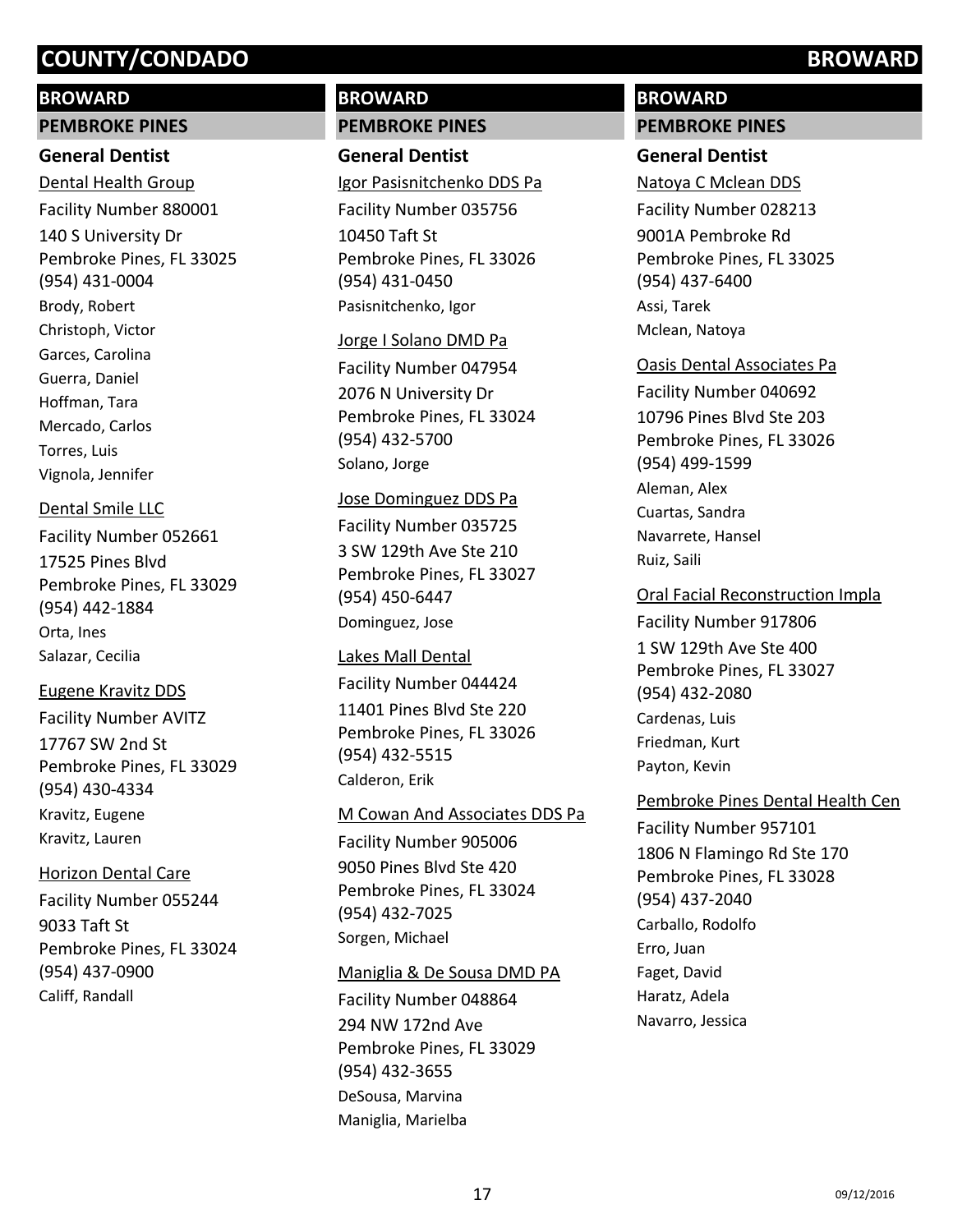# **BROWARD**

# **PEMBROKE PINES**

# **General Dentist**

9001A Pembroke Rd Pembroke Pines, FL 33025 (954) 437-6400 Pembroke Square Dental Facility Number 056157 Abdelmonem, Rafah Camejo, Joaquin

# Phen Dental Inc

2212 N Flamingo Rd Pembroke Pines, FL 33028 (954) 885-8762 Facility Number 001126 Phen, Yuchi

# Pines Dental Associates

1541 N Palm Ave Pembroke Pines, FL 33026 (954) 432-6133 Facility Number 948201 Mendez, Antonio Ruiz, Milton

# PINES DENTAL CARE INC .

17868 NW 2nd St Pembroke Pines, FL 33029 (954) 538-0047 Facility Number 048841 Molina, Gustavo Prieto, Rolando Rodriguez, Roxana

# **BROWARD**

## **PEMBROKE PINES**

**General Dentist** 17027 Pines Blvd Pembroke Pines, FL 33027 (954) 704-0044 Sage Dental of Pembroke Pines PLLC Facility Number 054391 Alvarado-Romero Pou, Melissa Alvarez, Jonathan Azari, Scott Bergquist, Michael Bratman, Jerry Castillo, Juan Childers, Carmen Coronado, Efrain Cowan, Marc Cruz, Antonio Daneshpajouh, Sara Darojat, Zuhdiyah Dean, Craig Draizin, Claudia Driscoll, Allison Duarte, Beatriz Durkan, Marcia Ehrenman, Jason Engelsberg, David Fernandez-Martinez, Mariangel Fox, Jeffrey Garcia-Porras, Marcela Garrison, Harvey Ghattas, Maureen Gilbert, Mark Grande, Federico Guerrero, Luis Gul, Yousaf Guthrie, Kelly Harrouff, Wade Horwitz, Steven Israel, Elie Juma, Zaileen Lamb, Nicole LePore, Krystina Londono, Jennifer

# **BROWARD**

**PEMBROKE PINES**

## **General Dentist**

17027 Pines Blvd Pembroke Pines, FL 33027 (954) 704-0044 Sage Dental of Pembroke Pines PLLC Facility Number 054391 Ma, Robert Mohr, Eric Moncrieffe, Tiffany Naguib, Michelle Napoli, Marisa Ortega, Laura Ortiz, Ana Pare, Elizabeth Perez-Alamo, Jennifer Planes, Alex Quick, James Rand, Matthew Rappaport, David Rezvani, Caroline Rieger, Eric Ring, Stephen Rodriguez, Margarita Roshkind, David Sanches, Melanie Segui, Maikel Seider, Paul Shofnos, Charles Simpson, Natalie Sirage, Ahmed Snider, Erica Steiner, Samantha Strauss, Theodore Suarez, Henry Urquiza, Yeneir Van Duyne, Tracy Vazana, Todd Vera, Anny Vignola, Jennifer Weisbrot, Bruce Young, Summer Yu, Cynthia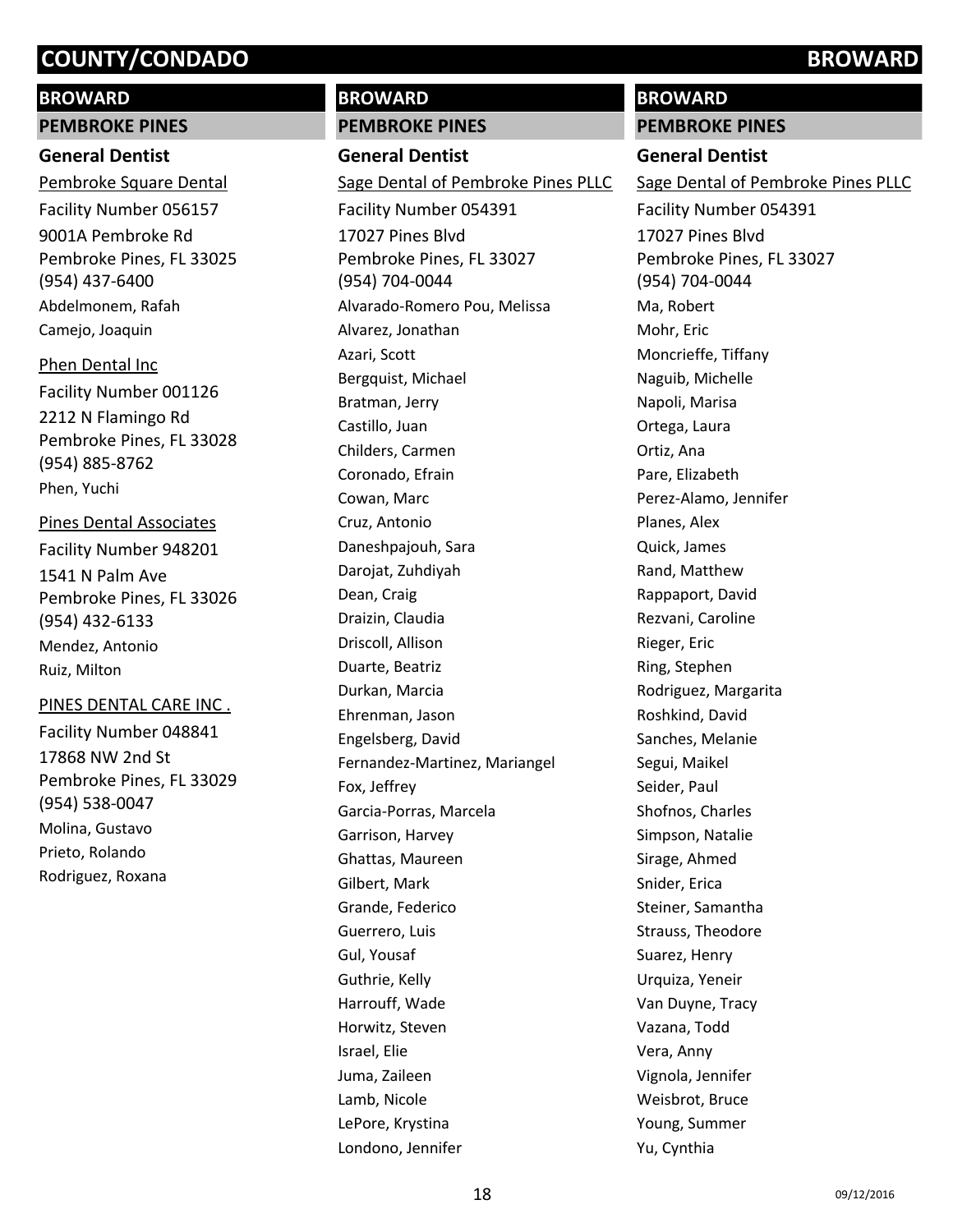### **BROWARD**

#### **PEMBROKE PINES**

## **General Dentist**

17027 Pines Blvd Pembroke Pines, FL 33027 (954) 704-0044 Sage Dental of Pembroke Pines PLLC Facility Number 054391 Ziegler, Neal Zylbering, Jason

17901 NW 5th St Ste 206 Pembroke Pines, FL 33029 (954) 430-2188 Tin Wai Hui DMD Pa Facility Number 953901 Elperin, Alexei Hui, Tin Shather, Meriam

# Towncare Dental of Pembroke Pines PA

600 N Hiatus Rd Ste 103 Pembroke Pines, FL 33026 (954) 430-2580 Facility Number 042858 Choksi, Rachana Gober, Melvyn Guzman, Nestor Orta, Ines Rodriguez, Esteban Santiago-Herzog, Tatiana Young, Lisa

# 1724 N University Dr Pembroke Pines, FL 33024 (954) 432-8000 Value Dental Centers PA Facility Number 029971 Aron, Robert

# **BROWARD**

# **PLANTATION**

### **General Dentist**

8000 W Broward Blvd Ste 1123 Plantation, FL 33388 (954) 476-0802 Broward Mall Dental Pa Facility Number 017437 Bradley, Alijah DIAZ, JANY Fornos, Jorge Fraga, Daynet Gonzalez, Kelly Gonzalez, Yanela Gorfien, Joseph Green, George Guilarte, Rhona Guthrie, Kelly Hayate, Jessica Kalai, Ronen Kiani, Kamran Kopynets, Viktor Krasnov, Rostislav Kunstmann, Vivian Lago-Sanchez, Idelbis Licina, Zeljka Manzur, Kasim Mutawalli, Khalid Nelson, John Ospina, Carolina Pinto, Yenile Quevedo, Fernando Quevedo, Rachel Ribot, Aliana Saltz, Jamie Sutnick, Steven Uzunova-Dimova, Kalina Valdman, Vadim Weisser, Ettie Zand, Maximus

# **BROWARD**

#### **PLANTATION**

## **General Dentist**

8320 W Sunrise Blvd Ste 106 Plantation, FL 33322 (954) 474-9660 Cowan And Associates Pa Facility Number 960106 Demick, Robert Sorgen, Michael Spearing, Rory

300 NW 70th Ave Ste 108 Plantation, FL 33317 (954) 792-4100 Dr Marcel Baghdadi Gegati Facility Number 044996

Bagdadi Gegati, Marcel

#### Dr Smile PA

7420 NW 5th St #101 Plantation, FL 33317 (954) 791-0330 Facility Number 036451 Newman, Marcela Pine, Philip

## Gentle Family Dentistry

10167 W Sunrise Blvd Ste 101 Plantation, FL 33322 (954) 424-4600 Facility Number 877201 Gilson, Steven

# Jacaranda Dental Facility Number 033180

600 S Pine Island Rd Ste 201 Plantation, FL 33324 (954) 577-3223 Berger, Richard Blardonis, Armando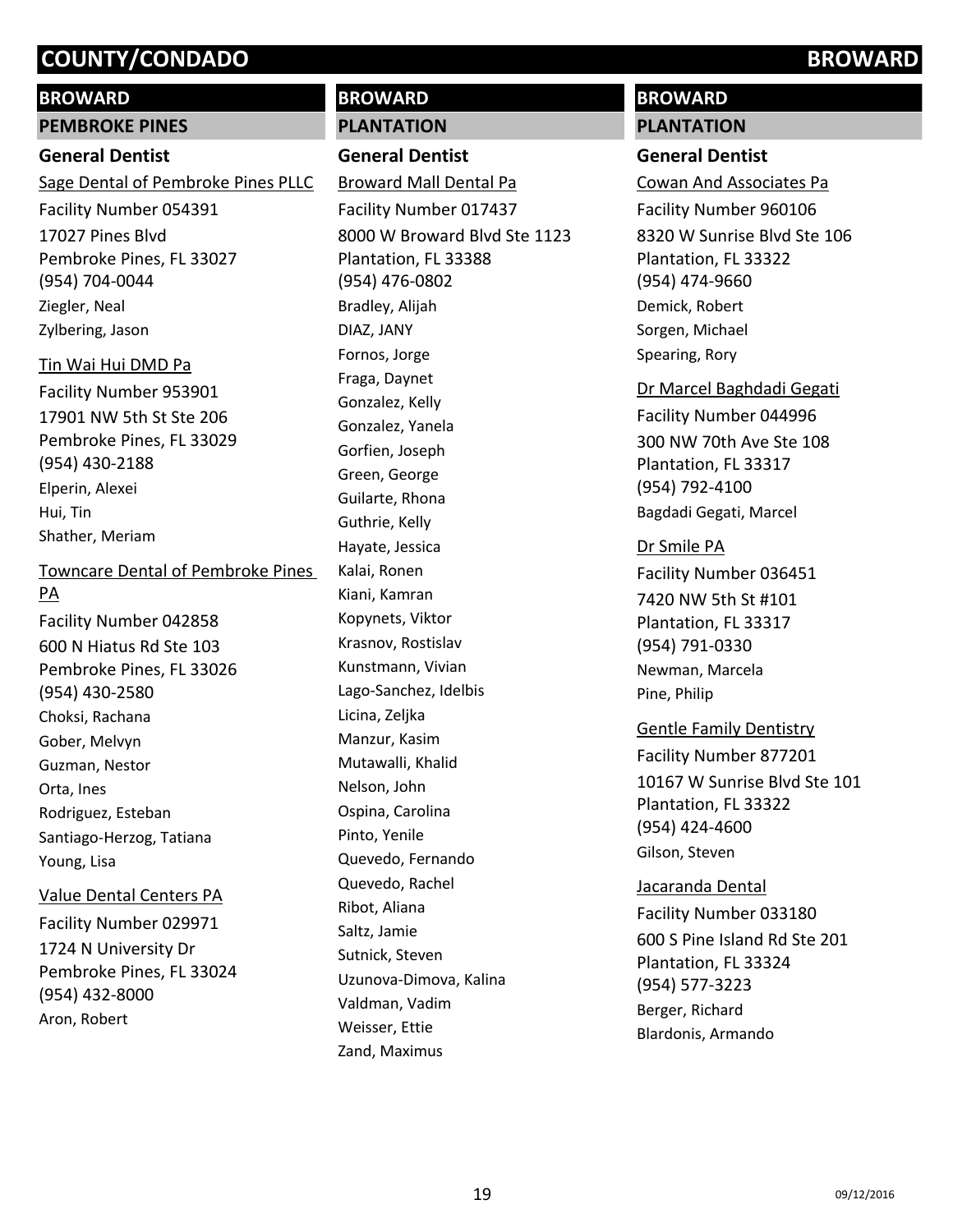# **BROWARD**

#### **PLANTATION**

### **General Dentist**

150 N University Dr Ste 100 Plantation, FL 33324 (954) 473-4455 Jack Saban DDS Pa Facility Number 872101 Saban, Jack

#### James Kerns DMD Pllc

6905 W Broward Blvd Ste 101 Plantation, FL 33317 (954) 641-0414 Facility Number 037966 Boutsikos, Maria Kerns Jr, James

## L G James DMD Pa

4101 S Hospital Dr Ste 4 Plantation, FL 33317 (954) 791-6700 Facility Number 964901 James, Larry

# 8962 Cleary Blvd Michael J Friend DMD Pa Facility Number 028204

Plantation, FL 33324 (954) 915-8080 Friend, Michael

## Ongley Jacaranda Square Dentistry

1945 N Pine Island Rd Plantation, FL 33322 (954) 473-9161 Facility Number 014775 Ongley, Bettie

# **BROWARD**

## **PLANTATION**

## **General Dentist**

100 NW 82nd Ave Ste 102 Plantation, FL 33324 (954) 475-9840 Oral Facial Reconstruction Impla Facility Number 843506 Cardenas, Luis Friedman, Kurt Payton, Kevin

# Plantation Dental Arts Assoc Pa Facility Number 034946

300 NW 70th Ave Ste 104 Plantation, FL 33317 (954) 327-8075 Duarte, Fabiola

#### Plantation Dental Services, Inc

314 S University Dr Plantation, FL 33324 (954) 474-8475 Facility Number 910101 Gallo, Donald Mahal, Narinderjit Patel, Nishul Rodriguez, Esteban Suarez, Elisa

## Plantation Park Dental Assoc

7420 NW 5th St Ste 101 Plantation, FL 33317 (954) 791-0330 Facility Number 938306 Sorgen, Michael

# **BROWARD**

**PLANTATION**

# **General Dentist**

8440 W Broward Blvd Plantation, FL 33324 (954) 472-8707 Sage Dental Of Plantation PA Facility Number 054413 Alvarado-Romero Pou, Melissa Alvarez, Jonathan Azari, Scott Bergquist, Michael Bockian, Joshua Bratman, Jerry Castillo, Juan Childers, Carmen Coronado, Efrain Cowan, Marc Cruz, Antonio Daneshpajouh, Sara Darojat, Zuhdiyah Dean, Craig Draizin, Claudia Driscoll, Allison Duarte, Beatriz Durkan, Marcia Ehrenman, Jason Engelsberg, David Fernandez-Martinez, Mariangel Fox, Jeffrey Garcia-Porras, Marcela Garrison, Harvey Ghattas, Maureen Gilbert, Mark Grande, Federico Guerrero, Luis Gul, Yousaf Guthrie, Kelly Harrouff, Wade Horwitz, Steven Israel, Elie Juma, Zaileen Lamb, Nicole LePore, Krystina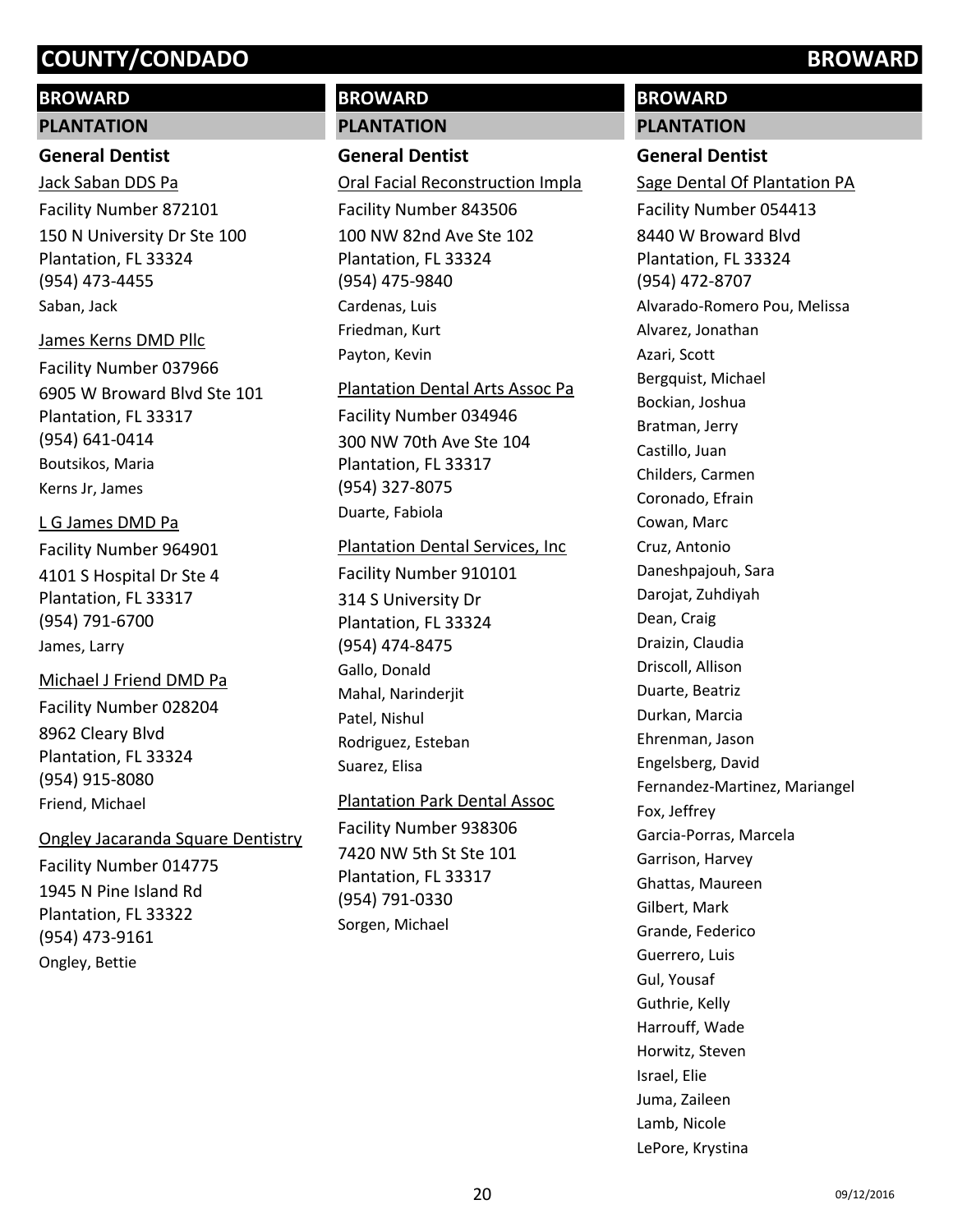# **BROWARD**

#### **PLANTATION**

## **General Dentist**

8440 W Broward Blvd Plantation, FL 33324 (954) 472-8707 Sage Dental Of Plantation PA Facility Number 054413 Londono, Jennifer Ma, Robert Mohr, Eric Moncrieffe, Tiffany Naguib, Michelle Napoli, Marisa Ortiz, Ana Pare, Elizabeth Perez-Alamo, Jennifer Planes, Alex Quick, James Rand, Matthew Rappaport, David Rezvani, Caroline Rieger, Eric Ring, Stephen Rodriguez, Margarita Roshkind, David Sanches, Melanie Segui, Maikel Seider, Paul Shofnos, Charles Simpson, Natalie Sirage, Ahmed Snider, Erica Steiner, Samantha Strauss, Theodore Suarez, Henry Urquiza, Yeneir Van Duyne, Tracy Vazana, Todd Vera, Anny Vignola, Jennifer Young, Summer Yu, Cynthia Ziegler, Neal

# **BROWARD**

### **PLANTATION**

### **General Dentist**

8440 W Broward Blvd Plantation, FL 33324 (954) 472-8707 Sage Dental Of Plantation PA Facility Number 054413 Zylbering, Jason

#### Sharone V Reid DDS Pa

4230 W Broward Blvd Plantation, FL 33317 (954) 583-1139 Facility Number 054231 Crosby, Mary

# 6738 W Sunrise Blvd Ste 105 Plantation, FL 33313 (954) 792-1857 The Dental Place Inc Facility Number 050876 Robinson, Sharon

#### Uttma S Dham DMD PA

180 SW 84th Ave Ste D Plantation, FL 33324 (954) 476-4535 Facility Number 032332 Dham, Uttma

#### **POMPANO BEACH**

#### **General Dentist**

2801 N University Dr Ste 202 Pompano Beach, FL 33065 (954) 227-8133 Academia Dental of Coral Springs PA Facility Number 043372 Taskonak, Burak

# **BROWARD**

#### **POMPANO BEACH**

## **General Dentist**

2747 E Atlantic Blvd Pompano Beach, FL 33062 (954) 781-4670 Cyrus R Pettis DMD Facility Number 056231 Kim, Hyuna

#### Dental Team Of Pompano

1650 N Federal Hwy Pompano Beach, FL 33062 (954) 782-8620 Facility Number 001415 Demick, Robert Haspel, Alan

#### Philip A Pine DDS Pa

1600 E Atlantic Blvd Pompano Beach, FL 33060 (954) 782-1992 Facility Number 940901 Behar, Mark Pine, Philip

#### Pompano Beach Dental

2000 N Federal Hwy Ste 202 Pompano Beach, FL 33062 (954) 782-6800 Facility Number 055902 Moncrieffe, Tiffany

#### Pristine Dental Care Inc

831 W Sample Rd Pompano Beach, FL 33064 (954) 943-6644 Facility Number 052496 Benjamin, Reenu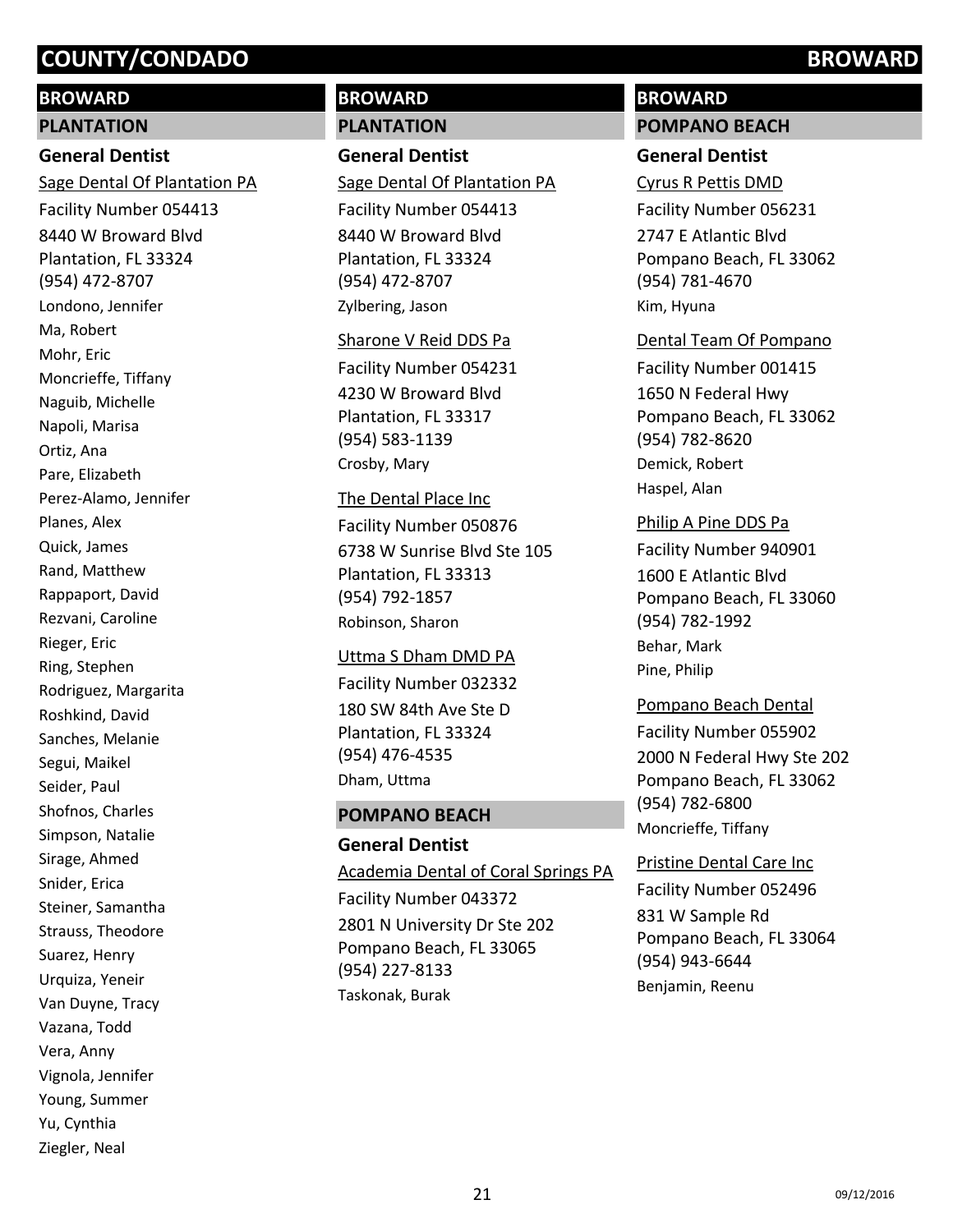# **BROWARD**

# **POMPANO BEACH**

# **General Dentist**

1650 N Federal Hwy #105 Pompano Beach, FL 33062 (954) 946-4867 Sage Dental of Pompano Beach PA Facility Number 034929 Alvarado-Romero Pou, Melissa Alvarez, Jonathan Ayesh, Karima Azari, Scott Bergquist, Michael Borges, Osbel Bratman, Jerry Caceres, Johanny Castillo, Juan Cherkinsky, Jordan Childers, Carmen Cline, Jack Coronado, Efrain Cruz, Antonio Daneshpajouh, Sara Darojat, Zuhdiyah De Oliveira, Gisele Dean, Craig Driscoll, Allison Duarte, Beatriz Durkan, Marcia Elefant, Jacob Fernandez-Martinez, Mariangel Fox, Jeffrey Garcia-Porras, Marcela Garrison, Harvey Ghattas, Maureen Gilbert, Mark Goldberg, Howard Gross, Allan Guerrero, Luis Gul, Yousaf Guthrie, Kelly Hamed, Shirin Hoffman, Bruce Horwitz, Steven

# **BROWARD**

### **POMPANO BEACH**

**General Dentist**

1650 N Federal Hwy #105 Pompano Beach, FL 33062 (954) 946-4867 Sage Dental of Pompano Beach PA Facility Number 034929 Israel, Elie Juma, Zaileen Lamb, Nicole Leminh, Chau Londono, Jennifer Ma, Robert Mauskar, Sagar Mohr, Eric Moncrieffe, Tiffany Naguib, Michelle Napoli, Marisa Ortiz, Ana Pare, Elizabeth Perez-Alamo, Jennifer Perkins, Lindsay Planes, Alex Quick, James Rand, Matthew Rappaccioli, Coty Rappaport, David Rezvani, Caroline Rieger, Eric Ring, Stephen Rodriguez, Margarita Rodriguez, Ramon Roshkind, David Salazar, Cecilia Sanches, Melanie Schot, Raquel Segui, Maikel Seider, Paul Silberstein, Peter Simpson, Natalie Sirage, Ahmed Steiner, Samantha Strauss, Theodore

### **BROWARD**

**POMPANO BEACH**

#### **General Dentist**

1650 N Federal Hwy #105 Pompano Beach, FL 33062 (954) 946-4867 Sage Dental of Pompano Beach PA Facility Number 034929 Suarez, Henry Teran, Libia Urquiza, Yeneir Van Duyne, Tracy Vazana, Todd Vera, Anny Viener, Alfred Vignola, Jennifer Villicana, Isabel Weisbrot, Bruce Wooldridge, Maria Young, Summer Yu, Cynthia Ziegler, Neal Zylbering, Jason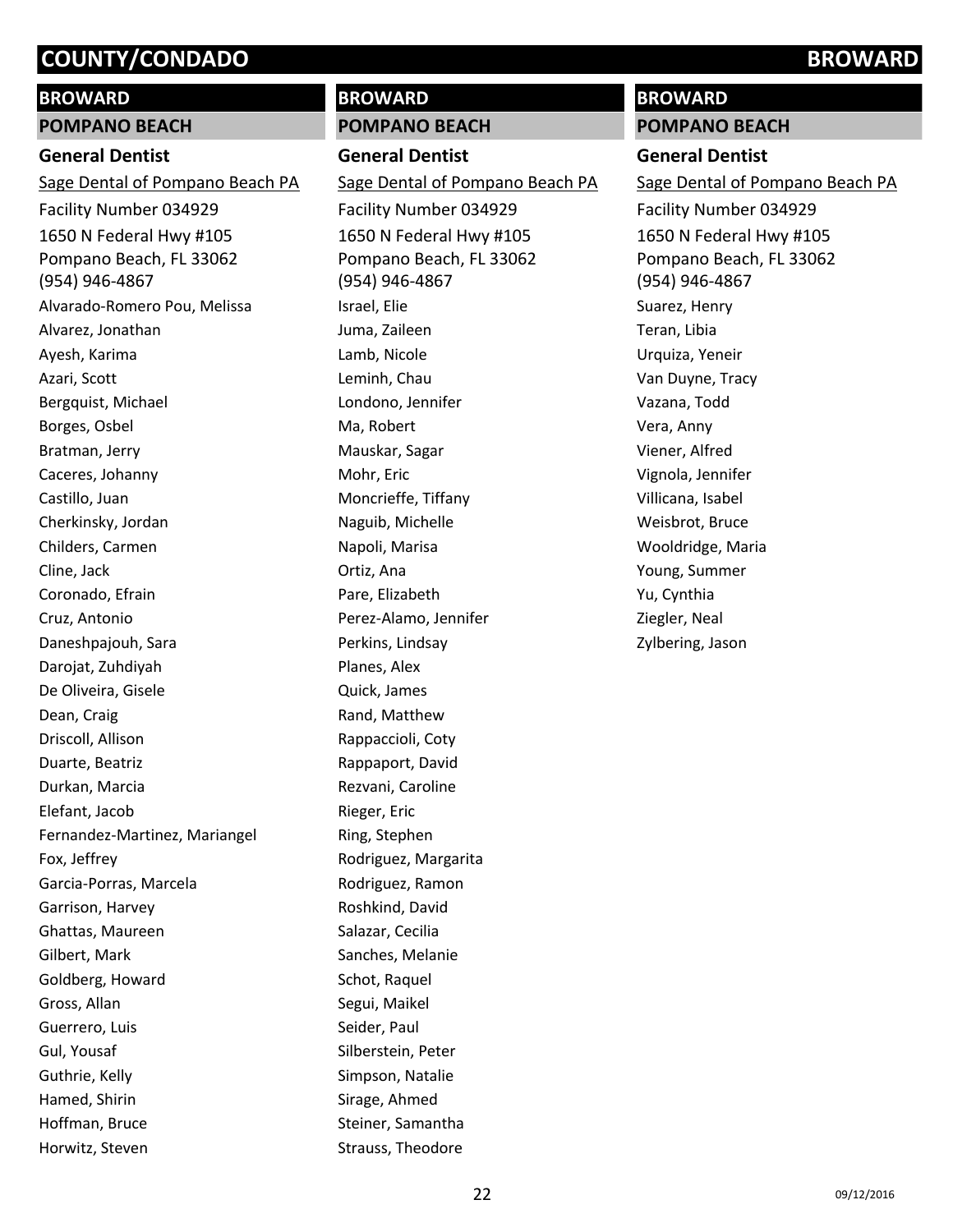### **BROWARD**

#### **POMPANO BEACH**

## **General Dentist**

7110 Southgate Blvd Pompano Beach, FL 33068 (954) 724-8949 TLC Dental North Lauderdale LLC Facility Number 032418 Coutras, Elevteria Cunha, Renata Elkind, Jaime Ferguson, Caitlin Gartner, Judith Guthrie, Kelly Haratz, Zina Helfant, Jared Irving, Bizu Jacobsohn, Henry Lamb, Nicole Lewis McKenzie, Andrea Lopez, Arnaldo Mandel, Jonathan Mingel, Marc Muckey, Steve Polhamus-Lopez, Melisa Rios Ku Hop, Milagritos Sorroza, Jennifer Talchik Jr, Paul Taveras, Myriam Vilk-Shapiro, Dora

#### **SUNRISE**

## **General Dentist**

6260 W Oakland Park Blvd Sunrise, FL 33313 (954) 742-7995 Broward Family Dental Care Facility Number 026205 Fadavi, Sayed

# **BROWARD**

### **SUNRISE**

## **General Dentist**

7800 W Oakland Park Blvd Ste 114F Sunrise, FL 33351 (954) 741-5006 Eric Mehler DDS Pa Facility Number 047980 Mehler, Eric

#### Gentle Dentistry Of Tamarac

10151 W Commercial Blvd Sunrise, FL 33351 (954) 720-0701 Facility Number 029007 Hilali, Manal Massri, Abir

#### HOWARD FINNK DDS PA

10071 Sunset Strip Sunrise, FL 33322 (954) 742-4600 Facility Number 032389 Boillot, Kathy Fien, Matthew Finnk, Howard Gilson, Seth

## Randall T Califf

12578 W Sunrise Blvd Sunrise, FL 33323 (954) 851-9829 Facility Number 921601 Vinuela, Larry

## Sawgrass Dental Center

12651 W Sunrise Blvd Ste 200 Sunrise, FL 33323 (954) 846-7000 Facility Number 014584 Wohlstein, Diana

# **BROWARD**

**SUNRISE**

## **General Dentist**

13713 W Sunrise Blvd #205 Sunrise, FL 33323 (954) 251-4849 Sawgrass Gentle Dentistry PA Facility Number 046746 Rappaccioli, Coty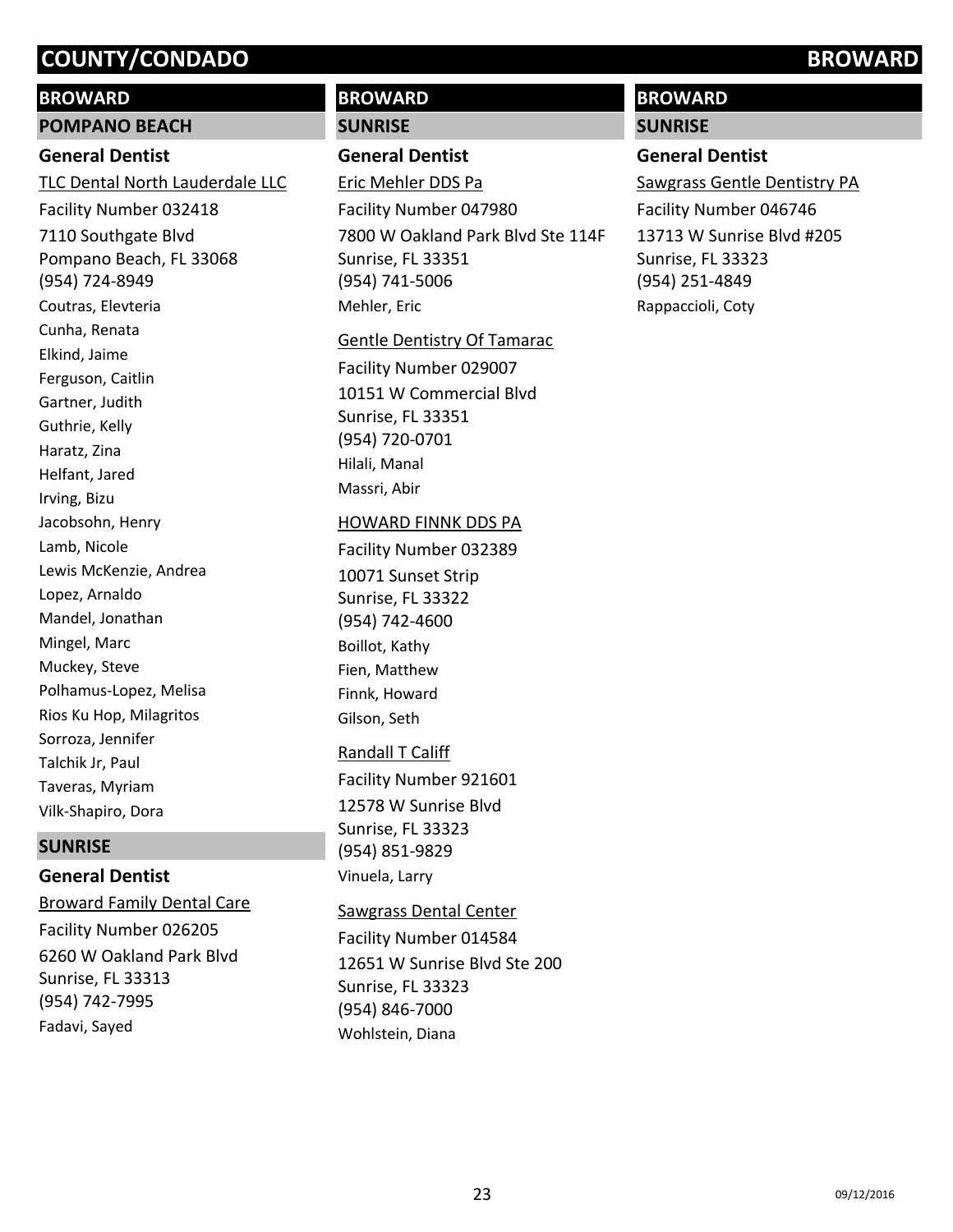# **BROWARD**

#### **SUNRISE**

#### **General Dentist**

12801 W Sunrise Blvd #F222 Sunrise, FL 33323 (954) 846-7171 Sawgrass Mills Mall Dental Facility Number 024206 Bradley, Alijah Di Re, Anthony DIAZ, JANY Durve, Aparna Fornos, Jorge Fraga, Daynet Goldstein, Alexander Gonzalez, Kelly Gonzalez, Yanela Gorfien, Joseph Green, George Guilarte, Rhona Guthrie, Kelly Jenkins, Shelane Kalai, Ronen Kiani, Kamran Kopynets, Viktor Krasnov, Rostislav Kunstmann, Vivian Lago-Sanchez, Idelbis Licina, Zeljka Mutawalli, Khalid Nelson, John Ospina, Carolina Pinto, Yenile Quevedo, Fernando Quevedo, Rachel Ribot, Aliana Sutnick, Steven Uzunova-Dimova, Kalina Valdman, Vadim Weisser, Ettie Zand, Maximus

# **BROWARD SUNRISE**

# **General Dentist**

10127 W Oakland Park Blvd Sunrise, FL 33351 (954) 741-7100 Welleby Family Dental Facility Number 034702 Difilippo, Steven Juma, Zaileen Sevel, Dennis

#### West Sunrise Dentistry

9310 W Commercial Blvd Sunrise, FL 33351 (954) 648-2414 Facility Number 056213 Ferro, Claudia Gombar, Anna Gonzalez, Monica Pham, Minh

1350 SW 160th Ave Sunrise, FL 33326 (954) 385-9240 Weston Family Dental Center Inc Facility Number 031848 Difilippo, Steven Sevel, Dennis

# **TAMARAC**

**General Dentist** 7030 NW 57th St Tamarac, FL 33319 (954) 722-1082 G & G Dental Associates Pa Facility Number 838401 Arenas, Jorge Gober, Melvyn Rezaie, Azadeh

# **BROWARD**

**TAMARAC**

# **General Dentist**

6209 W Commercial Blvd Ste 6 Tamarac, FL 33319 (954) 726-3200 Harvey Moskowitz DMD PA Facility Number 034860 Moskowitz, Harvey

#### Metric Dental

4267 W Commercial Blvd Tamarac, FL 33319 (954) 677-3202 Facility Number 053789 Rameau, Rejane Siddiqui, Rasheed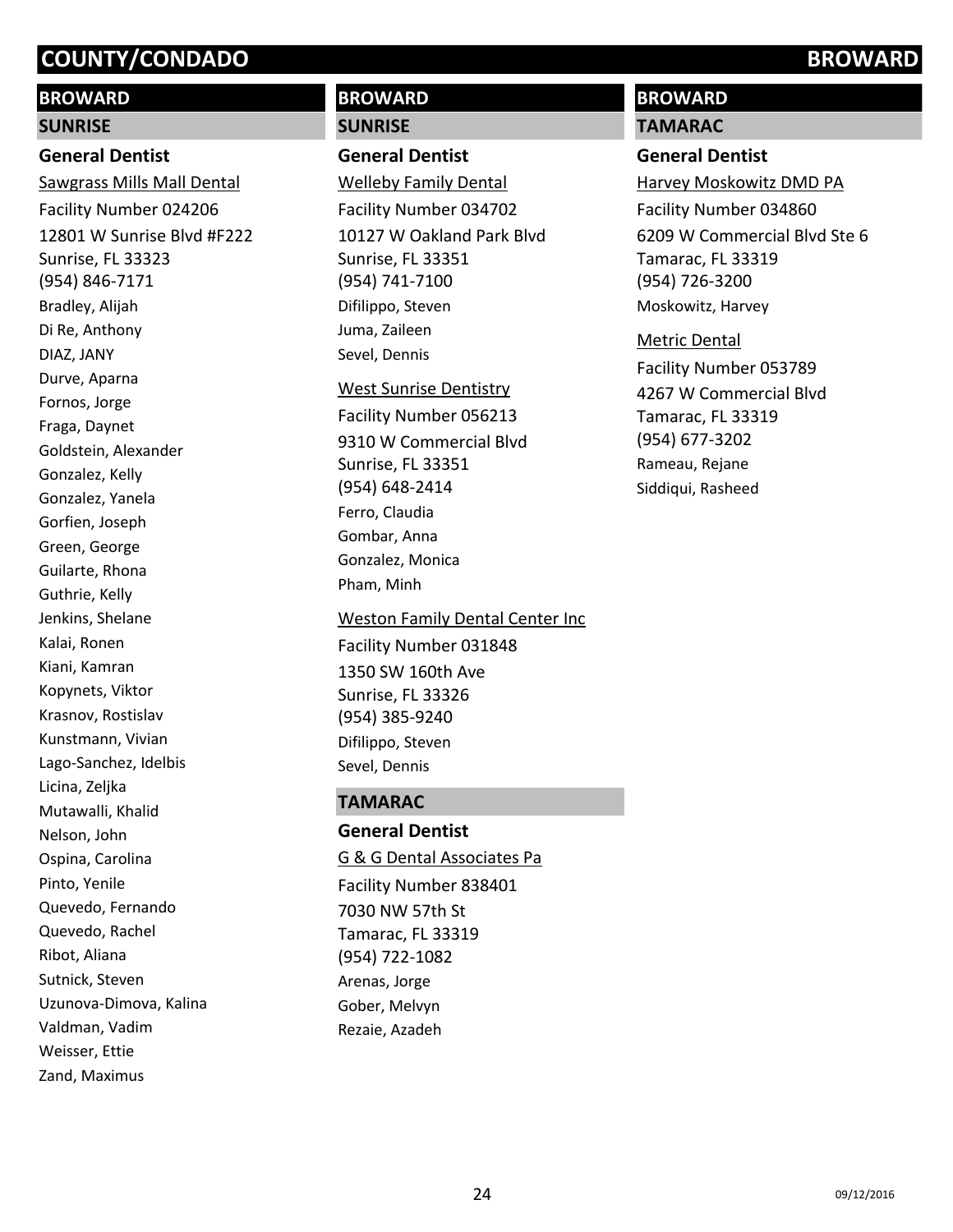# **BROWARD**

## **TAMARAC**

# **General Dentist**

5779 N University Dr Tamarac, FL 33321 (954) 580-4848 Sage Dental of Tamarac PLLC Facility Number 055729 Alvarado-Romero Pou, Melissa Alvarez, Jonathan Azari, Scott Bergquist, Michael Bockian, Joshua Bratman, Jerry Castillo, Juan Childers, Carmen Contestable, Clement Coronado, Efrain Cowan, Marc Cruz, Antonio Daneshpajouh, Sara Darojat, Zuhdiyah Dean, Craig Draizin, Claudia Driscoll, Allison Duarte, Beatriz Durkan, Marcia Engelsberg, David Fernandez-Martinez, Mariangel Fox, Jeffrey Garcia-Porras, Marcela Garrison, Harvey Ghattas, Maureen Gilbert, Mark Guerrero, Luis Gul, Yousaf Guthrie, Kelly Harrouff, Wade Israel, Elie Juma, Zaileen Lamb, Nicole Londono, Jennifer Ma, Robert Mohr, Eric

# **BROWARD TAMARAC**

# **General Dentist**

5779 N University Dr Tamarac, FL 33321 (954) 580-4848 Sage Dental of Tamarac PLLC Facility Number 055729 Moncrieffe, Tiffany Naguib, Michelle Ortega, Laura Ortiz, Ana Pare, Elizabeth Perez-Alamo, Jennifer Planes, Alex Quick, James Rand, Matthew Rappaport, David Rezvani, Caroline Rieger, Eric Ring, Stephen Roshkind, David Sanches, Melanie Segui, Maikel Seider, Paul Shofnos, Charles Simpson, Natalie Sirage, Ahmed Snider, Erica Sollee, Arthur Steiner, Samantha Stewart, Stanley Strauss, Theodore Urquiza, Yeneir Van Duyne, Tracy Vazana, Todd Vignola, Jennifer Weinstock, Rebeca-Ann Young, Summer Yu, Cynthia Ziegler, Neal Zylbering, Jason

# **BROWARD**

#### **TAMARAC**

# **General Dentist**

7351 W Oakland Park Blvd #102 Tamarac, FL 33319 (954) 742-5055 Tamarac Family Dental Center LLC Facility Number 039554 Gordon, St Christopher Sevel, Dennis

# Thaker & Shroff DDS Pa

5473 N State Road 7 Tamarac, FL 33319 (954) 486-7025 Facility Number 920001 Thaker, Durgeshkumar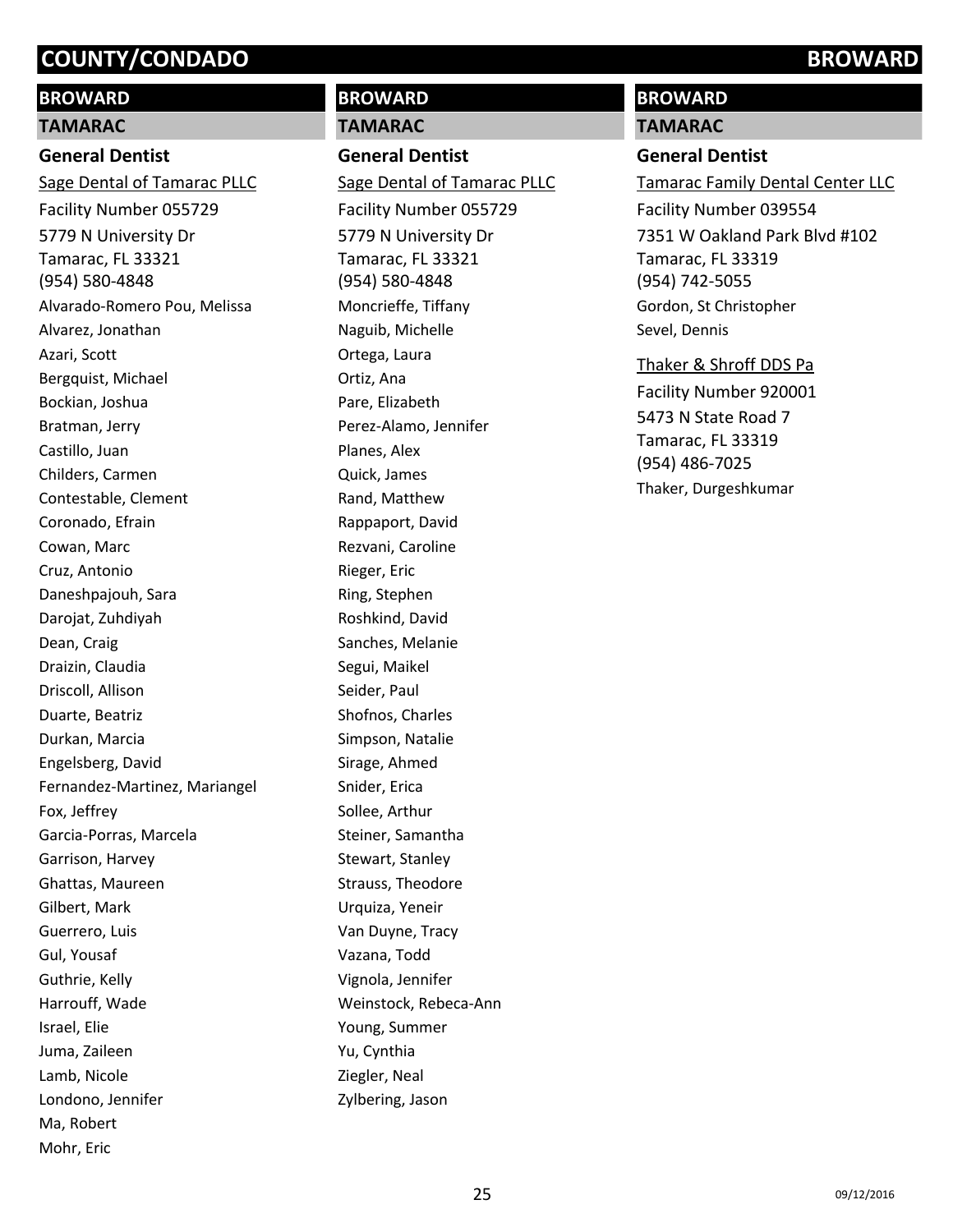# **BROWARD**

#### **TAMARAC**

## **General Dentist**

6702 N University Dr Tamarac, FL 33321 (954) 722-7711 TLC Dental Tamarac PLC Facility Number 045331 Coutras, Elevteria Cunha, Renata De Leon, Ennio Elkind, Jaime Ferguson, Caitlin Gartner, Judith Guthrie, Kelly Haratz, Zina Helfant, Jared Irving, Bizu Jacobsohn, Henry Lamb, Nicole Lewis McKenzie, Andrea Lopez, Arnaldo Mandel, Jonathan Mingel, Marc Muckey, Steve Polhamus-Lopez, Melisa Rios Ku Hop, Milagritos Sorroza, Jennifer Talchik Jr, Paul Taveras, Myriam Vilk-Shapiro, Dora

#### True Original Smiles Inc

5863 N University Dr Tamarac, FL 33321 (954) 720-2444 Facility Number 054291 Alston, Khadine

# **BROWARD WESTON**

**General Dentist**

4537 Weston Rd Weston, FL 33331 (951) 679-8664 Dental Health Group Facility Number 018771 Brody, Robert Correa, Anelys De La Rua, Lissette Garces, Carolina Guerra, Daniel Hoffman, Tara Hogan, Helena Torres, Diana

2721 Executive Park Dr Weston, FL 33331 (954) 385-5855 Dental Partners Of Weston Facility Number 039966 Bretos, Alexander

#### Sage Dental of Weston PLLC

2366 Weston Rd Weston, FL 33326 (954) 358-2822 Facility Number 056308 Cruz, Antonio Garvar, Lanny Grande, Federico Iturralde, Ignacio Segui, Maikel Seider, Paul Sorel, Bertrand Stewart, Stanley Trevisani, Ronald Ziegler, Neal

# **COUNTY/CONDADO BROWARD - MIAMI-DADE**

# **BROWARD**

# **WESTON**

**General Dentist** 2751 Executive Park Dr Ste 204 Weston, FL 33331 (954) 217-0288 Weston Dental Associates Facility Number 935601 Blardonis, Armando

# **MIAMI-DADE**

# **AVENTURA**

**Oral Surgeon** 2999 NE 191st St Ste 804 Aventura, FL 33180 (305) 466-1804 Dental Options Pa Facility Number 031835 Crosby, Mary Cruz-Elizundia, Delia Del Castillo, Raymond Gordon, Alexandra Hernandez Acosta, Cristina Kusnick, Steven Martinez, Ernesto Norkin, Andrew Papir, Jessica Rojas, Sandra Rothstein, Eric Stewart, Stanley Szpoganicz, Tadeu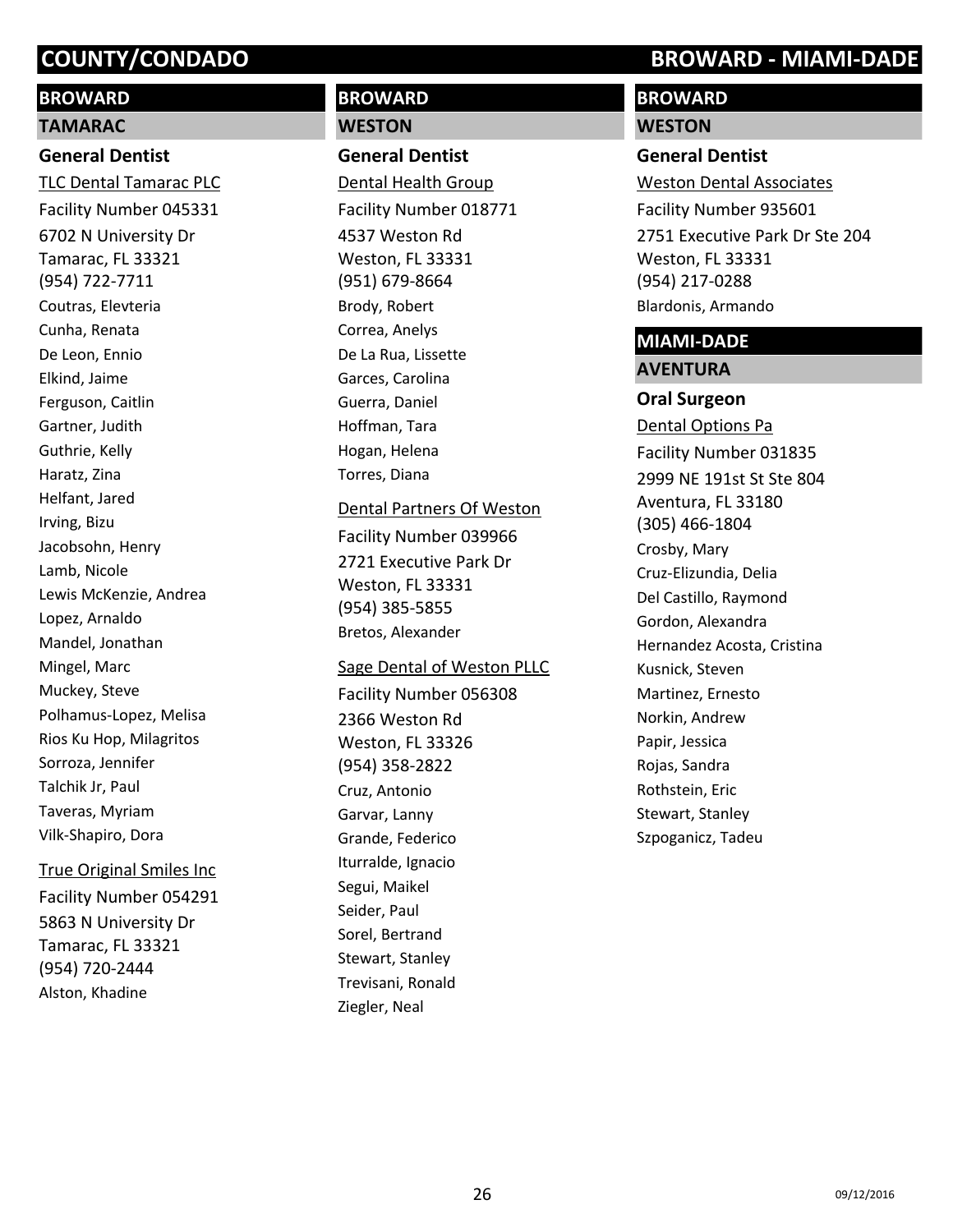# **MIAMI-DADE**

#### **AVENTURA**

#### **Oral Surgeon**

19913 Biscayne Blvd Aventura, FL 33180 (305) 935-1400 DENTALAND AVENTURA LLC Facility Number 813101 Cohen, Michael Dagan, Shachar Fishner, Neil Fotek, Ilona Friedman, Hyman Grider, Joseph Hogan, Helena Lisi, Richard Mccown, Michael Morales, Ronald Munoz, Numa Rodriguez, Dario Saenz, Regina San Jorge, Alejandro Schwartz, Edward Taha, Ahmed

## Diana Wohlstein DMD Pllc

2925 Aventure Blvd #203 Aventura, FL 33180 (305) 931-5626 Facility Number 049570 Wohlstein, Diana

#### Main Street Childrens Dentistry

19086 NE 29th Ave Aventura, FL 33180 (305) 682-1554 Facility Number 010140 Bistritz, Jerome Godoy, Yami Grider, Joseph Guzman, Nestor Hew, Damion Llapur, Carlos

# **MIAMI-DADE AVENTURA**

# **Oral Surgeon**

21110 Biscayne Blvd Ste 305 Aventura, FL 33180 (305) 932-4955 Oral Facial Reconstruction Impla Facility Number 843406 Cardenas, Luis Friedman, Kurt Payton, Kevin

# 2630 NE 203rd St Ste 101 Aventura, FL 33180 (305) 931-1888 Shalom Amselem DDS Pa Facility Number 923901 Amselem, Shalom

# **CORAL GABLES**

**General Dentist** 151 Giralda Ave Coral Gables, FL 33134 (786) 452-1748 Dental Cosmetic Spa Facility Number 054759 Alvarez, Elibeth

# Dental Group Of South Florida In Facility Number 029449

747 Ponce De Leon Blvd #401 Coral Gables, FL 33134 (305) 444-8591 Alvarez, Maria

# 7311 SW 62nd Ave Coral Gables, FL 33143 (305) 667-3960 Dental Specialty Center of Coral Gables Facility Number 032038 Arroyo, Juan Grider, Joseph Saenz, Regina

# **MIAMI-DADE**

**CORAL GABLES**

# **General Dentist**

806 Douglas Rd So Tower #150 Coral Gables, FL 33134 (305) 446-2226 Elizabeth De Aguirre DDS Pa Facility Number 011399 De Aguirre, Elizabeth

# Estetica Dental Gables Inc

470 Biltmore Way Ste 200 Coral Gables, FL 33134 (305) 445-5515 Facility Number 042749 Valdes, Marilyn

# Gables Smile

3934 SW 8th St Ste 306 Coral Gables, FL 33134 (305) 441-7700 Facility Number 057264 Rodriguez, Guillermo

# Gema Jerez Corp

401 Coral Way Ste 305 Coral Gables, FL 33134 (786) 360-6812 Facility Number 051735 Hernandez-Jerez, Gema

## Jubidental Services Corp

299 Alhambra Cir Ste 202 Coral Gables, FL 33134 (305) 444-3074 Facility Number BIDENT Cotelo-Pardo, Yanepsi

# Karen Martinez DMD, PA

401 Coral Way Ste 410 Coral Gables, FL 33134 (305) 446-5676 Facility Number 053995 Martinez, Karen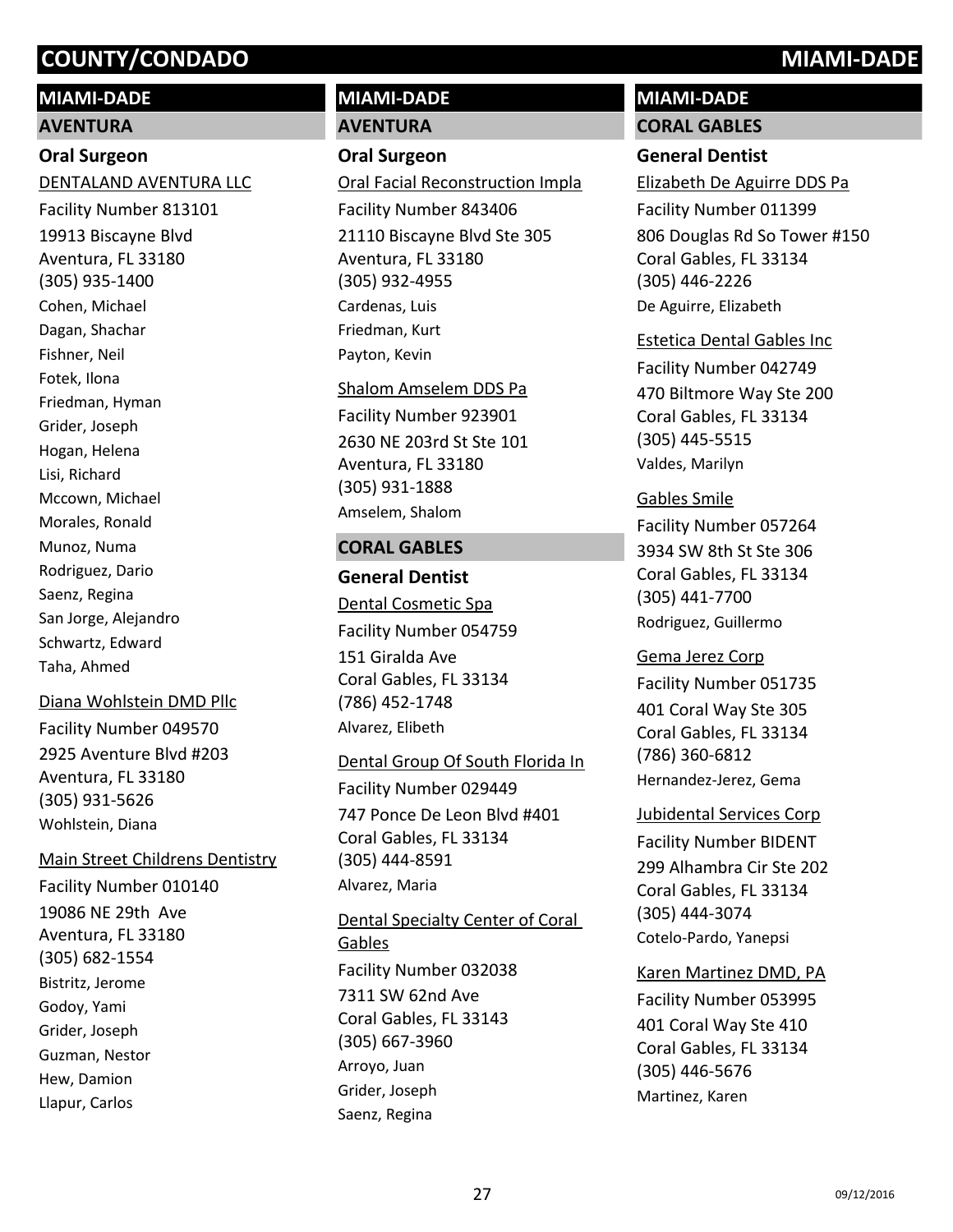# **MIAMI-DADE**

# **CORAL GABLES**

# **General Dentist**

5171 SW 8th St Coral Gables, FL 33134 (305) 567-0236 Lemus Dental Group LLC Facility Number 056583 Lemus, Isel

## Manuel G Lopez DDS Pa

3190 Ponce De Leon Blvd Coral Gables, FL 33134 (305) 774-7273 Facility Number 913801 Lopez, Manuel

## Maria Cristina Fernandez DDS Pa

4830 SW 8th St Coral Gables, FL 33134 (305) 446-1067 Facility Number 047600 Fernandez, Maria

# 299 Alhambra Cir Ste 205 Coral Gables, FL 33134 Mariamilagros Sarda DDS Pa Facility Number 934201

(305) 443-4841 Sarda, Mariamilagros

# Nicolas Avalos DMD Pa

34 SW 37th Ave Coral Gables, FL 33134 (305) 446-6900 Facility Number 031984 Avalos, Nicholas

# **MIAMI-DADE CUTLER BAY**

# **General Dentist**

18543 S Dixie Hwy Cutler Bay, FL 33157 (305) 259-9130 Alfredo D Corpas DDS Facility Number 904201 Corpas, Alfredo

## BL Dental Associates LLC

11000 SW 211th St Cutler Bay, FL 33189 (305) 254-1500 Facility Number 047345 Amaya, Andres Blardonis, Armando Lopez, Manuel Rosenberg, Sara

## Fortune Smiles Inc

18543 S Dixie Hwy Cutler Bay, FL 33157 (305) 259-9210 Facility Number 055835 Trujillo, Madelene

# **MIAMI-DADE CUTLER BAY**

# **General Dentist**

20505 South Dixie Hwy #1683 Cutler Bay, FL 33189 (305) 232-3737 Southland Mall Dental PA Facility Number 040667 Fornos, Jorge Guilarte, Rhona Jenkins, Shelane Kopynets, Viktor Lago-Sanchez, Idelbis Manzur, Kasim Mutawalli, Khalid Nelson, John Ospina, Carolina Quevedo, Rachel Ribot, Aliana Saldana, Ramon Saltz, Jamie Sutnick, Steven Valdman, Vadim Vera, Nathalie Weisser, Ettie

# **DORAL**

**General Dentist** 10620 NW 19th St Doral, FL 33172 (786) 331-7055 Doral Dental Partners Facility Number 029341 Bretos, Alexander Collazo, Ralph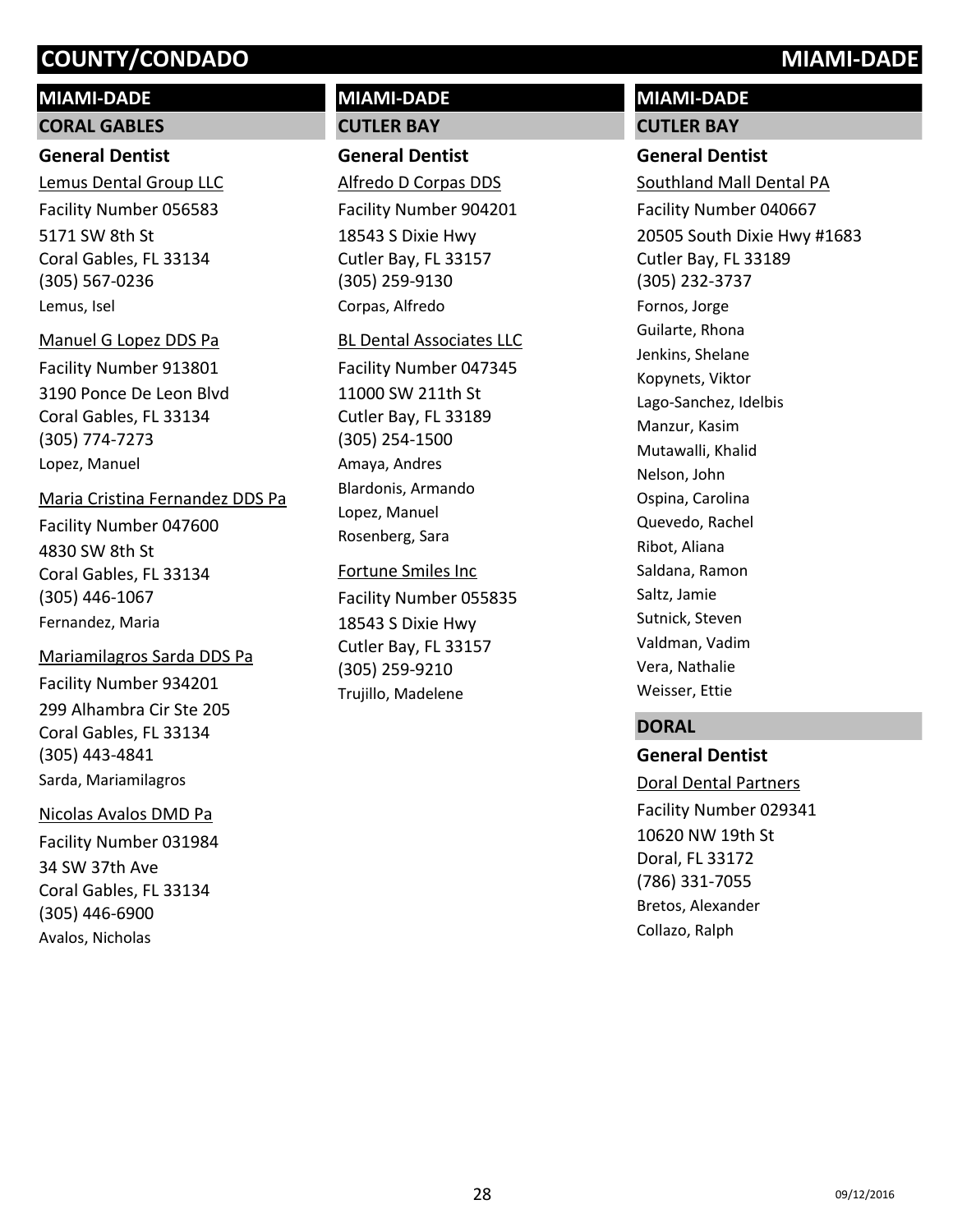# **MIAMI-DADE**

#### **DORAL**

### **General Dentist**

1455 NW 107th Ave Ste 584 Doral, FL 33172 (305) 597-8787 Miami International Mall Dental Facility Number 021563 Bradley, Alijah DIAZ, JANY Fornos, Jorge Fraga, Daynet Gonzalez, Kelly Gonzalez, Yanela Gorfien, Joseph Green, George Guilarte, Rhona Guthrie, Kelly Jenkins, Shelane Kalai, Ronen Kiani, Kamran Kopynets, Viktor Krasnov, Rostislav Kunstmann, Vivian Manzur, Kasim Mutawalli, Khalid Nelson, John Ospina, Carolina Quevedo, Fernando Quevedo, Rachel Ribot, Aliana Saltz, Jamie Sutnick, Steven Uzunova-Dimova, Kalina Valdman, Vadim Weisser, Ettie Zand, Maximus

#### Nicklaus Childrens Hospital

3601 NW 107th Ave 3rd Fl Doral, FL 33178 (786) 624-3368 Facility Number 041296 Borges, Osbel

# **MIAMI-DADE**

#### **DORAL**

### **General Dentist**

5335 NW 87th Ave Ste C103 Doral, FL 33178 (786) 456-1710 Sage Dental of Downtown Doral PLLC Facility Number 056445 Cruz, Antonio Garvar, Lanny Gilbert, Mark Grande, Federico Segui, Maikel Seider, Paul Sorel, Bertrand Stewart, Stanley Trevisani, Ronald Ziegler, Neal

#### **FLORIDA CITY**

**General Dentist** 646 W Palm Dr Ste 200 Florida City, FL 33034 (305) 242-1200 The Family Dental Care Center Facility Number 960001 De La Cruz, Alejandro

## **HIALEAH**

**General Dentist** 7415 Miami Lakes Dr Hialeah, FL 33014 (305) 512-0066 Alexandra D Gherbali DDS PA Facility Number 029675 Gherbali, Alexandra Gonzales, Kenia

# **MIAMI-DADE HIALEAH**

# **General Dentist**

4999 W 8th Ave Ste 1 Hialeah, FL 33012 (786) 238-7406 Alpha Dental Group Inc Facility Number 052231 Bobadilla, Patricia Soler, Rosa

#### Amazing Touch Dental Care Corp.

1955 W 68th St Hialeah, FL 33014 (786) 257-1646 Facility Number 056368 Herrera-Casas, Sunilda Soler, Rosa

#### BL Dental Associates LLC

3233 Palm Ave Hialeah, FL 33012 (305) 826-0660 Facility Number 047353 Amaya, Andres Blardonis, Armando Rosenberg, Sara

#### Blanco Jamis Dental Group

1700 W 68th St Hialeah, FL 33014 (305) 262-4604 Facility Number 057062 Blanco, Farid Blanco, Jorge Blanco, Kemel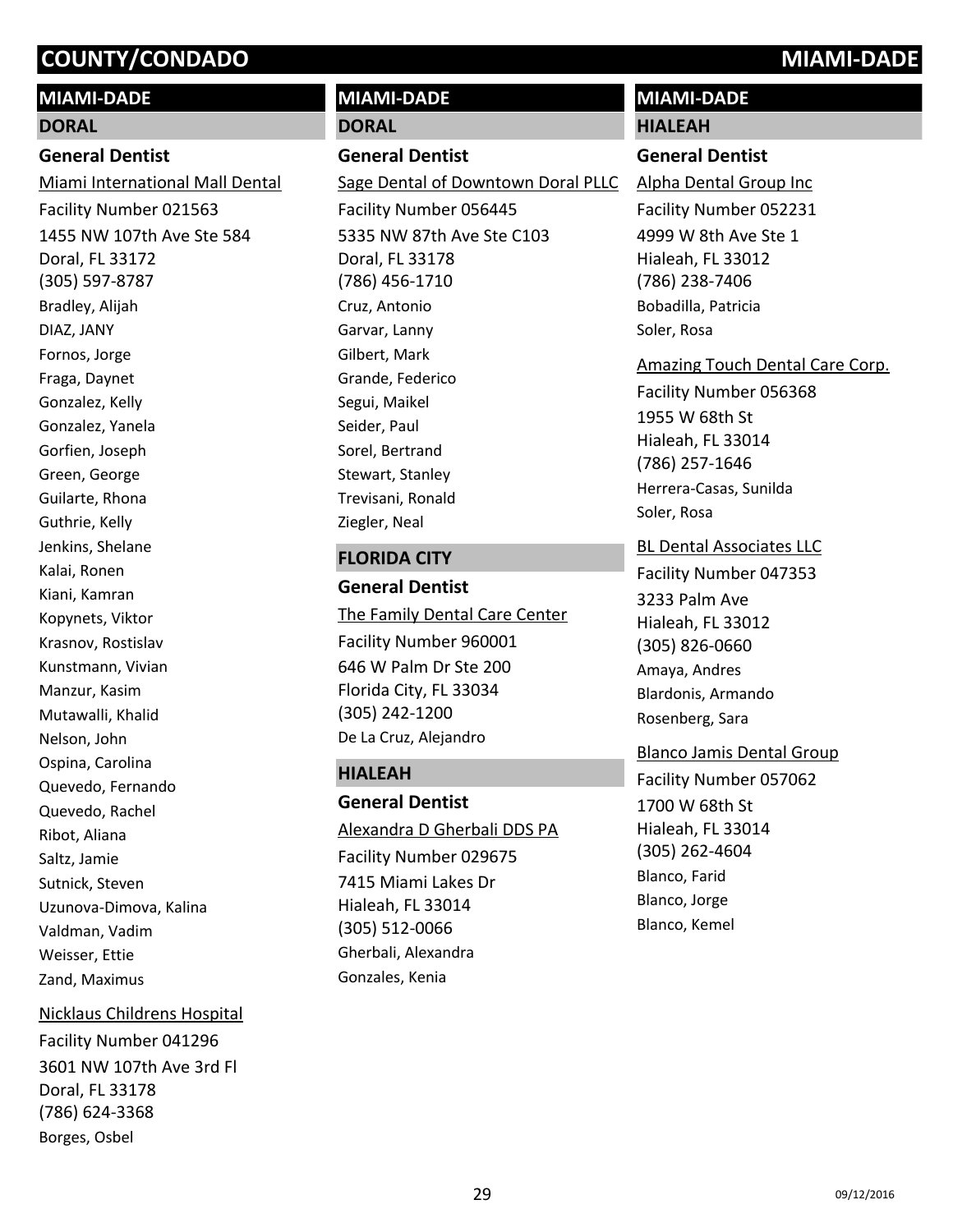# **MIAMI-DADE**

#### **HIALEAH**

## **General Dentist**

258 E 49th St Hialeah, FL 33013 (305) 824-3408 Blanco Jamis Dental Group Pa Facility Number 046873 Blanco, Farid Blanco, Jorge Blanco, Kemel Herrera-Casas, Sunilda Lopez Perez, Victor Molina Ariza, Yudisbel

#### Blanco Jamis Dental Group Pa

4765 W 8th Ave Fl 4 Hialeah, FL 33012 (305) 262-4604 Facility Number 046875 Blanco, Farid Blanco, Jorge Blanco, Kemel Herrera-Casas, Sunilda Lopez Perez, Victor Molina Ariza, Yudisbel

## Caplin & Gober DDS Pa

6600 W 12th Ave Hialeah, FL 33012 (305) 821-2611 Facility Number 909701 Caravia, Amanda Orta, Ines Ramirez, Patricia Rios, Libia Romero\_Melis, Mildred

## Carlos Quilichini DDS

15436 NW 77th Ct Hialeah, FL 33016 (305) 557-5775 Facility Number 036471 Quilichini, Carlos

# **MIAMI-DADE**

# **HIALEAH**

## **General Dentist**

11300 NW 87th Ct Ste 141 Hialeah, FL 33018 (305) 364-8600 Century Medical Group Crop Facility Number 035723 Caravia, Amanda Carbot, Mario Farrokhi, Ali Hernandez-Jerez, Gema Zawadzky, Javier

# Children and Families Dental Center Facility Number 056272

400 W 65th St Hialeah, FL 33012 (305) 827-0434 Lea Plaza, Rodolfo

#### Daniel A Dorrego DDS

1075 E 4th Ave Hialeah, FL 33010 (305) 558-3811 Facility Number 918501 Benabe, Vanessa Dorrego, Daniel

## David Drobes DMD Pa

5190 NW 167th St Ste 216 Hialeah, FL 33014 (305) 624-4114 Facility Number 014682 Drobes, David Hernandez-Jerez, Gema Perez-Diaz, Agueda Rivera, Ricardo Nicolas

# **MIAMI-DADE**

# **HIALEAH**

# **General Dentist**

1573 W 49th St Hialeah, FL 33012 (305) 556-6100 Dental American Group Corp Facility Number 047586 Agudelo, Monica Blanco, Maria Escobar, Carlos Fundora, Yolaivys Gonzalez, Lilian Irizarry, Maria Molina, Gustavo Murillo, Herbert Quesada, Pedro Segrera, Maria

## Dental Center of Florida

3750 W 16th Ave Ste 236U Hialeah, FL 33012 (305) 231-0545 Facility Number 037058 Abrahams, Howard Hernandez-Jerez, Gema

## Dental Dreams Llc

5632 NW 167th St Hialeah, FL 33014 (305) 625-9777 Facility Number 047936 Carpio, Jesus

## Enrique Morales DDS Pa

3009 E 4th Ave Hialeah, FL 33013 (305) 691-1616 Facility Number 914501 Morales, Enrique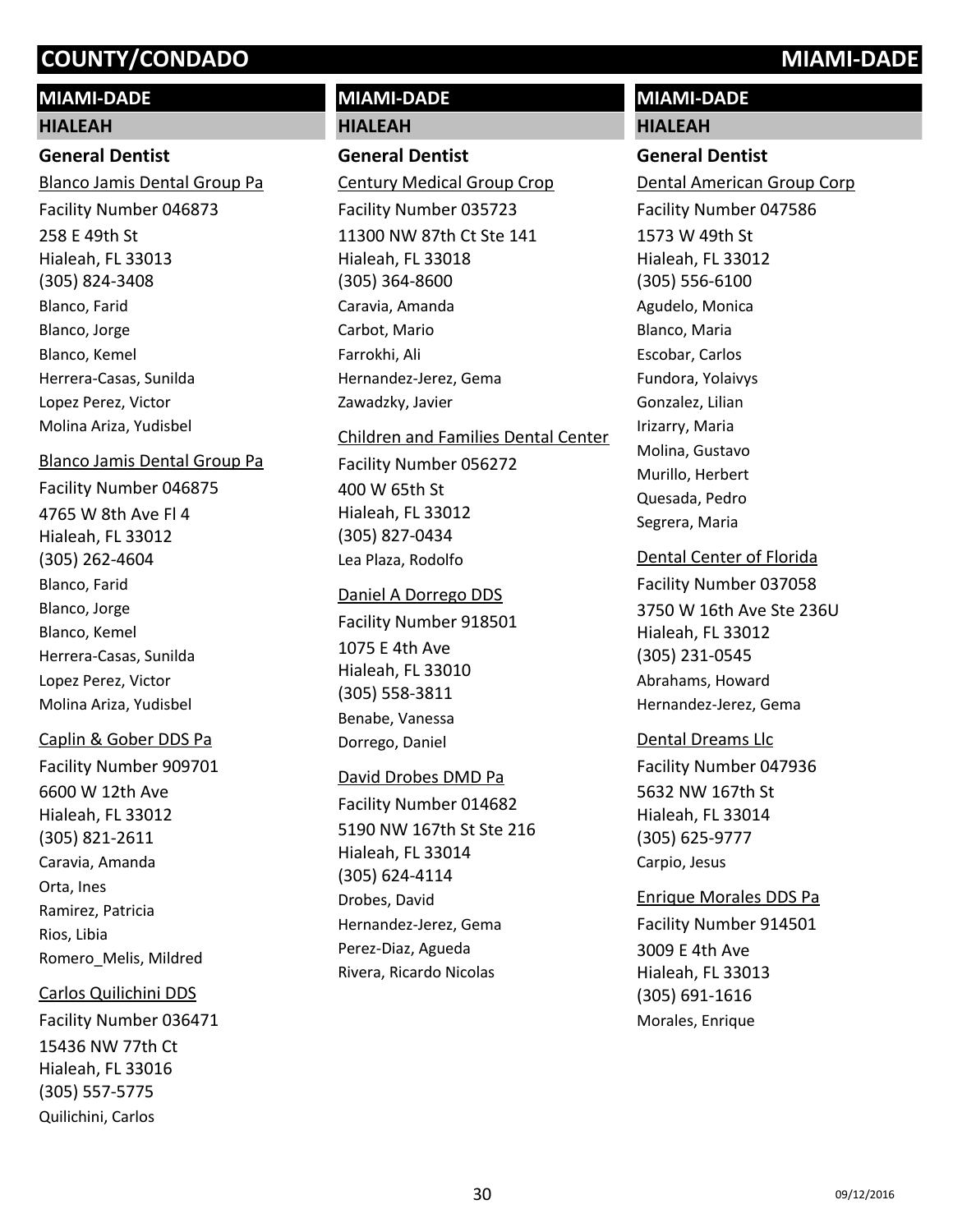# **MIAMI-DADE**

#### **HIALEAH**

#### **General Dentist**

18482 NW 67th Ave Hialeah, FL 33015 (305) 822-9696 Eugene Kravitz DDS Facility Number 857601 Kravitz, Eugene Kravitz, Lauren

#### Excellence In Dental Care

3762 W 12th Ave Hialeah, FL 33012 (305) 557-6661 Facility Number 053859 Alvarez, Rosa

#### Expert Smiles Center

2750 W 68th St Ste 108 Hialeah, FL 33016 (305) 826-3255 Facility Number 011402 De Aguirre, Elizabeth

#### Felicita Igleseias

4890 W 3rd Ave Hialeah, FL 33012 (305) 826-0906 Facility Number 054819 Iglesias, Felicita

## Gilsa Henderson

4963 W 6th Ave Hialeah, FL 33012 (305) 558-1171 Facility Number 044181 Henderson, Gilsa

# **MIAMI-DADE**

**HIALEAH**

# **General Dentist**

2900 W 12th Ave Ste 27 Hialeah, FL 33012 (305) 460-7060 Gomara DMD & Salcines DMD Pa Facility Number 047042 Cruz, Karen De Vera, Vanessa Delgado, Ligming Iglesias, Felicita Maniglia, Marielba Morgado, Aracelio Saldarriaga, Lisa

# Haileah Dental Center PA

Facility Number 040209

1518 W 49th St Hialeah, FL 33012 (305) 823-2661 Calderon, Erik Kusnier, Elaine

## Happy Smiles Dental Care

922 E 25th St Hialeah, FL 33013 (786) 542-9700 Facility Number 055060 Montenegro, Mauricio

#### **Healthy Smile Dental Care LLC**

3412 W 84th St Ste 110 Hialeah, FL 33018 (786) 345-2040 Facility Number 056867 Ramirez, Judex

## Hialeah Dental Associates

2106 W 68th St Hialeah, FL 33016 (305) 827-6661 Facility Number 911901 Mendez, Antonio Ruiz, Milton

# **MIAMI-DADE HIALEAH**

# **General Dentist**

4240 W 16th Ave Hialeah, FL 33012 (305) 823-1882 Hialeah Dental Care Inc Facility Number 048494 Rodriguez, Roxana Soler, Rosa

# Hialeah Dental Office Of Dr Lest

1770 W 68th St Hialeah, FL 33014 (305) 821-7008 Facility Number 047543 Lester, Manuel

## Hialeah Dental Specialty Assoc L

900 W 49th St Ste 400 Hialeah, FL 33012 (305) 558-1211 Facility Number 009819 Rodriguez-Feo, Carlos

#### Hialeah Square Dental Assoc Pa

4186 W 12th Ave Hialeah, FL 33012 (305) 556-6291 Facility Number 910001 Aguilar, Lina Caravia, Amanda Kusnier, Elaine Mahal, Narinderjit Martin, Felipe Martinez, Tamara Maya, Alvardo Orta, Ines Rios, Libia Romero\_Melis, Mildred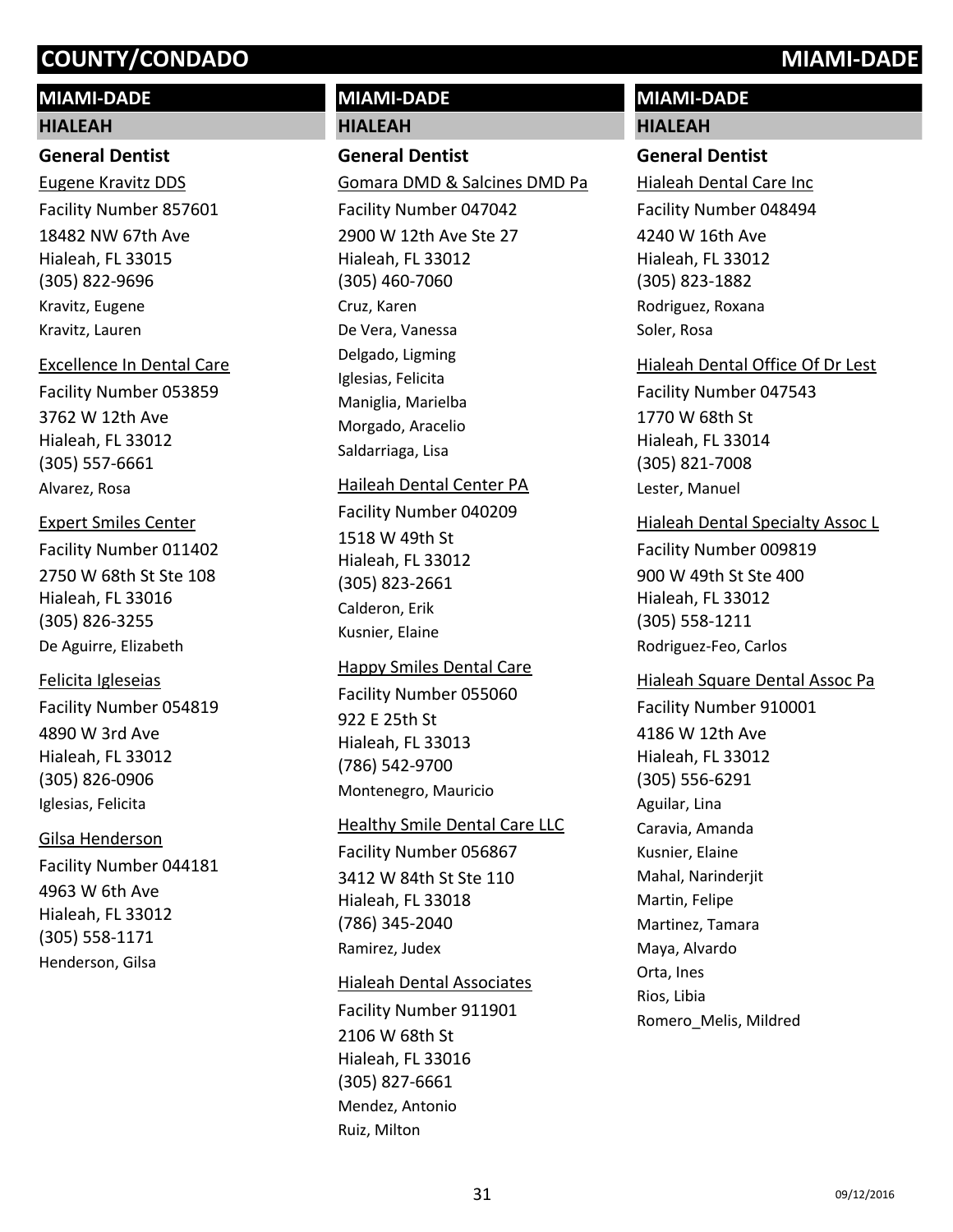# **MIAMI-DADE**

#### **HIALEAH**

## **General Dentist**

266 E 49th St Hialeah, FL 33013 (305) 823-9982 Jose Calvo Facility Number 053979 Calvo Jr, Jose Zamora, Lyan

#### Jose M Del Valle DDS Pa

3918 W 12th Ave Hialeah, FL 33012 (305) 556-1770 Facility Number 036066 Del Valle, Jose

#### Juan M Garcia

6450 W 21st Ct Ste 300 Hialeah, FL 33016 (305) 821-2261 Facility Number 825801 Garcia, Juan

#### Julio Prieto DDS Pa

1570 W 43rd Pl Ste 38 Hialeah, FL 33012 (305) 823-5375 Facility Number 054268 Prieto, Julio

#### L Felipe Felipe DDS Pa

3333 W 4th Ave Hialeah, FL 33012 (305) 556-3512 Facility Number 047135 Felipe, Luis

614 E 49th St Hialeah, FL 33013 (305) 846-9126 Liliana M Angulo Dental Family Practice PA Facility Number 024120 Angulo, Liliana

# **MIAMI-DADE HIALEAH**

#### **General Dentist**

4999 W 8th Ave Ste 28 Hialeah, FL 33012 (305) 556-6055 Lizaso & Lizaso DDS Pa Facility Number 053677 Lizaso-Rodriguez, Susan

#### M H Figueredo DMD Pa

5924 W 16th Ave Hialeah, FL 33012 (305) 558-2133 Facility Number 024228 Figueredo, Maria

#### Madeleine Castellanos Gonzalez D

2140 W 68th St Ste 202 Hialeah, FL 33016 (305) 820-4080 Facility Number 962201 Gonzalez, Madeleine

#### Manuel Costa

791 E 48th St Hialeah, FL 33013 (305) 769-0252 Facility Number 901401 Costa, Manuel

#### Mayra G Betancourt DDS Inc

17701 NW 78th Ave Hialeah, FL 33015 (305) 826-2758 Facility Number 056839 Betancourt, Mayra

#### MJ Dental Office

2360 W 68th St Ste 124 Hialeah, FL 33016 (305) 825-7447 Facility Number 055103 Fernandez-Dominguez, Giselle Gil Araujo, Eduardo

# **MIAMI-DADE**

# **HIALEAH General Dentist**

568 Hialeah Dr Hialeah, FL 33010 (305) 863-8995 Montero Dental Center Inc Facility Number 036937 Montero, Alexander

#### New Era Dental PA

2011 W 62nd St Hialeah, FL 33016 (786) 558-8637 Facility Number 037098 Santos, Nataly

#### Nury Rodriquez DDS PA

6710 Main St Ste 131 Hialeah, FL 33014 (305) 646-1630 Facility Number 039522 Rodriguez, Nury

#### Palm Dental Center Pa

7150 W 20th Ave Ste 102 Hialeah, FL 33016 (305) 556-3313 Facility Number 910906 Bistritz, Jerome Diaz, Vivian Ghurani, Rami Hew, Damion Martinez, Tamara Patel, Nishul Rand, Matthew Saenz, Regina Sosa-Abella, Nancy Spearing, Rory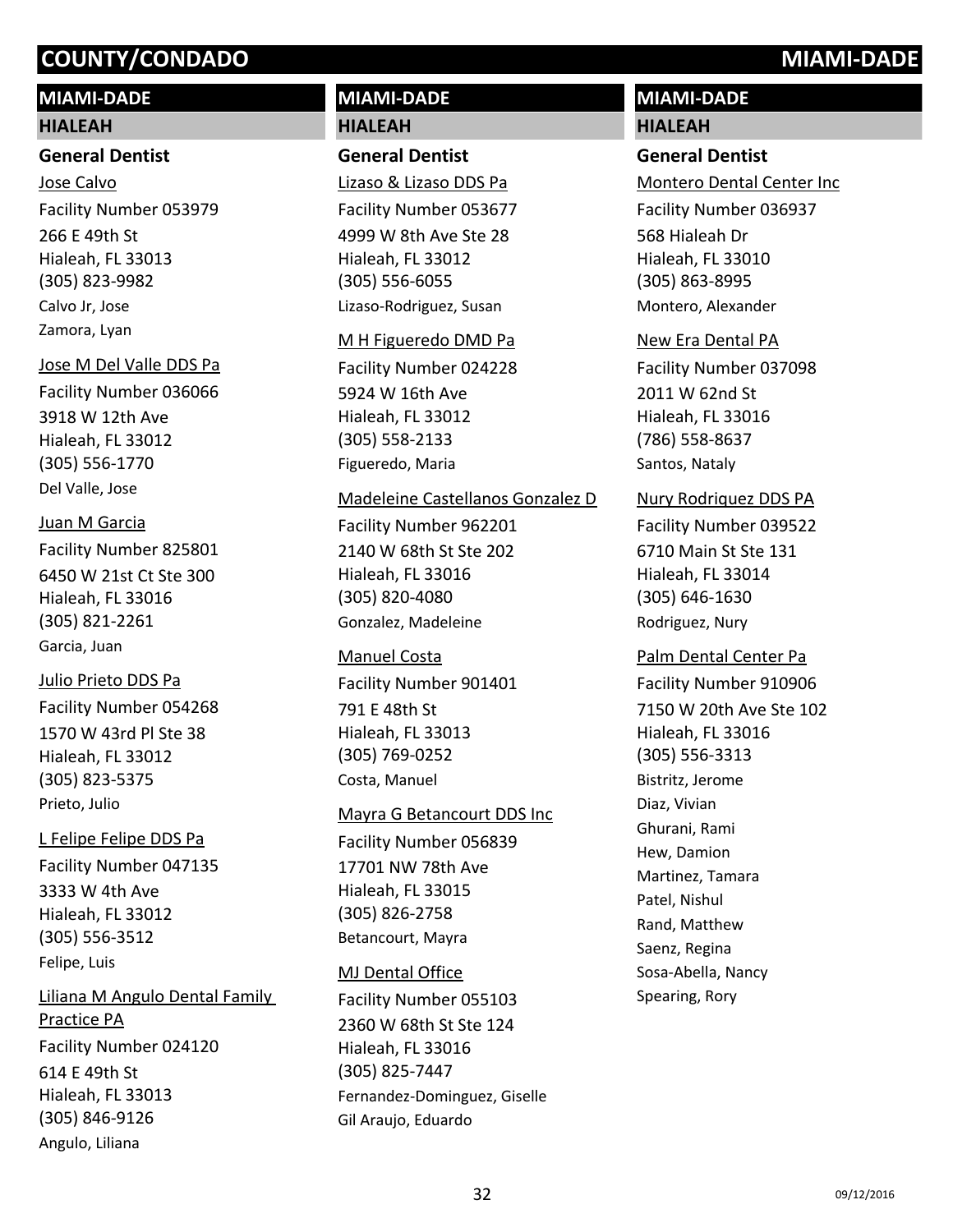# **MIAMI-DADE**

#### **HIALEAH**

### **General Dentist**

8302 NW 103rd St Ste 206 Hialeah, FL 33016 (305) 556-9364 Pedro M Sanchez DDS Pa Facility Number 056356 Sanchez, Pedro

#### Professional Dental Services Pa

1231 W 44th Pl Hialeah, FL 33012 (305) 556-9919 Facility Number 053674 Arriola, Antonio

## Razar Dental Group 2 Inc

5864 NW 183rd St Hialeah, FL 33015 (305) 827-1700 Facility Number 914101 Zardon, Ramon

## Regina H Saenz DDS Pa

752 W 29th St Hialeah, FL 33012 (305) 885-9787 Facility Number 007634 Saenz, Regina

## Royal Oaks Dental

15502 NW 77th Ct Hialeah, FL 33016 (305) 822-7332 Facility Number 029338 Bretos, Alexander Collazo, Ralph

## Santos Dental PA

18652 NW 67th Ave Hialeah, FL 33015 (305) 474-0400 Facility Number 054146 Santos, Nataly

# **MIAMI-DADE**

### **HIALEAH**

### **General Dentist**

580 E 49th St Hialeah, FL 33013 (305) 557-6711 Smile Perfect Dental Facility Number 031602 Cardenas, Elio

#### Superior Dental Team

148 Hialeah Dr Hialeah, FL 33010 (786) 360-6262 Facility Number 042353 Friedman, Rene Lleo, Pedro

#### Sylvia Santana PA

11300 NW 87th Ct Ste 166 Hialeah, FL 33018 (305) 364-9322 Facility Number 056721 Berry, Wayne Menendez, Nancy Mentrasti, Sylvia Perez, Idalmes

#### Universal Dental Group

1935 W 60th St Hialeah, FL 33012 (305) 821-3344 Facility Number 042800 Friedman, Rene

#### Vanessa M Benabe DMD Pa

1075 E 4th Ave Hialeah, FL 33010 (305) 558-3811 Facility Number NESSA Benabe, Vanessa

# **MIAMI-DADE HIALEAH**

### **General Dentist**

1665 W 49th St Ste 1484 Hialeah, FL 33012 (305) 828-7779 Westland Mall Dental Facility Number 026445 Bradley, Alijah DIAZ, JANY Durve, Aparna Fraga, Daynet Gonzalez, Kelly Gonzalez, Yanela Gorfien, Joseph Green, George Guilarte, Rhona Guthrie, Kelly Jenkins, Shelane Kalai, Ronen Kiani, Kamran Kopynets, Viktor Krasnov, Rostislav Kunstmann, Vivian Lago-Sanchez, Idelbis Licina, Zeljka Manzur, Kasim Mutawalli, Khalid Nelson, John Ospina, Carolina Pinto, Yenile Quevedo, Fernando Quevedo, Rachel Ribot, Aliana Saldana, Ramon Saltz, Jamie Sutnick, Steven Valdman, Vadim Wahba, Dalia Weisser, Ettie Zand, Maximus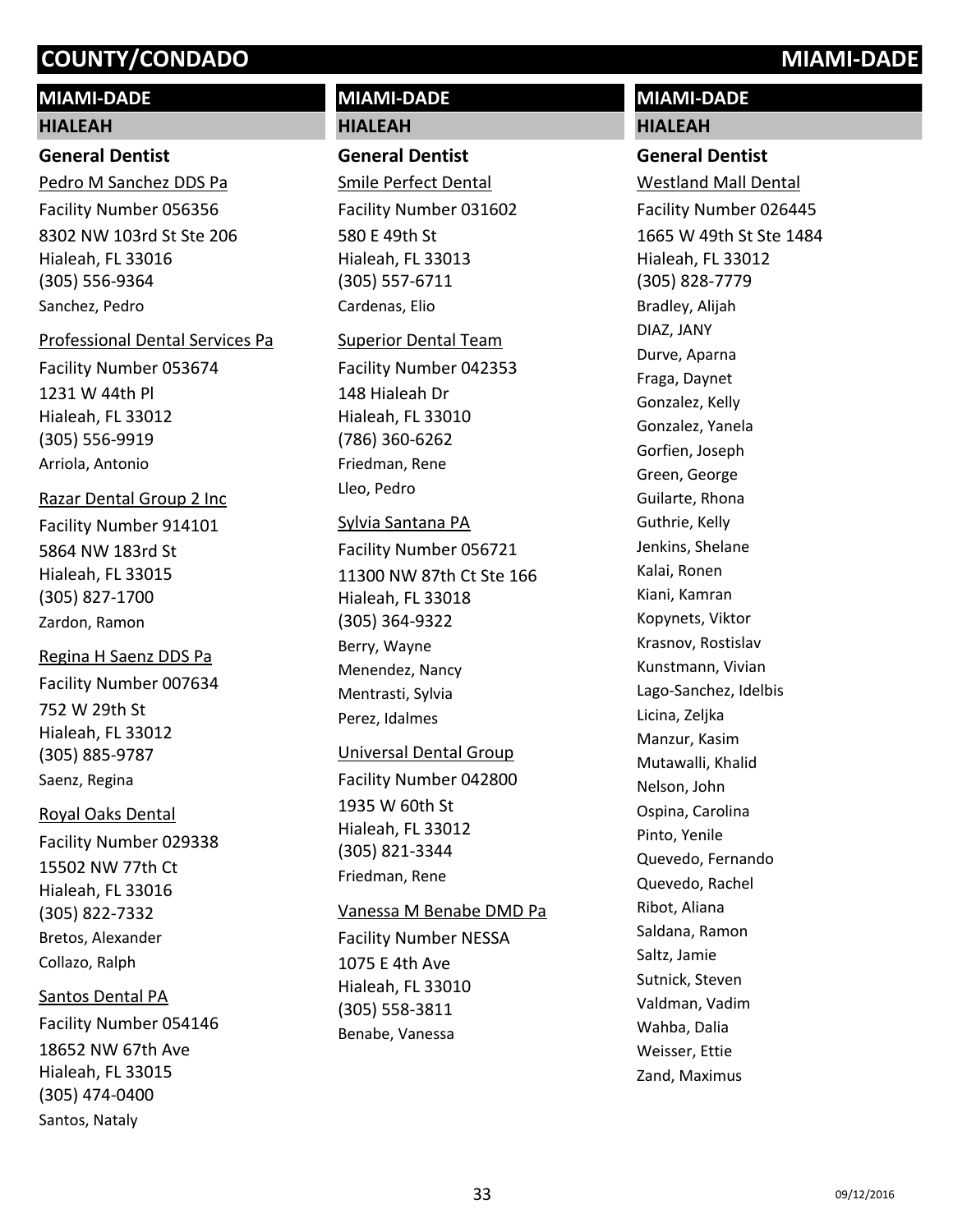# **MIAMI-DADE**

# **HIALEAH**

# **General Dentist**

1370 E 4th Ave Hialeah, FL 33010 (305) 888-1458 World Dental Care Corp Facility Number 043491 Hernandez, Idalia Soler, Rosa

# **HOMESTEAD**

# **General Dentist** Dental Associates Of Homestead

925 NE 30th Ter Ste 118 Homestead, FL 33033 (305) 247-0099 Facility Number 889701 Caravia, Amanda Felipe, Veronica Rodriguez, Esteban Ruiz, Eliseo Ruiz, Saili Silvestry, Elvin

# Dental Associates Of Homestead PA

925 NE 30th Ter Ste 114 Homestead, FL 33033 (305) 247-0099 Facility Number 031929 Grider, Joseph Hew, Damion Patel, Nishul

# Dental Services Of Homestead

25001 SW 127th Ave Ste 208 Homestead, FL 33032 (305) 258-9838 Facility Number 051733 Marty, Rolando

# **MIAMI-DADE HOMESTEAD**

# **General Dentist**

125 NE 8th St Ste 1 Homestead, FL 33030 (786) 243-2438 Gomara DMD & Salcines DMD Pa Facility Number 047038 Cruz, Karen De Vera, Vanessa Delgado, Ligming Fraga, Daynet Gomara, Luis Iglesias, Felicita Maniglia, Marielba Martinez, Milton Morejon, Hector Morgado, Aracelio Salcines, Damaris Saldarriaga, Lisa Valdes, Martha

# Homestead Family Dental Inc. Facility Number 055921

809 NE 4th Ave Homestead, FL 33030 (305) 248-3961 Hernandez, Daynet

# Leal Medical Center LLC

1690 NE 8th St Homestead, FL 33033 (305) 246-1265 Facility Number 050285 Alvarez, Niurka Gonzalez, Ana

# Nimia R Alvarez DDS

127 NE 8th St Homestead, FL 33030 (305) 245-0304 Facility Number 052629 Alvarez, Nimia Barrera, Martha San Juan, Carlos

# **MIAMI-DADE HOMESTEAD**

# **General Dentist**

45 NW 8th St Homestead, FL 33030 (305) 242-5223 Rolando Molina DDS Pa Facility Number 033148 Molina, Rolando

# Yoan E Lobaina DMD

30 NW 15th St Homestead, FL 33030 (305) 245-9691 Facility Number 038295 Lobaina, Yoan Morejon, Hector Perez, Eunice

# Zoraida T Sanchez DDS Pa

1619 NE 8th St Homestead, FL 33033 (305) 247-9292 Facility Number 033764 Sanchez, Zoraida

# **MIAMI**

# **General Dentist**

636 NW 183rd St Miami, FL 33169 (305) 652-8338 183Rd Dental Group Pa Facility Number 054284 Smith, Todd

# 19517 NW 57th Ave Miami, FL 33055 Acadia Family Dental Ortho and Implant Ctr LLC Facility Number 036759

(305) 621-3111 Gordon, St Christopher Sevel, Dennis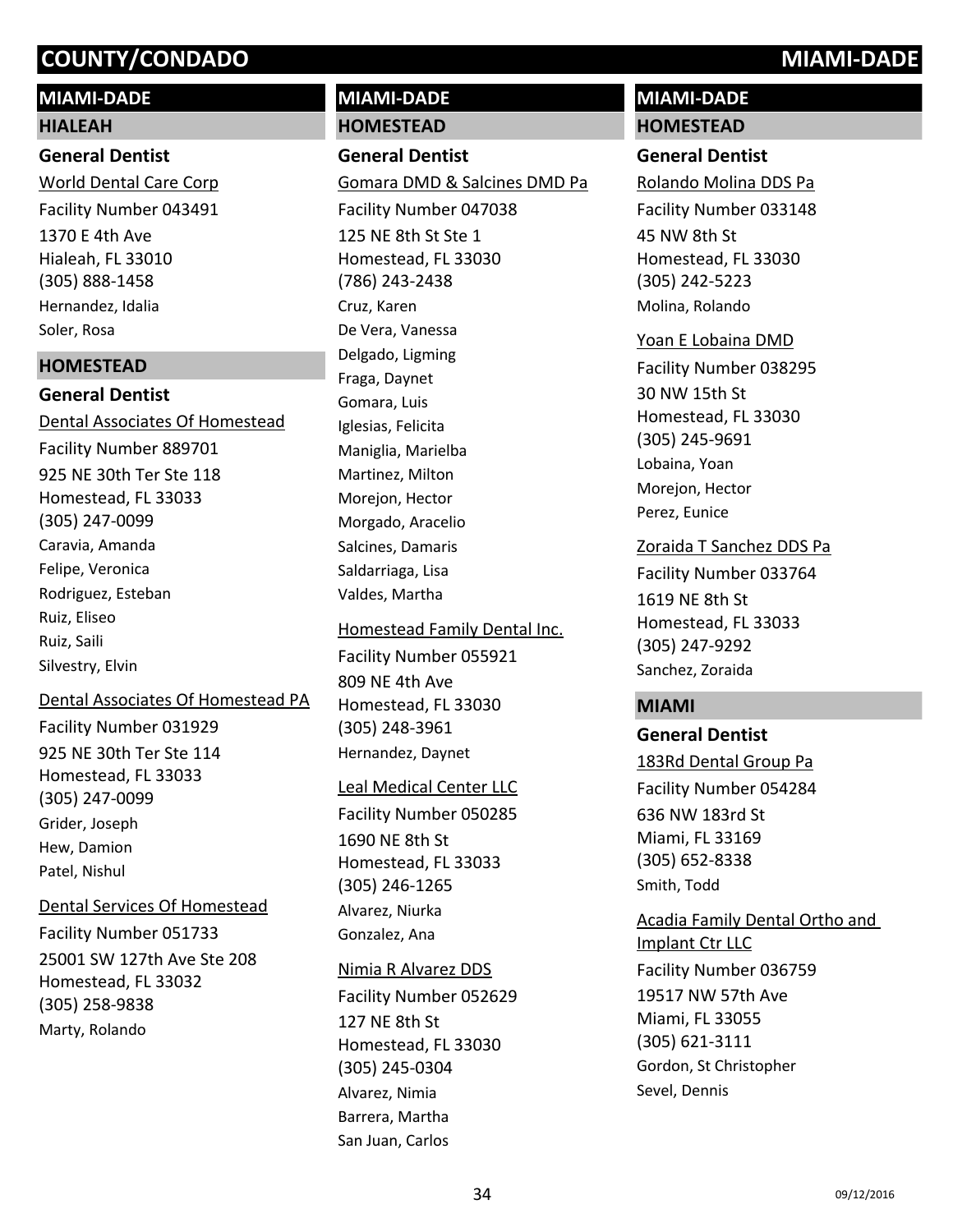# **MIAMI-DADE**

#### **MIAMI**

## **General Dentist**

14609 SW 104th St Miami, FL 33186 (305) 388-3725 Ada L Penate DDS Pa Facility Number A L PE Penate, Ada

#### Amaury Rodriguez DDS

3944 W Flagler St Miami, FL 33134 (305) 445-1405 Facility Number 043854 Rodriguez, Amaury

# American Dental Center

1505 NW 167th St Ste 100 Miami, FL 33169 (305) 625-5400 Facility Number 056357 Abdelmonem, Rafah Berry, Wayne Rossen, Peter

# Anabella Lopez PA

8501 SW 124th Ave Ste 106 Miami, FL 33183 (305) 603-8086 Facility Number 039974 Lopez, Anabelle

# Angel Agreda DDS PA

2611 SW 147th Ave Miami, FL 33185 (305) 554-8224 Facility Number 026616 Agreda, Angel

# Balmir Thevenin & Associates

10621 N Kendall Dr Ste 102 Miami, FL 33176 (305) 271-0510 Facility Number 883401 Balmir-Thevenin, Joelle

# **MIAMI-DADE MIAMI**

# **General Dentist**

1449 W Flagler St Miami, FL 33135 (305) 649-3500 Baro Family Dental Group Pa Facility Number 007021 Baro, Rosemarie

## Beautiful Smiles Palmetto Bay PA

15801 S Dixie Hwy #B Miami, FL 33157 (305) 255-4140 Facility Number 048134 Baker, Amira

## Becerras Family Dentistry Inc

936 SW 82nd Ave Miami, FL 33144 (305) 269-1440 Facility Number 028571 Becerra, Maria

## Bella Smile Dentistry, LLC

2720 SW 97th Ave Apt 101 Miami, FL 33165 (786) 534-6917 Facility Number 056484 Ramos Mendoza, Jorge

# Best Dental Creations

8740 N Kendall Dr #220 Miami, FL 33176 (305) 270-8029 Facility Number 042876 Ayala, Rita Herdocia, Filiberto

# Best Smile Dental Care

8000 Biscayne Blvd Miami, FL 33138 (786) 517-6127 Facility Number 050935 Vidal, Maria

# **MIAMI-DADE MIAMI**

# **General Dentist**

2600 W Flagler St Miami, FL 33135 (305) 631-0660 BL Dental Associates LLC Facility Number 047349 Amaya, Andres Blardonis, Armando Lopez, Manuel Rosenberg, Sara

# BL Dental Associates LLC

8608 Bird Rd Miami, FL 33155 (305) 551-3200 Facility Number 047351 Blardonis, Armando Lopez, Manuel Rosenberg, Sara

# Blanco Jamis Dental Group

14788 SW 56th St Miami, FL 33185 (786) 272-9170 Facility Number 055925 Blanco, Farid Blanco, Jorge Blanco, Kemel Herrera-Casas, Sunilda Lopez Perez, Victor

# 199 SW 12th Ave Ste 56 Miami, FL 33130 (786) 401-6024 Blanco Jamis Dental Group Facility Number 046868 Blanco, Farid Blanco, Jorge Blanco, Kemel Herrera-Casas, Sunilda Lopez Perez, Victor Torres, Ana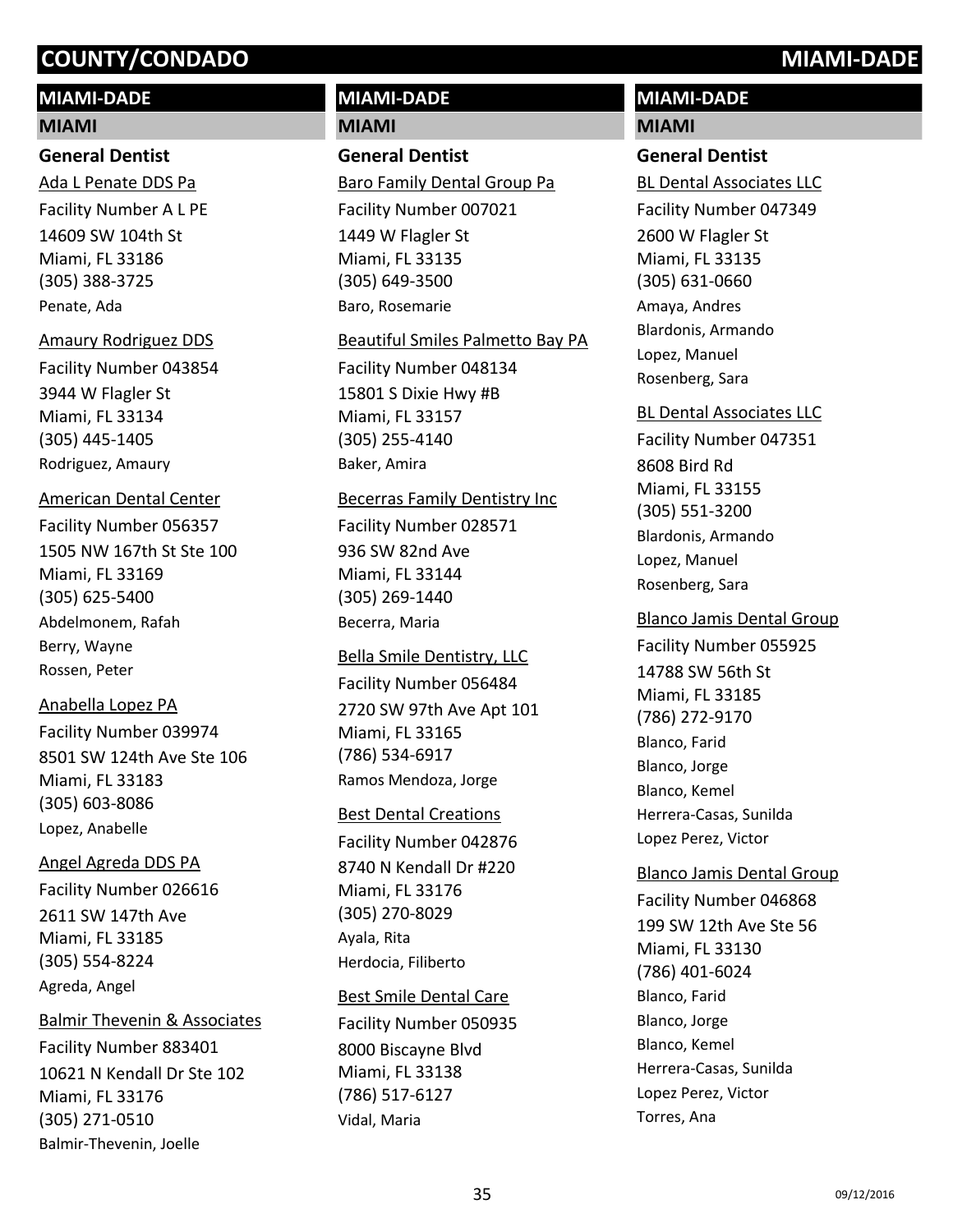# **MIAMI-DADE**

#### **MIAMI**

# **General Dentist**

1695 SW 107th Ave Miami, FL 33165 (305) 262-4604 Blanco Jamis Dental Group Pa Facility Number 057344 Blanco, Farid Blanco, Jorge Blanco, Kemel

## Blanco Jamis Dental Group Pa

18934 S Dixie Hwy Miami, FL 33157 (786) 581-8896 Facility Number 046883 Blanco, Farid Blanco, Jorge Blanco, Kemel Herrera-Casas, Sunilda Lopez Perez, Victor

# Blanco Jamis Dental Group Pa

4155 SW 130th Ave Ste 104 Miami, FL 33175 (786) 476-0026 Facility Number 046871 Blanco, Farid Blanco, Jorge Blanco, Kemel Herrera-Casas, Sunilda Lopez Perez, Victor

## Blanco Jamis Dental Group Pa

7801 Coral Way Ste 100 Miami, FL 33155 (305) 262-4604 Facility Number 046876 Blanco, Farid Blanco, Jorge Blanco, Kemel Herrera-Casas, Sunilda Lopez Perez, Victor

# **MIAMI-DADE**

## **MIAMI**

# **General Dentist**

8500 W Flagler St Ste 107A Miami, FL 33144 (305) 262-4604 Blanco Jamis Dental Group Pa Facility Number 046877 Blanco, Farid Blanco, Jorge Blanco, Kemel Delgado, Kirenia Herrera-Casas, Sunilda Lopez Perez, Victor

#### Blanco Jamis Dental Group Pa

9724 SW 40th St Miami, FL 33165 (305) 262-4604 Facility Number 046870 Blanco, Farid Blanco, Jorge Blanco, Kemel Herrera-Casas, Sunilda Lopez Perez, Victor

## Borinquen Health Care Ctr Inc

3601 Federal Hwy # 5 Miami, FL 33137 (305) 576-6611 Facility Number 042949 Adler, Robert Arenal, Franlix Gutierrez, Carlos Soheil, Michell

## Carlos Fernandez DDS Pa

8500 W Flagler St Ste 104 Miami, FL 33144 (305) 226-0803 Facility Number 052935 Fernandez, Carlos

# **MIAMI-DADE**

## **MIAMI**

# **General Dentist**

6601 SW 80th St Ste 125 Miami, FL 33143 (305) 665-3721 Carlos J Rodriguez-Feo DDS Pa Facility Number 038323 Rodriguez-Feo, Carlos

# Carmen A Feoli DDS PA

1490 NE Miami Gardens Dr Miami, FL 33179 (305) 949-5252 Facility Number 037264 Castillo, Sandra Feoli, Carmen

# Champion Dental PA

11440 N Kendall Dr Ste 103 Miami, FL 33176 (786) 803-8073 Facility Number 000738 Champion, Derrick

## Ciro A Martin DDS Pa

8463 Bird Rd Miami, FL 33155 (305) 551-6714 Facility Number 885401 Martin, Ciro

# Clifford Voltapetti DDS

12550 Biscayne Blvd Ste 307 Miami, FL 33181 (305) 895-2191 Facility Number 878701 Voltapetti, Clifford

# Community Aids Resource Inc

3510 Biscayne Blvd Ste 300 Miami, FL 33137 (305) 576-1234 Facility Number 042029 Casas, Maunel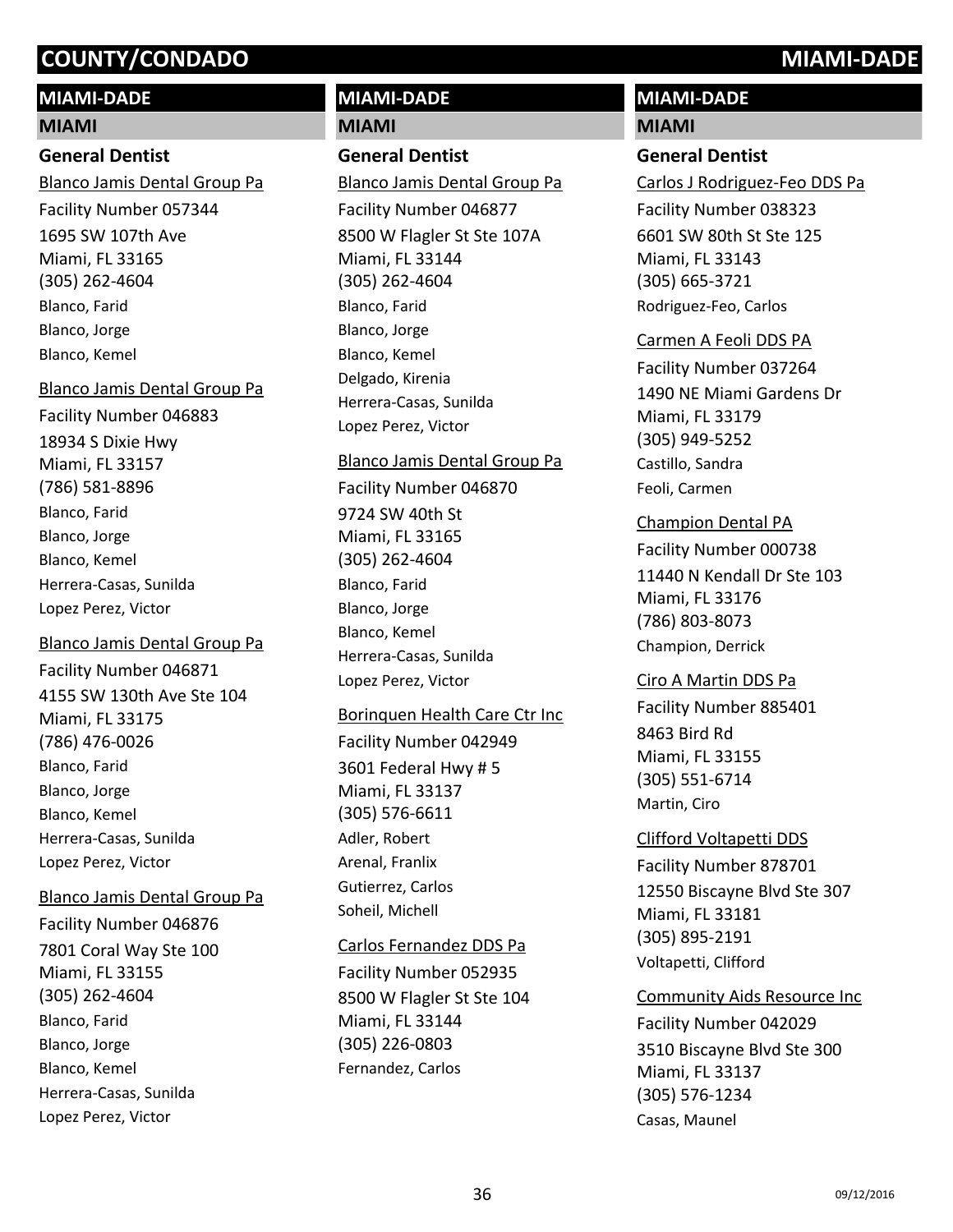# **MIAMI-DADE**

#### **MIAMI**

## **General Dentist**

1125 NW 22nd Ave Miami, FL 33125 (305) 649-6112 Complete Family Dental Care Facility Number 034454 Lopez, Fermin Puente, Katia

# Countyline Dental Llc

21457 NW 2nd Ave Miami, FL 33169 (305) 654-1234 Facility Number 029705 Aron, Robert

# Deluxe Dental

4005 SW 152nd Ave Unit 2 Miami, FL 33185 (786) 409-5295 Facility Number 056472 Diaz, Farah

# Dental American Group Corp

10728 SW 72nd St Miami, FL 33173 (305) 596-7155 Facility Number 047589 Duarte, Beatriz Gonzalez, Lilian Menendez Llera, Vivian Murillo, Herbert Ossa Gomez, Paola

# **MIAMI-DADE**

# **MIAMI**

# **General Dentist**

13632 N Kendall Dr Miami, FL 33186 (305) 385-1442 Dental American Group Corp Facility Number 047594 Ayala, Rita Fundora, Yolaivys Gonzalez, Lilian Guerra Crespo, Beatriz Hernandez, Christina Trujillo, Madelene

# Dental Associates Of Kendall

11400 N Kendall Dr Ste 207 Miami, FL 33176 (305) 271-2254 Facility Number 973901 Garcia, Cristina Silvestry, Ailyn Silvestry, Elvin Tydir, Michelle

# 1620 NE 163rd St Miami, FL 33162 (305) 956-7900 Dental Associates Of North Miami Beach Facility Number 032426 Corpas, Alfredo

# 13400 SW 120 St Ste 310 Miami, FL 33186 (305) 255-9497 Dental Associates of West Kendall Facility Number 033019 Diaz, Vivian

# **MIAMI-DADE**

## **MIAMI**

# **General Dentist**

8940 N Kendall Dr Ste 1001E & 1005e Miami, FL 33176 (305) 271-3001 Dental Center At Baptist Pa Facility Number 909901 Aguilar, Lina Caravia, Amanda Delima, Anacaona Friedman, Rene Ghurani, Rami Granda, Francisco Lubin, Victor Manzur, Lamya Patel, Nishul Saenz, Regina Sosa-Abella, Nancy

# Dental Group Of Miami Pa

4500 NW 7th St Miami, FL 33126 (305) 443-9206 Facility Number 011569 Calvo Jr, Jose

# Dental Group of South FL II

11336 SW 184th St Eureka Dr Miami, FL 33157 (305) 251-4262 Facility Number 036530 Alvarez, Maria

# Dental Group of South Florida III Inc

101 Westward Dr #A Miami, FL 33166 (305) 885-1357 Facility Number 042387 Alvarez, Maria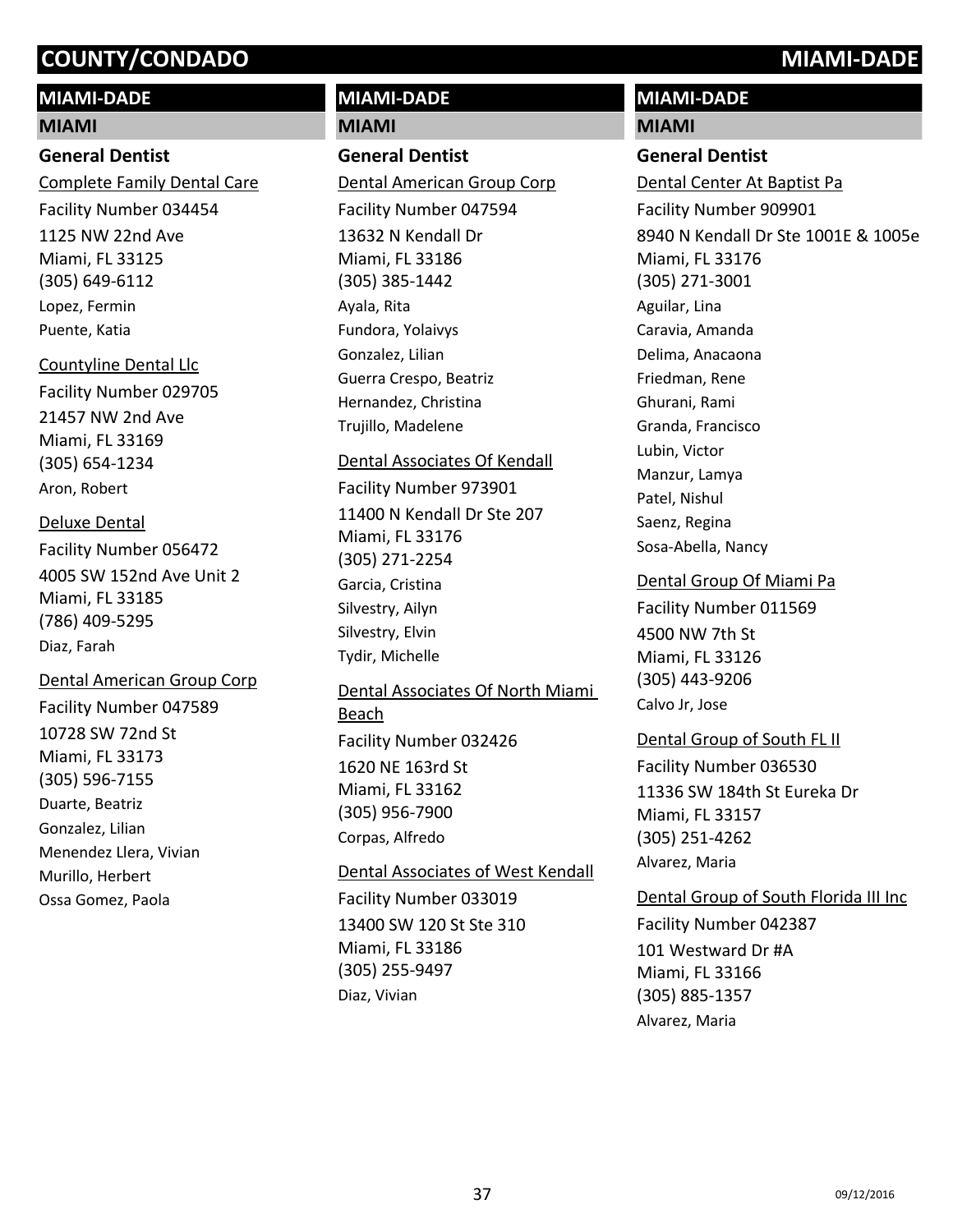# **MIAMI-DADE**

#### **MIAMI**

### **General Dentist**

11865 SW 26th St Ste C39 Miami, FL 33175 (305) 227-0600 Dental Health Group Facility Number 005914 Brody, Robert De La Rua, Lissette

#### Dental Health Group

13876 SW 88th St Miami, FL 33186 (305) 385-4215 Facility Number 935501 Brody, Robert De La Rua, Lissette Garcia, Ricardo

#### Dental Health Group

17301 NW 27th Ave Miami, FL 33056 (305) 624-1371 Facility Number 880101 Baitner, Jessica Brody, Robert Cardenas Sarracino, Astrid Dagan, Shachar Garcia, Ricardo Hoffman, Tara Murphy, Candace Ojeda Jr, Juan Scott, Tessa Shraiteh, Jenan Torres, Luis Yanes, Marnie

# **MIAMI-DADE MIAMI**

# **General Dentist**

20335 Old Cutler Rd Ste 200 Miami, FL 33189 (305) 238-6777 Dental Health Group Facility Number 042805 Barber, Janetxia Brody, Robert Ferrer Torres, Dario Gonzalez, Monica Luis, Michelle Manzur, Lamya Torres, Diana Viego, Rebecca

## Dental Health Group

2501 SW 22nd Street Miami, FL 33145 (305) 858-2545 Facility Number 936001 Boss, Stephen Brody, Robert Correa, Anelys DiPastina, Angela Garces, Carolina Guerra, Daniel Marrero, Jaydee

## Dental Health Group

7300 N Kendall Dr Ste 110 Miami, FL 33156 (305) 670-4476 Facility Number 935901 Brody, Robert Carrillo, Catalina De La Rua, Lissette Garces, Carolina Torres, Luis

# **MIAMI-DADE**

### **MIAMI**

#### **General Dentist**

9595 N Kendall Dr Ste 201 Miami, FL 33176 (305) 595-6411 Dental Health Group Facility Number 042806 Brody, Robert Garces, Carolina Goral, Robert

# Dental Partners Of The Gables

5511 SW 8th St Miami, FL 33134 (305) 264-1200 Facility Number 029278 Coulter, Mark

## Dental Plus Inc

11352 Quail Roost Dr Miami, FL 33157 (305) 969-2651 Facility Number 954301 Gonzalez, Carlos Morales, Ronald

## Dentist at Market Square

11770 SW 104th St Miami, FL 33186 (786) 476-3586 Facility Number 055986 Sanchez, Reinaldo

## Design A Smile

6437 Bird Rd Miami, FL 33155 (305) 667-8887 Facility Number 055801 Romay, Ricardo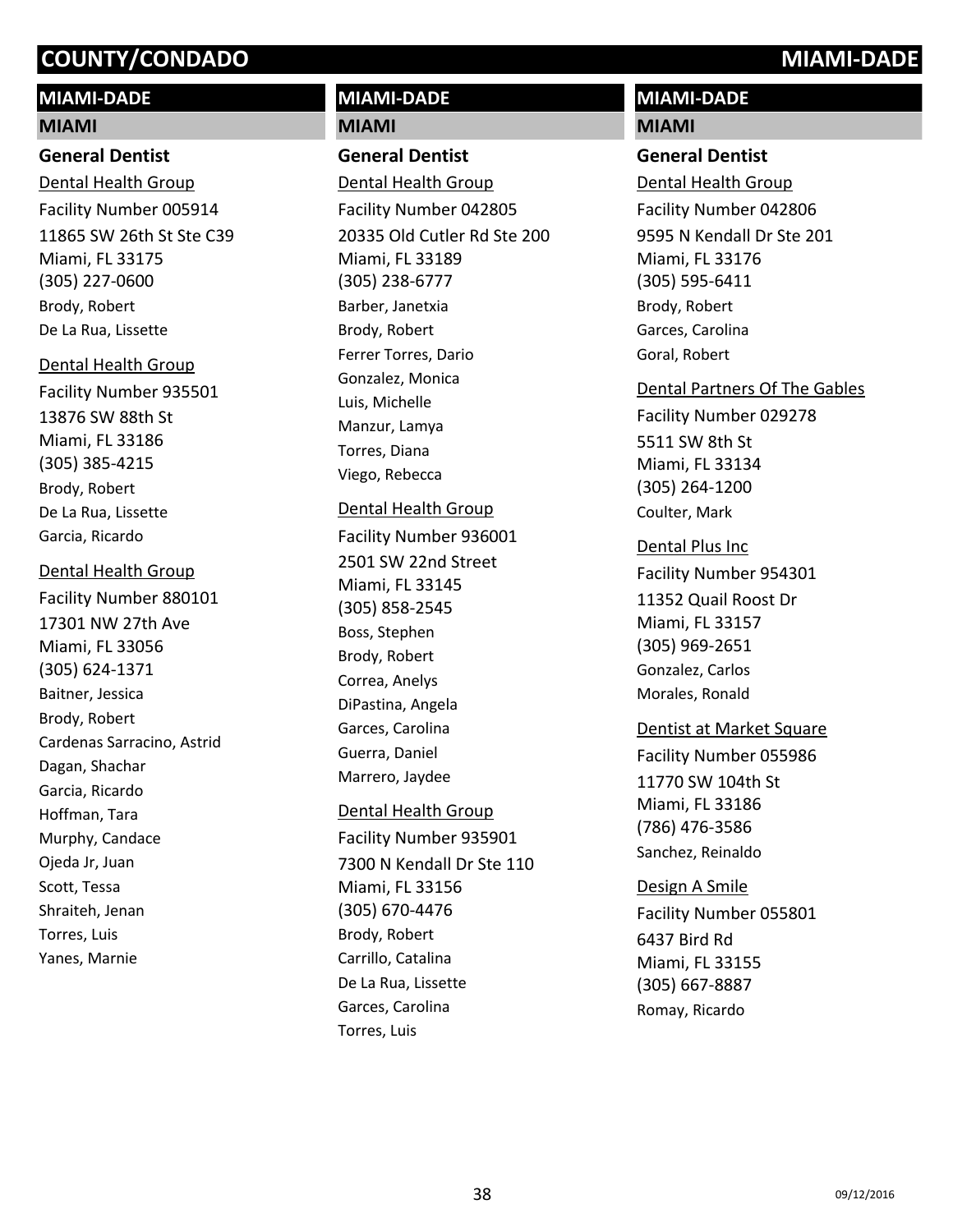# **MIAMI-DADE**

#### **MIAMI**

#### **General Dentist**

4301 NW 7th Ave Miami, FL 33127 (305) 757-0541 Dwight E Wilson Facility Number 875901 Wilson, Dwight

#### East Coast Family Dental PA

6741 SW 24 Street Ste 14 Miami, FL 33153 (305) 264-0747 Facility Number 043496 Calvo Jr, Jose Caravia, Amanda

### Eddy A Mora DDS Pa

7171 Coral Way Ste 217 Miami, FL 33155 (305) 267-1620 Facility Number 044050 Mora, Eugenio Mora, Yosjany

#### Edith Fernandez DMD PA

8560 SW 8th St Miami, FL 33144 (305) 262-0509 Facility Number 011553 Fernandez, Edith

## Egil Dental Corp

9950 SW 107 Ave #201 Miami, FL 33176 (305) 595-4397 Facility Number 048672 Gil Araujo, Eduardo

## Eugenio A Mora DMD

7171 Coral Way Ste 217 Miami, FL 33155 (305) 267-1620 Facility Number 044049 Mora, Eugenio

# **MIAMI-DADE MIAMI**

# **General Dentist**

1125 NW 22nd Ave Miami, FL 33125 (305) 649-6112 Fermin R Lopez DDS PA Corp Facility Number 034454 Lopez, Fermin

#### Flagler Dental Care LLC

1199 W Flagler St Ste 7 Miami, FL 33130 (305) 324-5072 Facility Number 034490 Eng, Martha Hernandez, Daynet Lopez, Fermin Puente, Katia

#### Flores Dental Group PA

11890 SW 8th St Ste 300 Miami, FL 33184 (305) 485-0072 Facility Number 050577 Flores, Joan

#### Fontainebleau Dentistry

9971 W Flagler St Ste 220 Miami, FL 33174 (786) 418-3074 Facility Number 056431 Ferro, Claudia Gombar, Anna Gonzalez, Monica McCann, Katie Pham, Minh

## Franklin Casthely DDS

160 NE 82nd St Miami, FL 33138 (305) 756-7602 Facility Number 822701 Casthely, Franklin

# **MIAMI-DADE**

### **MIAMI**

### **General Dentist**

9425 NE 6th Ave Miami, FL 33138 (305) 758-8755 Frederick J Nin DDS Pa Facility Number 052283 Nin, Frederick

## Gateway Dental Inc

11880 SW 40th St Ste 215 Miami, FL 33175 (305) 552-1553 Facility Number 056376 Carballo, Rodolfo Garcia-Fernandez, Aliuska Herrera, Victoria Londono, Laura Miranda, Pablo Perrotti, Steven Pita, Reynaldo Zamora, Lyan

## Gateway Dental Inc

1399 NW 17th Ave #301 Miami, FL 33125 (305) 325-0050 Facility Number 044104 Carballo, Rodolfo Garcia-Fernandez, Aliuska Herrera, Victoria Miranda, Pablo Perrotti, Steven Pita, Reynaldo Rojas, Raiko Zamora, Lyan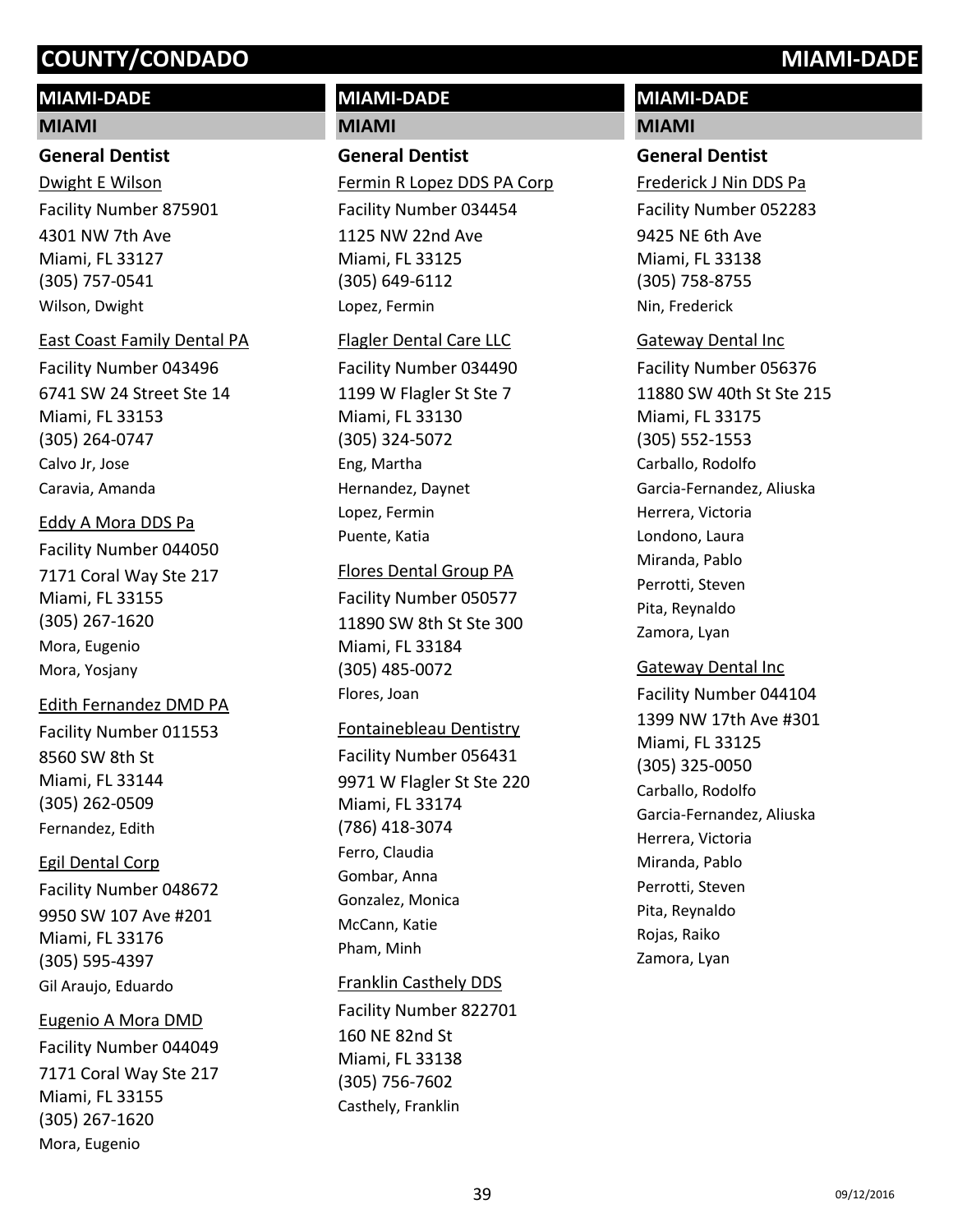# **MIAMI-DADE**

#### **MIAMI**

#### **General Dentist**

2375 SW 27th Ave Miami, FL 33145 (305) 856-2300 Gateway Dental Inc Facility Number 016492 Carballo, Rodolfo Garcia-Fernandez, Aliuska Herrera, Victoria Miranda, Pablo Perrotti, Steven Pita, Reynaldo Rojas, Raiko Zamora, Lyan

#### Gentle Teeth of Kendall

6670 SW 117th Ave Miami, FL 33183 (305) 595-3400 Facility Number 052710 Siddiqui, Rasheed

### Glicksman Mars & Grand Dental

2797 NE 207th St Ste 100 Miami, FL 33180 (305) 935-2797 Facility Number 044862 Glicksman, Joel Mars, Rick

#### Gomara DMD & Salcines DMD Pa

3811 SW 107th Ave Miami, FL 33165 (305) 387-4954 Facility Number 047036 Cruz, Karen De Vera, Vanessa Delgado, Ligming Gomara, Luis Iglesias, Felicita Maniglia, Marielba Morgado, Aracelio Saldarriaga, Lisa

# **MIAMI-DADE**

#### **MIAMI**

# **General Dentist**

4300 W Flagler St Ste 201 Miami, FL 33134 (305) 387-4954 Gomara DMD & Salcines DMD Pa Facility Number 047043 Cruz, Karen De Vera, Vanessa Delgado, Ligming Gomara, Luis Iglesias, Felicita Maniglia, Marielba Morgado, Aracelio Saldarriaga, Lisa

### Gomara DMD & Salcines DMD Pa

4750 NW 7th St Ste 1 Miami, FL 33126 (305) 460-7060 Facility Number 047044 Delgado, Ligming Gomara, Luis Iglesias, Felicita Maniglia, Marielba Morgado, Aracelio Saldarriaga, Lisa

#### Hammocks Dental Group PA

9280 Hammocks Blvd Ste 102 Miami, FL 33196 (305) 387-5700 Facility Number 038133 Agrawal, Ankur Ayala, Rita Calderon, Erik

## Happy Teeth Dental LLC

7976 SW 8th St Miami, FL 33144 (305) 266-4544 Facility Number 041591 Rodriguez, Alejandro

# **MIAMI-DADE**

# **MIAMI**

# **General Dentist**

477 NW 27th Ave Miami, FL 33125 (305) 541-8884 Holistic Dental Corporation Facility Number 033232 Mierisch, Otto Montero, Alexander

#### Howard Levine DDS Pa

127 NW 12th Ave Miami, FL 33128 (305) 325-1771 Facility Number 968001 Levine, Howard

#### Ivette Guillermo DMD Pa

10768 SW 24th St Miami, FL 33165 (305) 220-3777 Facility Number 004151 Guillermo, Ivette

#### Jadent Inc

3945 SW 92nd Ave Miami, FL 33165 (305) 220-0066 Facility Number 054764 Arocha, Josefina Diaz, Yanet

#### Javier A Andrade DDS

1525 SW 87th Ave Miami, FL 33174 (305) 220-1866 Facility Number 037824 Andrade, Javier

#### JCF DENTAL SERVICES PA

7171 Coral Way #401 Miami, FL 33155 (305) 264-9191 Facility Number 035886 Flores, Juan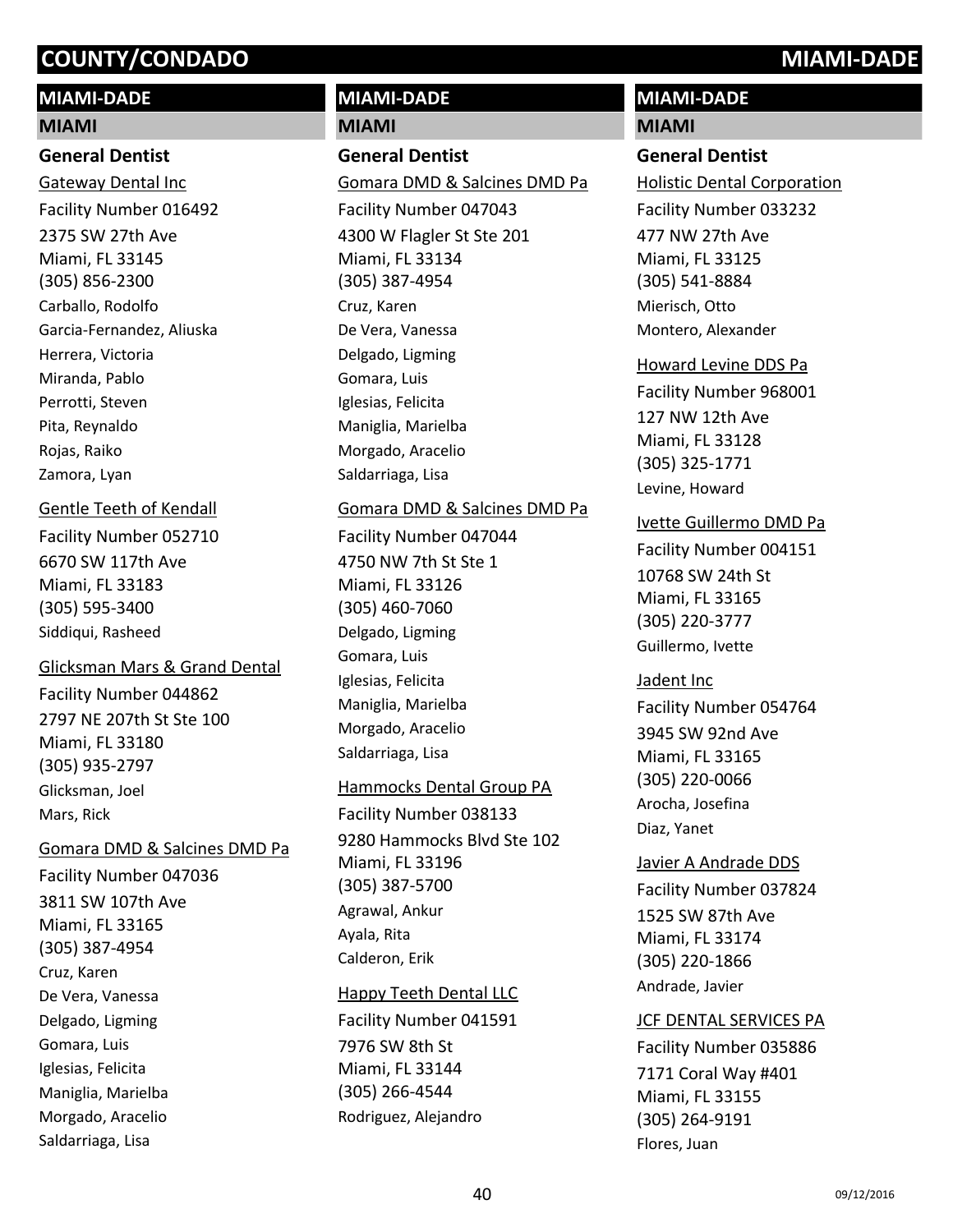# **MIAMI-DADE**

#### **MIAMI**

# **General Dentist**

11020 N Kendall Dr Ste 106 Miami, FL 33176 (305) 279-8600 Jeffrey M Eisner Facility Number 951706 Eisner, Jeffrey

1378 Coral Way Ste 500 Miami, FL 33145 (305) 856-1178 Jessica Eagan DDS Facility Number 042819 Eagan, Jessica

18360 NW 7th Ave Jessie Trice Community Health Center Inc Facility Number 054862

Miami, FL 33169 (305) 694-6270 Bridge, Donna George, Deborah Perdigon-Cangahuala, Nitza

# 5361 NW 22nd Ave Miami, FL 33142 (305) 637-6400 Jessie Trice Community Health Center Inc Facility Number 054859 Bridge, Donna George, Deborah

Perdigon-Cangahuala, Nitza

# **MIAMI-DADE MIAMI**

# **General Dentist**

5607 NW 27th Ave # 2 Miami, FL 33142 (305) 636-3336 Jessie Trice Community Health Center Inc Facility Number 054858 Bridge, Donna George, Deborah Perdigon-Cangahuala, Nitza

# Jm Dental Group Inc

1470 NW 107th Ave Ste G Miami, FL 33172 (305) 594-8666 Facility Number 920601 Hernandez, Norberto

#### Jorge Luis Dominguez DDS

13155 SW 42nd St Ste 101 Miami, FL 33175 (305) 222-8999 Facility Number 003915 Dominguez, Jorge

# Jose E Ribas DDS Pa

730 NW 40th Ave Miami, FL 33126 (305) 541-7626 Facility Number 925401 Ribas, Jose

#### Juan C Gonzalez DMD

5711 SW 137th Ave Miami, FL 33183 (305) 387-3232 Facility Number 056676 Gonzalez, Juan

# **MIAMI-DADE**

## **MIAMI**

# **General Dentist**

17996 SW 97th Ave Miami, FL 33157 (305) 235-5954 Juan F Quintero DMD Pa Facility Number 002462 Quintero, Juan

# Juan R Riso DDS Pa

9580 Bird Rd Miami, FL 33165 (305) 223-0949 Facility Number 912301 Rios, Juan

# Kendall Oral And Maxillofacial S

8700 N Kendall Dr Ste 221 Miami, FL 33176 (305) 595-4122 Facility Number 847206 Paredes, Brett

# Kleber A Loor DDS Pa

1450 W Flagler St Miami, FL 33135 (305) 649-7800 Facility Number 040962 Loor, Kleber

# Laguna Dental Corp

10721 W Flagler St Miami, FL 33174 (305) 225-3452 Facility Number 047591 Diaz, Farah Duarte, Beatriz Eduardo, Jose Gonzalez, Lilian Guerra Crespo, Beatriz Segrera, Maria Trujillo, Madelene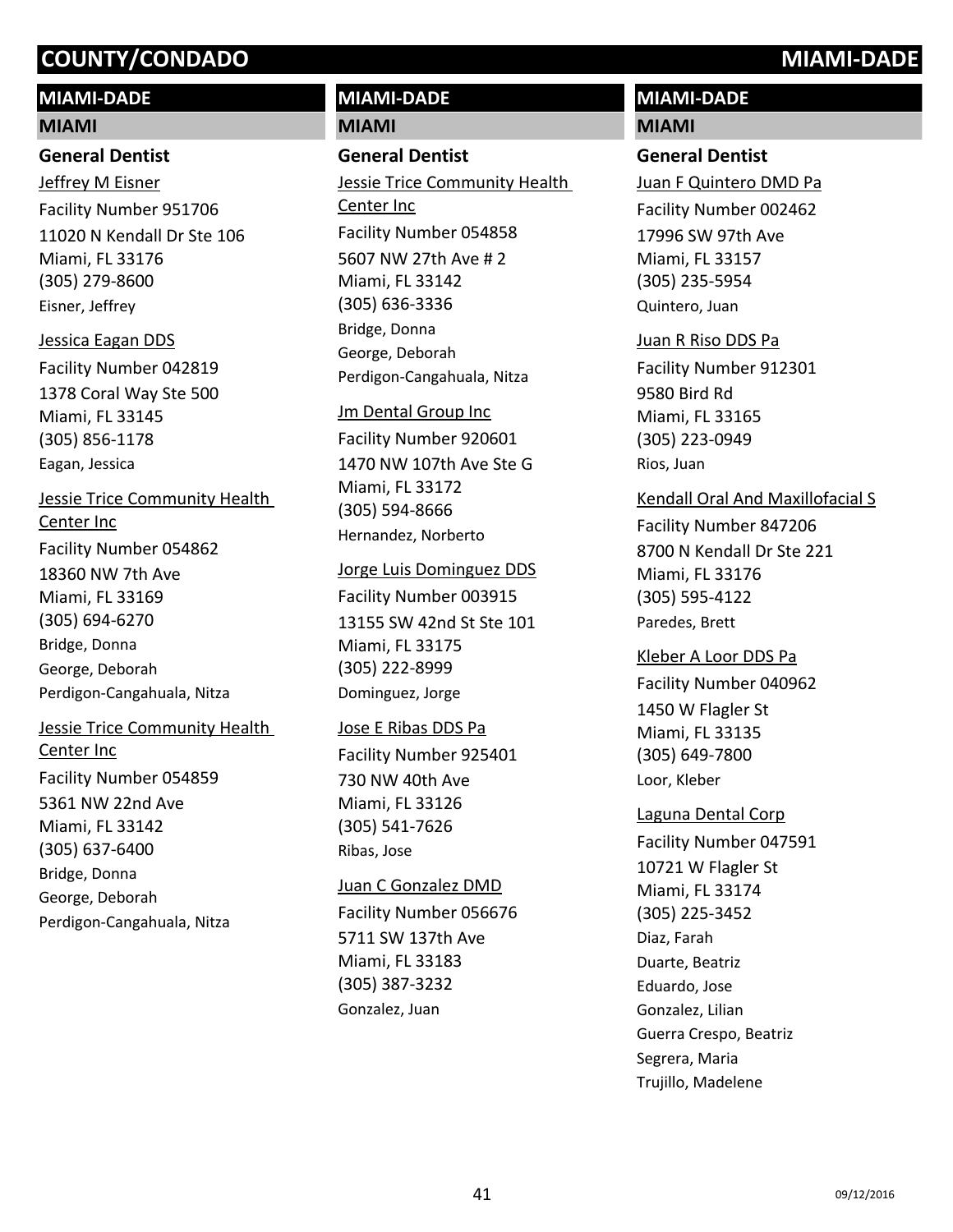# **MIAMI-DADE**

# **MIAMI**

## **General Dentist**

11254 SW 137th Ave Miami, FL 33186 (305) 386-7337 Landent DMD PA Facility Number 042981 Lantigua, Carlos

#### Lanster Dental Assoc

7399 Coral Way Miami, FL 33155 (305) 261-7661 Facility Number 846301 Lanster, Robert Lanster, Steven

## Liana Puig DDS Pa

5870 SW 8th St Ste 5 Miami, FL 33144 (305) 266-0011 Facility Number 039549 Puig, Liana

# 330 SW 27th Ave Ste 602 Miami, FL 33135 (305) 644-3464 Luis M Santamarina DMD Facility Number 850301 Santamarina, Luis

# Maria A Rodriguez

3934 SW 8th St Ste 205 Miami, FL 33134 (305) 444-1842 Facility Number 918401 Rodriguez, Maria

# Mayra Sanchez DDS Pa

5845 W Flagler St Miami, FL 33144 (305) 261-8025 Facility Number 912401 Sanchez, Mayra

# **MIAMI-DADE**

# **MIAMI**

**General Dentist** 7200 NW 7th St Ste 333 Miami, FL 33126 (305) 823-1882 MED DENTAL ASSOCIATES INC Facility Number 000725 Balboa, Rafael Rodriguez, Roxana

# Merritt D Halem DDS Pa

1031 Ives Dairy Rd Miami, FL 33179 (305) 652-7702 Facility Number 955501 Halem, Merritt

## Miami Beach Dental Center

975 Arthur Godfrey Rd Miami, FL 33140 (305) 532-1728 Facility Number 036809 Delima, Anacaona

#### Moises Cabrera DDS Pa

14609 SW 104th St Miami, FL 33186 (305) 388-3725 Facility Number 053790 Cabrera, Moises

# Namoff & Fernandez Dental Office

9299 SW 152nd St Ste 204 Miami, FL 33157 (305) 235-8912 Facility Number 011571 Fernandez, Aurelio

## Namoff DDS & Fernandez DMD

8500 W Flagler St Ste 101 Miami, FL 33144 (305) 552-5511 Facility Number 011672 Fernandez, Aurelio

# **MIAMI-DADE**

### **MIAMI**

# **General Dentist**

916 SW 67th Ave Miami, FL 33144 (305) 265-5811 Nayade Morell Dental Office Facility Number 047584 Morell, Nayade

## New Dental Care Corp

285 NW 27th Ave #21 Miami, FL 33125 (305) 649-9443 Facility Number 048873 Soler, Rosa

### New Life Dental

8400 SW 8th St Miami, FL 33144 (305) 740-1496 Facility Number 056764 Vasallo, Francisco

## New Smiles Dental Associates

14138 SW 8th St Ste 1 Miami, FL 33184 (786) 717-7779 Facility Number 055283 Mendoza, Irenia Vital, Danae

## Next Dental Inc

16125 NE 18th Ave Miami, FL 33162 (305) 949-2766 Facility Number 054733 Figueredo, Joel Haratz, Zina Panchal, Darshan Smith, Edwin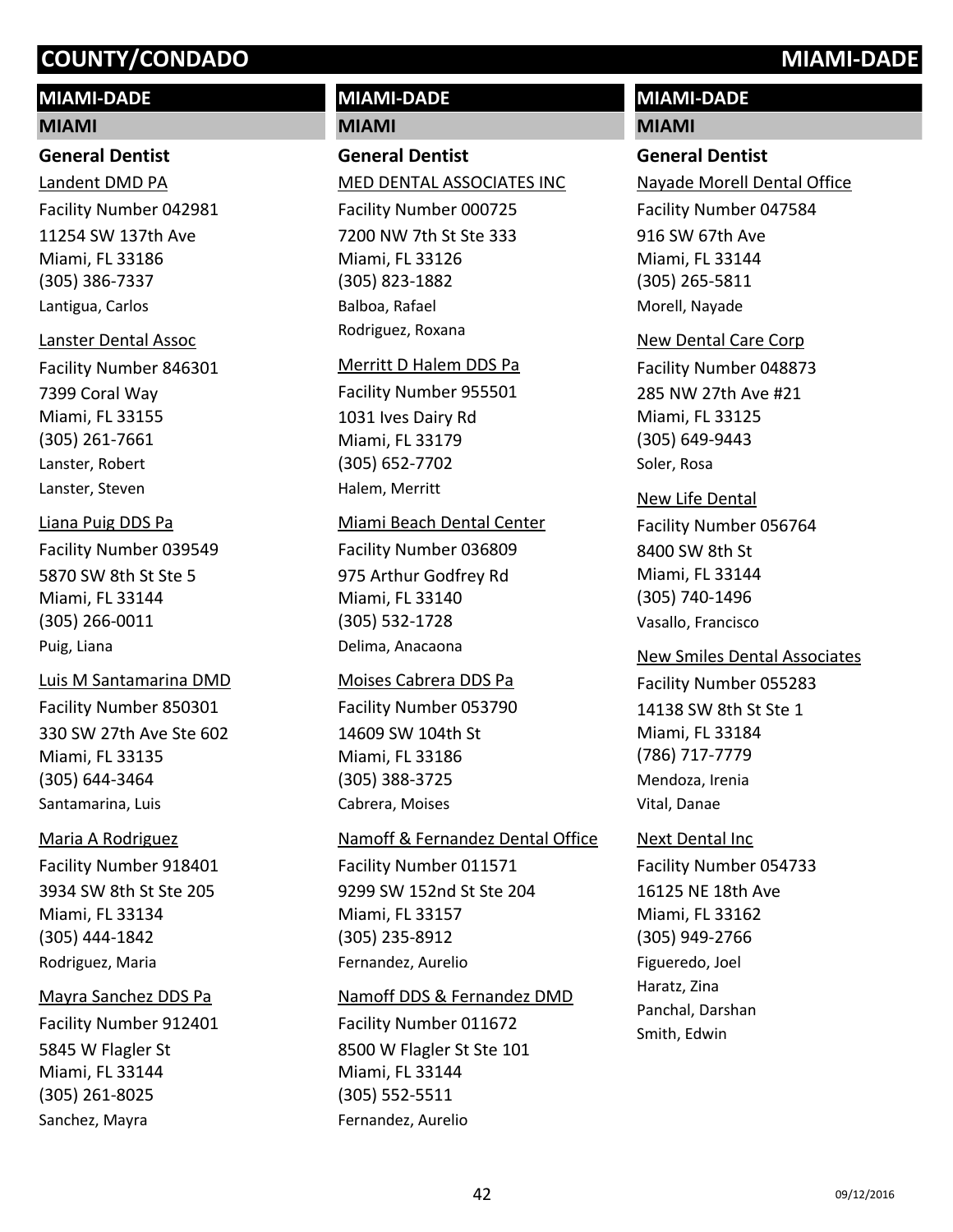# **MIAMI-DADE**

#### **MIAMI**

### **General Dentist**

1235 SW 27th Ave Miami, FL 33135 (305) 642-7796 Norberto J Hernandez DDS Pa Facility Number 946201 Hernandez, Norberto

#### Norman I Abolsky DDS Pa

12534 N Kendall Dr Miami, FL 33186 (305) 595-2335 Facility Number 918901 Abolsky, Norman

#### Oscar G Cascante

8501 SW 124th Ave Miami, FL 33183 (305) 279-9005 Facility Number 849001 Cascante, Oscar

#### Paradise Lakes Family Dentist Inc

16830 SW 88th St Miami, FL 33196 (305) 388-4886 Facility Number 056359 Corpas, Alfredo

#### Paul E Plasky DDS Pa

8100 SW 81st Dr Ste 180 Miami, FL 33143 (305) 274-3730 Facility Number 005163 Plasky, Paul

#### Phanord And Associates

5337 NE 2nd Ave Miami, FL 33137 (305) 758-0815 Facility Number 879806 Crosby, Mary

# **MIAMI-DADE MIAMI**

## **General Dentist**

9572 SW 137th Ave Miami, FL 33186 (305) 388-9229 Picasso Dental Facility Number 057279 Rojas, Raiko

#### Prayers DDS

400 SW 27th Ave Miami, FL 33135 (305) 456-8046 Facility Number 031264 Cabrera Roca, Hector

#### Professional Dental Group Llc

10122 W Flagler St Miami, FL 33174 (305) 226-3386 Facility Number 010064 Baro, Rosemarie

#### Professional Dental Solutions In

7900 NW 27th Ave # 275 Miami, FL 33147 (305) 693-7988 Facility Number 050576 Diaz, Gertrudis Ramos, Luis

#### Progressive Dental Office Corp

18600 NW 87th Ave Ste 125 Miami, FL 33018 (305) 829-0100 Facility Number 034233 Montero, Alexander

#### Razar Dental Group Inc

15940 SW 137th Ave Miami, FL 33177 (305) 259-0080 Facility Number 947901 Zardon, Ramon

# **MIAMI-DADE**

### **MIAMI**

#### **General Dentist**

11760 SW 40 Street #317 Miami, FL 33175 (305) 552-0521 Rene E Rodriguez DMD Facility Number 052773 Rodriguez, Rene

#### Ricardo Castaneda DMD

8200 SW 117th Ave Ste 106 Miami, FL 33183 (305) 598-6665 Facility Number 045101 Castaneda, Richardo

#### Richard Coba DMD PA

9541 SW 72nd St Miami, FL 33173 (305) 595-1239 Facility Number 055125 Coba, Richard

#### Roberto Sosa DDS Pa

815 NW 57th Ave Ste 301 Miami, FL 33126 (305) 448-8118 Facility Number 033152 Sosa, Roberto

#### Rolando Molina DDS Pa

5991 SW 8th St Miami, FL 33144 (305) 262-0505 Facility Number 033149 Molina, Rolando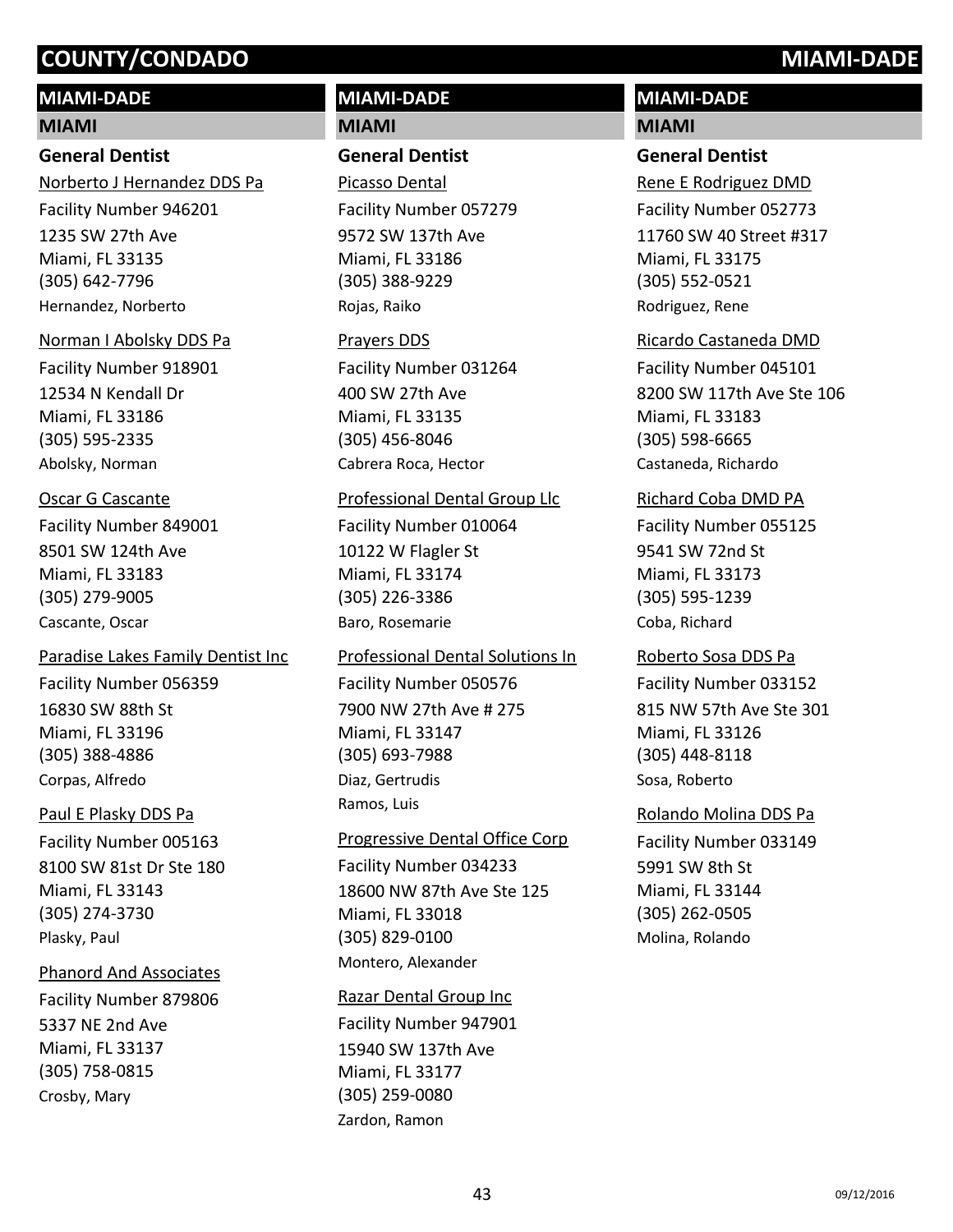# **MIAMI-DADE**

#### **MIAMI**

#### **General Dentist**

6820 Bird Rd Miami, FL 33155 (786) 476-8711 Sage Dental of West Miami PLLC Facility Number 055730 Alvarado-Romero Pou, Melissa Alvarez, Jonathan Azari, Scott Bergquist, Michael Bockian, Joshua Bratman, Jerry Castellanos, Maritza Castillo, Juan Childers, Carmen Contestable, Clement Coronado, Efrain Cowan, Marc Cruz, Antonio Daneshpajouh, Sara Darojat, Zuhdiyah Dean, Craig Draizin, Claudia Driscoll, Allison Duarte, Beatriz Durkan, Marcia Engelsberg, David Fernandez-Martinez, Mariangel Fox, Jeffrey Garcia-Porras, Marcela Garrison, Harvey Garvar, Lanny Ghattas, Maureen Gilbert, Mark Grande, Federico Guerrero, Luis Gul, Yousaf Guthrie, Kelly Harrouff, Wade Israel, Elie Juma, Zaileen Lamb, Nicole

# **MIAMI-DADE**

# **MIAMI**

**General Dentist** 6820 Bird Rd Miami, FL 33155 (786) 476-8711 Sage Dental of West Miami PLLC Facility Number 055730 Londono, Jennifer Ma, Robert Mohr, Eric Moncrieffe, Tiffany Naguib, Michelle Ortega, Laura Ortiz, Ana Pare, Elizabeth Perez-Alamo, Jennifer Planes, Alex Quick, James Rappaport, David Rezvani, Caroline Rieger, Eric Ring, Stephen Roshkind, David Sanches, Melanie Segui, Maikel Seider, Paul Shofnos, Charles Simpson, Natalie Sirage, Ahmed Snider, Erica Sollee, Arthur Sorel, Bertrand Steiner, Samantha Stewart, Stanley Strauss, Theodore Trevisani, Ronald Urquiza, Yeneir Van Duyne, Tracy Vazana, Todd Vignola, Jennifer Weinstock, Rebeca-Ann Young, Summer Yu, Cynthia

# **MIAMI-DADE**

#### **MIAMI**

#### **General Dentist**

6820 Bird Rd Miami, FL 33155 (786) 476-8711 Sage Dental of West Miami PLLC Facility Number 055730 Ziegler, Neal Zylbering, Jason

#### Salvador Rosales DDS Pa

8150 SW 8th St Ste 206 Miami, FL 33144 (305) 261-5556 Facility Number 044052 Rosales, Salvador

#### Sandra C Silva DMD Pa

10661 N Kendall Drive Ste 105 Miami, FL 33176 (305) 670-0197 Facility Number 052304 Silva, Sandra

8000 W Flagler St Ste 204 Miami, FL 33144 (305) 266-5222 Sandy Dental Inc Facility Number 930401 Borges, Jorge

351 NW 42nd Ave Ste 504 Miami, FL 33126 (305) 642-3552 Senior Dental LLC Facility Number 048650 Arguelles, Lourdes Lage, Richard

#### Sergio D Jacinto DDS & Santiago

330 SW 27th Ave Ste 704 Miami, FL 33135 (305) 643-4770 Facility Number 011572 Jacinto, Santiago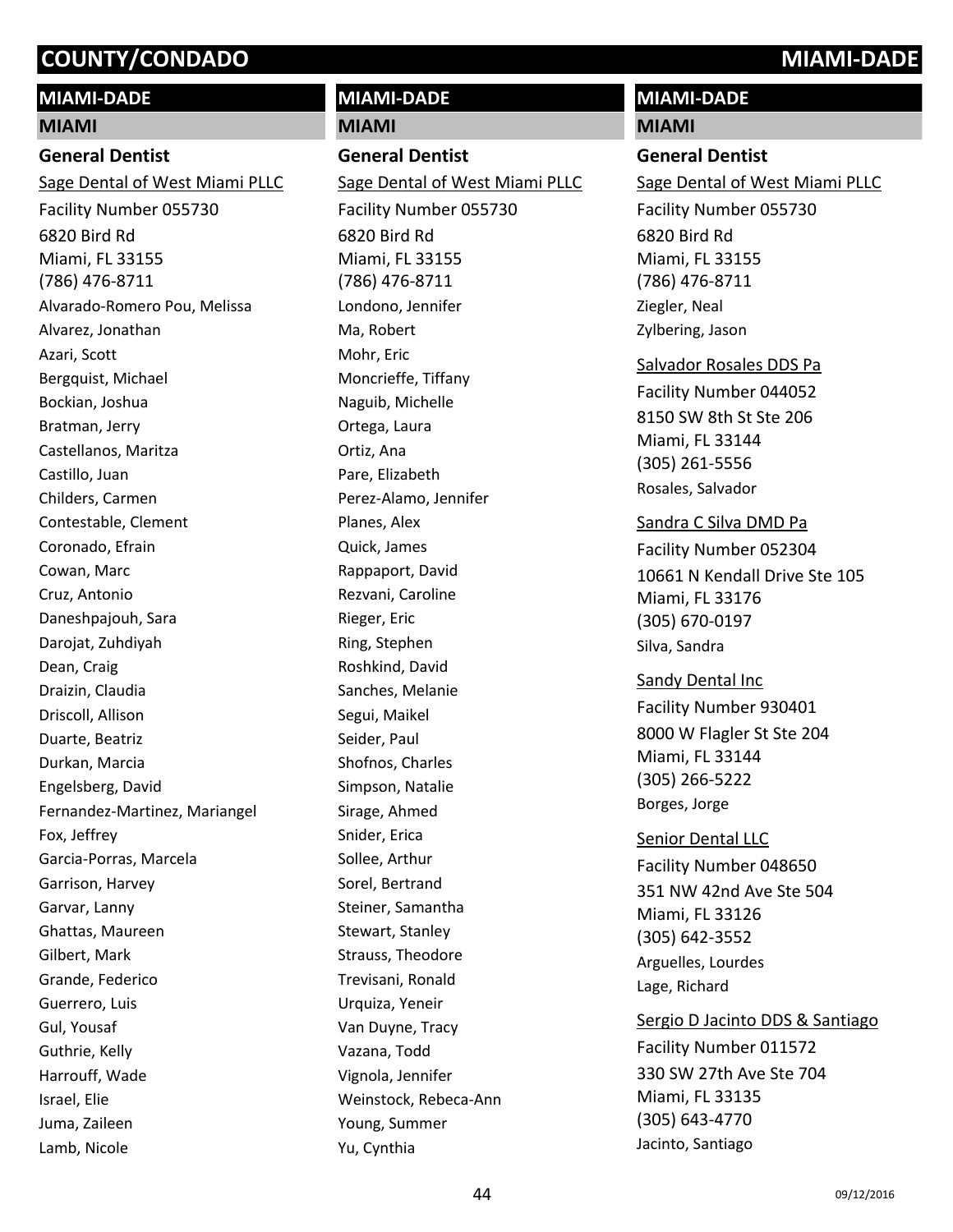# **MIAMI-DADE**

#### **MIAMI**

## **General Dentist**

9000 SW 152nd St Miami, FL 33157 (305) 253-7670 Shirley F Simmonds Facility Number 024880 Simmonds, Shirley

# Simply Smiles Miami

8441 SW 132nd St Miami, FL 33156 (305) 235-9321 Facility Number 041815 Miro, Kiara Rios Ku Hop, Milagritos Trujillo, Alexander

## Smile Dentistry Associates LLC

9055 SW 87th Ave #303 Miami, FL 33176 (305) 270-5505 Facility Number 040231 Alvarez, Pablo

## Smile Design

2915 NW 7th St Miami, FL 33125 (305) 846-9082 Facility Number 056470 Perez, Diley

# Sol Dental PA

14750 SW 26th St #210 Miami, FL 33185 (305) 400-8060 Facility Number 055253 Rodriguez, Ramon

# **MIAMI-DADE**

# **MIAMI**

# **General Dentist**

7311 SW 62nd Ave Ste 203 Miami, FL 33143 (305) 667-2633 South Miami Dental Associates Facility Number 845401 Beddall, Harold Cutino, Juan Gutierrez, Victor Navarro, Jessica Vinuela, Kari

# Springs Dental

657 South Dr Ste 301 Miami, FL 33166 (305) 885-9721 Facility Number 052708 Lewkowicz, Ester

## Sunset Family & Cosmetic Dentistry

9777 SW 72nd St Miami, FL 33173 (305) 596-2815 Facility Number 053273 Ubieta-Arbesu, Eduardo

# Sunset Smiles Dental Office

8585 Sunset Dr Ste 101 Miami, FL 33143 (305) 270-0171 Facility Number 026576 Hidalgo Gonzalez, Allison

## Taidy Costoya DMD PLLC

11507 S Dixie Hwy Miami, FL 33156 (305) 235-0020 Facility Number 043493 Costoya, Taidy

# **MIAMI-DADE**

# **MIAMI**

# **General Dentist**

1900 N Bayshore Dr Ste 207 Miami, FL 33132 (786) 623-3277 Tatiana Suarez Facility Number 048652 Suarez, Tatiana

# TD Group LLC

8353 SW 124th St Ste 202 Miami, FL 33156 (305) 253-7227 Facility Number 009593 Caravia, Amanda Felipe, Veronica Mahal, Narinderjit Maya, Alvardo Pandey, Anita

# Thomas A Zurfluh DMD Pa

9230 SW 40th St Miami, FL 33165 (305) 221-2334 Facility Number 922401 Chirino, Tracy Zurfluh, Thomas

# Tin Wai Hui DMD Pa

12651 S Dixie Hwy Ste 400 Miami, FL 33156 (305) 595-4548 Facility Number 919901 Cheng, Xiaofang Hui, Tin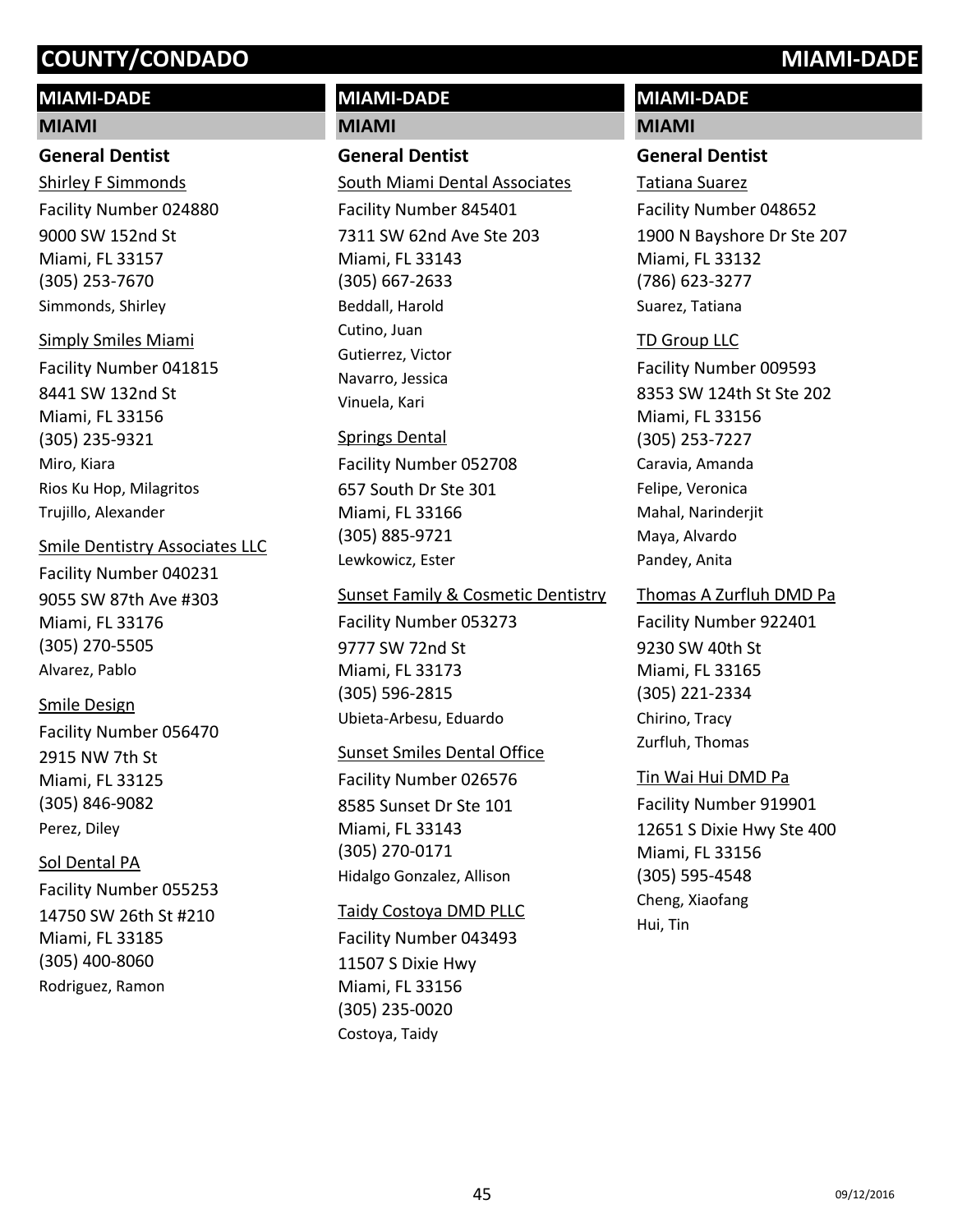# **MIAMI-DADE**

#### **MIAMI**

### **General Dentist**

20533 Old Cutler Rd Miami, FL 33189 (305) 274-2499 Towncare Dental of Cutler Bay Pa Facility Number 031097 Cabanzon, David Caravia, Amanda Maya, Alvardo Saenz, Regina

#### Towncare Dental of West Kendall PA

15724 SW 72 Street Miami, FL 33193 (305) 388-7900 Facility Number 042189 Bergquist, Michael Espinosa, Ricardo Felipe, Veronica Manzur, Lamya

20215 NW 2nd Ave Ste 2 Miami, FL 33169 (305) 652-3001 Trevor R Weathers DDS PA Facility Number 850506 Weathers, Trevor

10511 N Kendall Dr Ste C101 Miami, FL 33176 (786) 507-1551 Unique Dental Team Facility Number 042352 Friedman, Rene

#### Unlimited Dental Care

11498 SW 186th St Miami, FL 33157 (305) 232-4469 Facility Number 025739 Batista, Virginia

# **MIAMI-DADE**

# **MIAMI**

# **General Dentist**

13419 SW 56th St Miami, FL 33175 (305) 529-2663 Vanessa Arzola DMD, PA & Associates Facility Number 054202 Arzola, Vanessa

Verrett Holistic Dental LLC Facility Number 035936

3058 NW 79th St Miami, FL 33147 (305) 696-9999 Hasan-Verrett, Hajar

#### Victor Gutierrez DMD PA

7190 SW 87th Avenue Ste 206 Miami, FL 33173 (305) 639-8272 Facility Number 052377 Gutierrez, Victor

# Vnd Corp

6840 SW 40th St Ste 207A Miami, FL 33155 (305) 669-6111 Facility Number 942601 Valdes, Vivian

11880 SW 40th St Ste 302 West Kendall Dental Associates Facility Number 032961

Miami, FL 33175 (305) 221-0102 Del Castillo, Raymond Garcia- Castellanos, Jacqueline

# **MIAMI-DADE**

#### **MIAMI**

# **General Dentist**

7801 Coral Way Ste 122 Miami, FL 33155 (786) 360-3694 Westchester Dental Services Group Inc Facility Number 052527 Gonzalez, Ana

927 SW 122nd Ave Miami, FL 33184 (305) 559-3870 Yaneisy Izquierdo DDS PA Facility Number 056435 Izquierdo, Yaneisy

#### Yoan E Lobaina DMD

8822 SW 24th St Miami, FL 33165 (305) 480-9838 Facility Number 037252 Lobaina, Yoan Perez, Eunice

#### Yosjany Mora Zaccheo

7171 Coral Way Ste 217 Miami, FL 33155 (305) 267-1620 Facility Number 044056 Mora, Eugenio Mora, Yosjany

# **MIAMI BEACH**

#### **General Dentist**

1370 Washington Ave Ste 201 Miami Beach, FL 33139 (305) 538-7362 Coast Florida Pa Facility Number 042269 Barfield, Gregory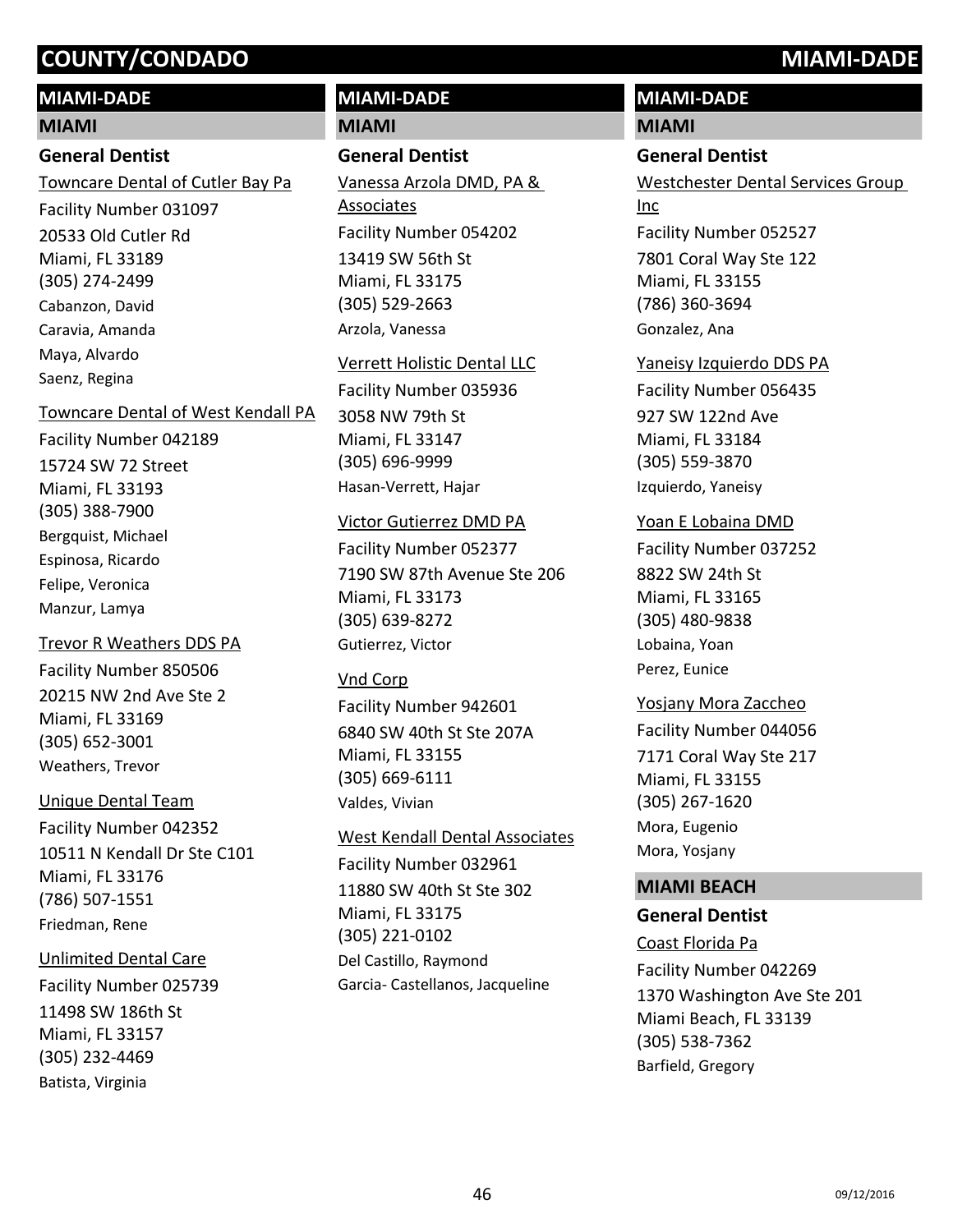# **MIAMI-DADE MIAMI BEACH**

# **General Dentist**

960 Arthur Godfrey Rd Ste 400 Miami Beach, FL 33140 (305) 532-4419 Howard Abrahams DMD PA Facility Number 030723 Abrahams, Howard

960 Arthur Godfrey Rd Ste 320 Miami Beach, FL 33140 (305) 531-6900 Jerome Bistritz DDS Facility Number 902606 Bistritz, Jerome

# Miami Beach Center For Dntl Spec

333 Arthur Godfrey Rd Ste 818 Miami Beach, FL 33140 (305) 674-0095 Facility Number 972401 Bautista, Enrico Beydoun, Miriam Bistritz, Jerome Eagan, Jessica Exposito, Ariel Gober, Melvyn Granda, Francisco Grider, Joseph Mahal, Narinderjit Martinez, Tamara Pena, Maria Rodriguez, Mayra Saenz, Regina Vinuela, Kari

# Normandy Dental Office

1010 71st St Miami Beach, FL 33141 (305) 868-8500 Facility Number 050925 Quintana, Vilma

# **MIAMI-DADE**

# **MIAMI BEACH**

# **General Dentist**

975 Arthur Godfrey Rd Miami Beach, FL 33140 (305) 672-1611 Oral Facial Reconstruction Impla Facility Number 843306 Cardenas, Luis Friedman, Kurt Payton, Kevin

227 71st St Miami Beach, FL 33141 (305) 866-2933 Sage Dental of Miami Beach at 71st Street Facility Number 055727 Castillo, Juan Cruz, Antonio Garvar, Lanny Grande, Federico Rand, Matthew Segui, Maikel Seider, Paul Sorel, Bertrand Stewart, Stanley Trevisani, Ronald Ziegler, Neal

# **MIAMI LAKES**

# **General Dentist**

7725 NW 146th St Miami Lakes, FL 33016 (305) 827-9148 Ana Maderal Cozad DDS Facility Number 845601 Maderal Cozad, Ana

#### Deyanira Torres-Ochoa

8034 NW 154th St Miami Lakes, FL 33016 (305) 558-7615 Facility Number 041774 Torres-Ochoa, Diyanira

# **MIAMI-DADE MIAMI LAKES**

# **General Dentist**

6500 Cow Pen Rd Ste 203 Miami Lakes, FL 33014 (305) 556-7595 Dr Ladys Cabrera Pa Facility Number 047595 Cabrera, Ladys

## Hialeah-Miami Lakes Dental Healt

15450 New Barn Rd Ste 101 Miami Lakes, FL 33014 (305) 557-7775 Facility Number 872601 Cabrera, Moises Carballo, Rodolfo Castellanos, Alina Erro, Juan Navarro, Jessica Vinuela, Larry

15501 NW 67th Ave Ste 201 Miami Lakes, FL 33014 (786) 577-4968 Main Street Children's Dentistry of Miami Lakes Facility Number 054239 Gallo, Donald Haratz, Zina

# 6500 Cow Pen Rd Ste 104 Miami Lakes, FL 33014 (305) 827-3926 Palmetto Smile Center Facility Number 033346 Maderal, Martha

## Vegas Dental

15802 NW 57th Ave Miami Lakes, FL 33014 (305) 903-7519 Facility Number 054687 Vega, Sergio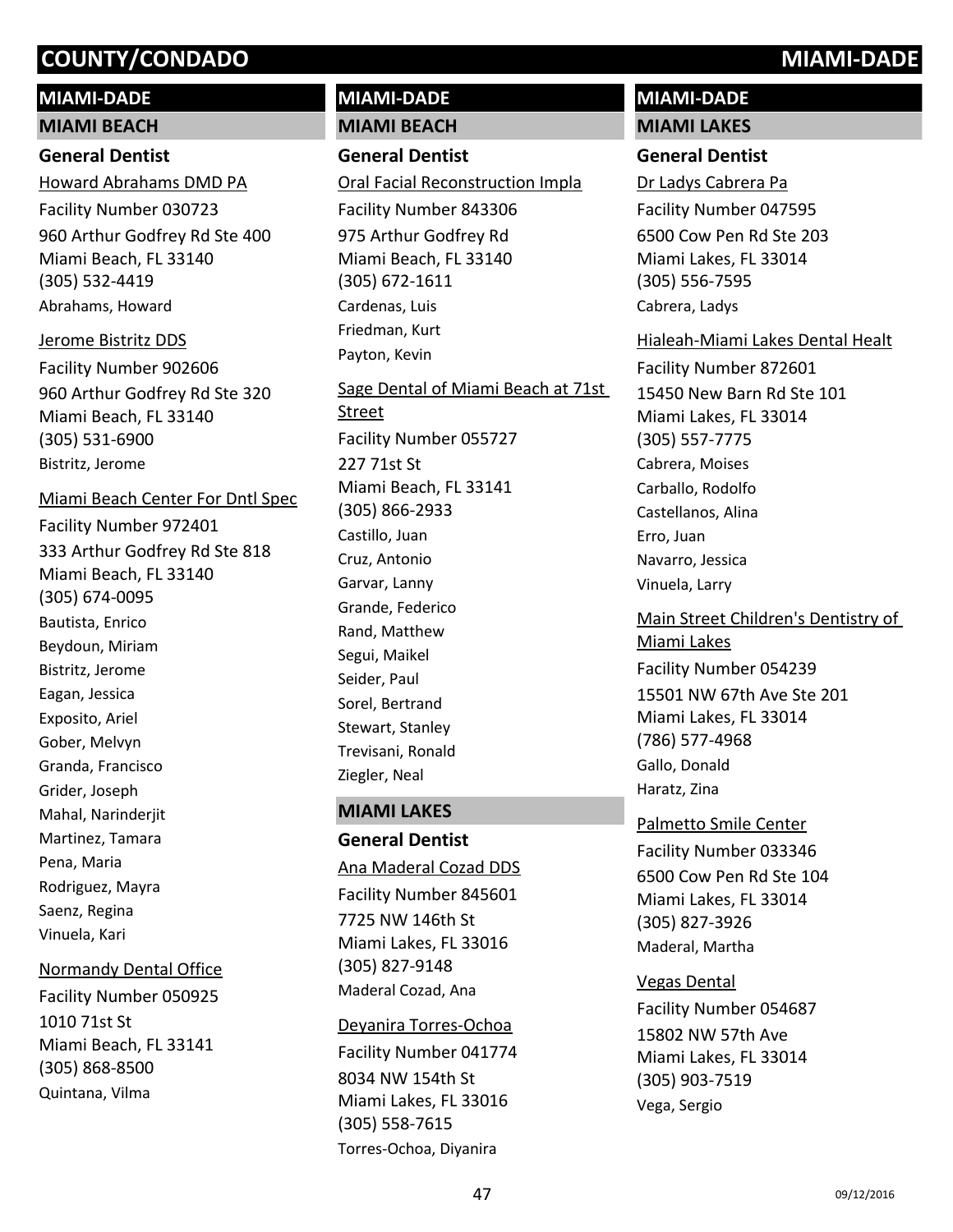# **MIAMI-DADE**

## **NORTH MIAMI**

## **General Dentist**

12404 W Dixie Hwy North Miami, FL 33161 (305) 893-4801 All Smiles General Dentistry Facility Number 056242 Bernkrant, Shanna Mesa Garcia, Miriam Petruk, Mariel

#### Borinquen Health Center

708 NE 125th St North Miami, FL 33161 (786) 433-8815 Facility Number 055669 Adler, Robert Arenal, Franlix Henderson, Gilsa Soheil, Michell

## Cosmitic Dentistry Corporation

12955 Biscayne Blvd Ste 210 North Miami, FL 33181 (305) 892-0008 Facility Number 031733 Sinilo-Katz, Elena

# **MIAMI-DADE**

### **NORTH MIAMI**

**General Dentist**

11645 Biscayne Blvd Ste 204 North Miami, FL 33181 (305) 892-2960 Dental Options Pa Facility Number 029647 Crosby, Mary Cruz-Elizundia, Delia Del Castillo, Raymond Gordon, Alexandra Hernandez Acosta, Cristina Kusnick, Steven Norkin, Andrew Papir, Jessica Rojas, Sandra Rothstein, Eric Stewart, Stanley Szpoganicz, Tadeu

#### Paula F Hutchinson DDS

1313 NE 125th St North Miami, FL 33161 (786) 235-5120 Facility Number 047958 Hutchinson, Paula

#### Ronia Baker DDS Pa

1075 NE 125th St North Miami, FL 33161 (305) 899-7979 Facility Number 009308 Baker, Ronia

# **NORTH MIAMI BEACH**

# **General Dentist** 1871 NE 163rd St North Miami Beach, FL 33162 (305) 945-7030 AAA Beautiful Smiles LLC Facility Number 048631 Askowitz, Ronald

# **MIAMI-DADE**

#### **NORTH MIAMI BEACH**

## **General Dentist**

100 Kings Point Dr North Miami Beach, FL 33160 (305) 949-0733 All Care Dental Facility Number 047969 Yeoshoua, Oded

## Bdc Dental Health

16125 NE 18th Ave North Miami Beach, FL 33162 (305) 949-2766 Facility Number 000500 Smith, Edwin Smith, Pierre

## Bravo Dental Pa

909 N Miami Beach Blvd Ste 501 North Miami Beach, FL 33162 (305) 945-9333 Facility Number 040114 Yanez Bravo, Maria

951 NE 167 St #104 North Miami Beach, FL 33162 (305) 493-9371 C & C Dental Inc Facility Number 054331 Casas, Silvia

#### David M Adelman DDS Pa

16680 NE 10th Ave North Miami Beach, FL 33162 (305) 944-6669 Facility Number 845801 Adelman, David

# 1817 NE 163rd St North Miami Beach, FL 33162 (305) 674-9000 Dr Sean Dental Facility Number 057367 Shkolnik, Sean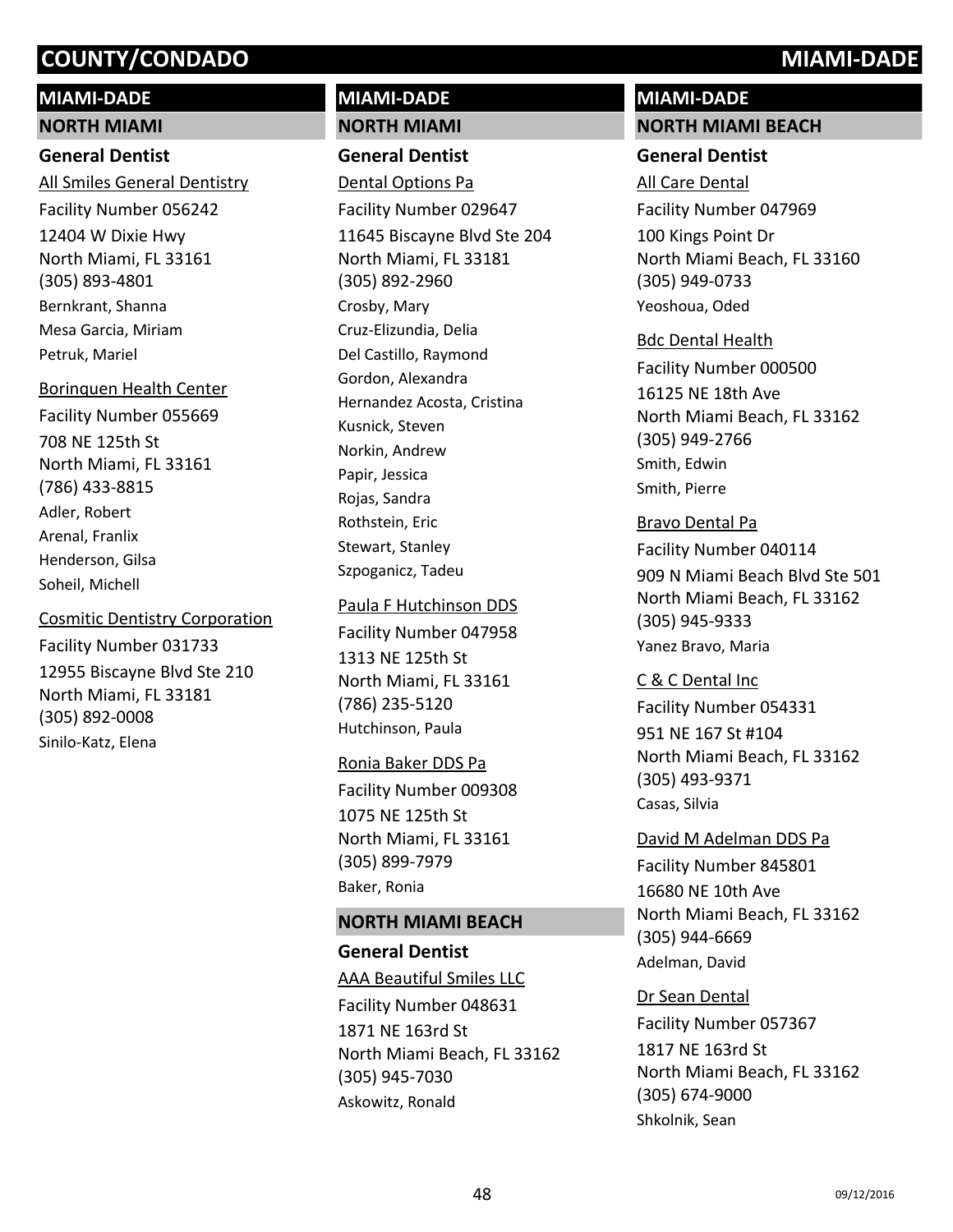#### **MIAMI-DADE**

#### **NORTH MIAMI BEACH**

## **General Dentist**

1400 NE Miami Gardens Dr Ste 201 North Miami Beach, FL 33179 (305) 856-2300 Gateway Dental Facility Number 057318 Carballo, Rodolfo Garcia-Fernandez, Aliuska Herrera, Victoria Miranda, Pablo Perrotti, Steven Pita, Reynaldo Zamora, Lyan

## Leung Dental Care Inc

16200 NE 13th Ave North Miami Beach, FL 33162 (305) 760-2950 Facility Number 041885 Garcia, Elena Lea Plaza, Rodolfo Rindley, Steven Suarez, Alberto

## Manhattan Dental Inc

68 NE 167th St # B North Miami Beach, FL 33162 (305) 940-9840 Facility Number 053762 Narvaez, Antonio

## North Miami Beach Dental

2040 NE 163rd St Ste 206 North Miami Beach, FL 33162 (305) 760-2740 Facility Number 048865 Jacobs, Michael Pinales Swanson, Wendy

# **MIAMI-DADE**

# **NORTH MIAMI BEACH**

# **General Dentist**

3483 NE 163rd St North Miami Beach, FL 33160 (305) 948-5002 Oral Facial Comprehensive Care P Facility Number 038591 Alvarez, Nolyris

# **MIAMI-DADE**

**NORTH MIAMI BEACH**

# **General Dentist**

850 Ives Dairy Rd Ste T6 North Miami Beach, FL 33179 (305) 654-9399 Sage Dental Of N Miami Beach PA Facility Number 054411 Alvarado-Romero Pou, Melissa Alvarez, Jonathan Azari, Scott Bergquist, Michael Bockian, Joshua Borges, Osbel Bratman, Jerry Castillo, Juan Childers, Carmen Coronado, Efrain Cowan, Marc Cruz, Antonio Daneshpajouh, Sara Darojat, Zuhdiyah Dean, Craig Draizin, Claudia Driscoll, Allison Duarte, Beatriz Ehrenman, Jason Engelsberg, David Fernandez-Martinez, Mariangel Fox, Jeffrey Garcia-Porras, Marcela Garrison, Harvey Ghattas, Maureen Gilbert, Mark Grande, Federico Guerrero, Luis Gul, Yousaf Harrouff, Wade Horwitz, Steven Israel, Elie Jacobs, Michael Juma, Zaileen Kossak, Elizabeth Londono, Jennifer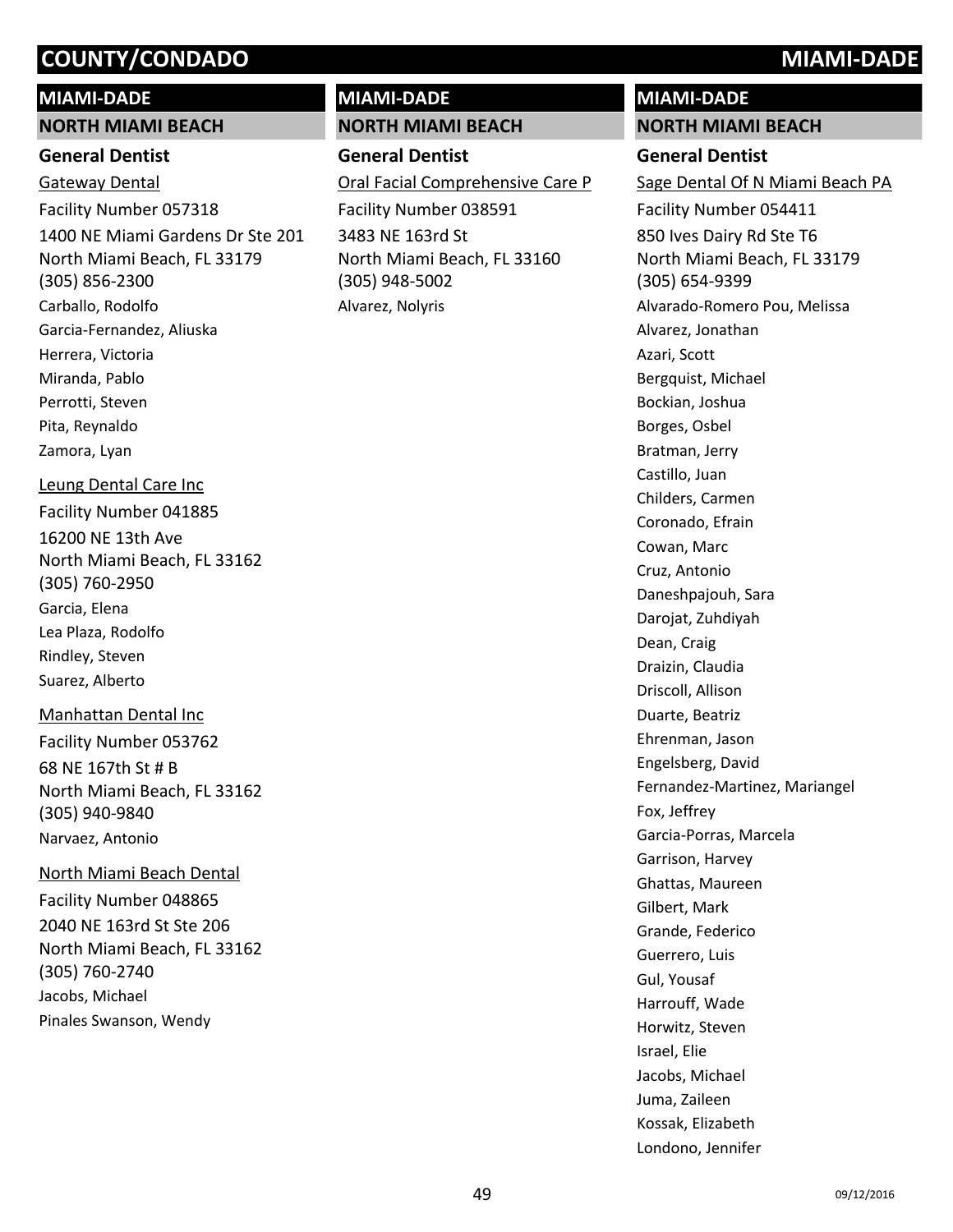#### **MIAMI-DADE**

#### **NORTH MIAMI BEACH**

## **General Dentist**

850 Ives Dairy Rd Ste T6 North Miami Beach, FL 33179 (305) 654-9399 Sage Dental Of N Miami Beach PA Facility Number 054411 Ma, Robert Mohr, Eric Moncrieffe, Tiffany Naguib, Michelle Napoli, Marisa Ortega, Laura Ortiz, Ana Pare, Elizabeth Perez-Alamo, Jennifer Planes, Alex Quick, James Rand, Matthew Rappaport, David Rezvani, Caroline Rieger, Eric Ring, Stephen Rodriguez, Margarita Roshkind, David Sanches, Melanie Segui, Maikel Seider, Paul Shofnos, Charles Simpson, Natalie Sirage, Ahmed Snider, Erica Steiner, Samantha Strauss, Theodore Suarez, Henry Urquiza, Yeneir Van Duyne, Tracy Vazana, Todd Vera, Anny Vignola, Jennifer Weisbrot, Bruce Young, Summer Yu, Cynthia

# **MIAMI-DADE**

# **NORTH MIAMI BEACH**

# **General Dentist**

850 Ives Dairy Rd Ste T6 North Miami Beach, FL 33179 (305) 654-9399 Sage Dental Of N Miami Beach PA Facility Number 054411 Ziegler, Neal Zylbering, Jason

#### Tin Wai Hui DMD Pa

16209 NE 13th Ave North Miami Beach, FL 33162 (305) 940-9888 Facility Number 907301 Elperin, Alexei Hui, Tin Navarro, Jessica Spearing, Rory

### **PINECREST**

**General Dentist** 9507 S Dixie Hwy Pinecrest, FL 33156 (305) 859-7949 Seda Dental of Pinecrest PA Facility Number 056885 Fontecilla, Sofia

## **WEST MIAMI**

**General Dentist** 1350 SW 57th Ave West Miami, FL 33144 (305) 265-6120 Secile Aponte-Barrios Facility Number 056221 Aponte-Barrios, Secil

# **COUNTY/CONDADO MIAMI-DADE - PALM BEACH**

# **MONROE**

**KEY LARGO**

# **General Dentist**

100750 Overseas Hwy Key Largo, FL 33037 (305) 460-7060 Gomara DMD & Salcines DMD Pa Facility Number 047032 Cruz, Karen De Vera, Vanessa Gomara, Luis Morgado, Aracelio

#### Overseas Dental

103400 Overseas Hwy Ste 234 Key Largo, FL 33037 (305) 453-9105 Facility Number 056430 Cabanzon, David Maya, Alvardo

## **TAVERNIER**

**General Dentist** 90290 Overseas Hwy Ste 108 Tavernier, FL 33070 (305) 852-5099 Esther Santana DMD Pa Facility Number 033177 Santana, Esther

# **PALM BEACH**

**ATLANTIS General Dentist** 5909 S Congress Ave Atlantis, FL 33462 (561) 967-6453 Alan Kelman DDS Pa Facility Number 047940 Kelman, Alan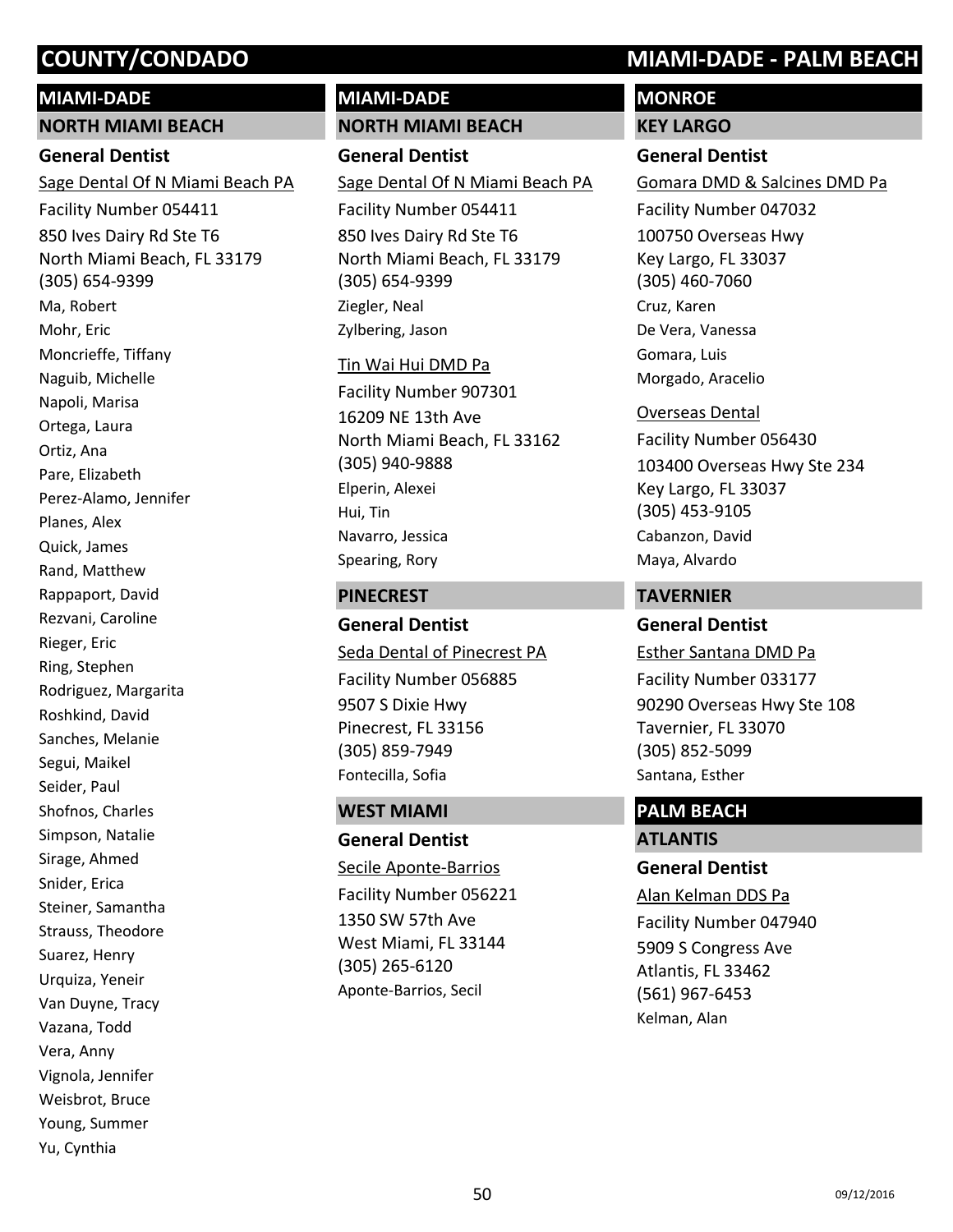# **PALM BEACH BELLE GLADE**

# **General Dentist**

427 SE 2nd St Belle Glade, FL 33430 (561) 996-6006 Gentle Dental of Belle Glade PA Facility Number 054414 Alvarado-Romero Pou, Melissa Alvarez, Jonathan Azari, Scott Bergquist, Michael Bratman, Jerry Castillo, Juan Childers, Carmen Coronado, Efrain Cowan, Marc Cruz, Antonio Daneshpajouh, Sara Darojat, Zuhdiyah Dean, Craig Draizin, Claudia Driscoll, Allison Duarte, Beatriz Durkan, Marcia Ehrenman, Jason Engelsberg, David Fernandez-Martinez, Mariangel Fox, Jeffrey Garcia-Porras, Marcela Garrison, Harvey Ghattas, Maureen Gilbert, Mark Grande, Federico Guerrero, Luis Gul, Yousaf Guthrie, Kelly Harrouff, Wade Horwitz, Steven Israel, Elie Juma, Zaileen Londono, Jennifer Ma, Robert Mohr, Eric

# **PALM BEACH**

**BELLE GLADE**

# **General Dentist**

427 SE 2nd St Belle Glade, FL 33430 (561) 996-6006 Gentle Dental of Belle Glade PA Facility Number 054414 Moncrieffe, Tiffany Naguib, Michelle Napoli, Marisa Ortega, Laura Ortiz, Ana Pare, Elizabeth Perez-Alamo, Jennifer Planes, Alex Quick, James Rand, Matthew Rappaport, David Rezvani, Caroline Rieger, Eric Ring, Stephen Rodriguez, Margarita Roshkind, David Segui, Maikel Seider, Paul Shofnos, Charles Simpson, Natalie Sirage, Ahmed Snider, Erica Steiner, Samantha Strauss, Theodore Suarez, Henry Urquiza, Yeneir Van Duyne, Tracy Vazana, Todd Vera, Anny Vignola, Jennifer Weisbrot, Bruce Young, Summer Yu, Cynthia Ziegler, Neal Zylbering, Jason

# **PALM BEACH BOCA RATON**

# **General Dentist**

5030 Champion Blvd #F5 Boca Raton, FL 33496 (561) 989-0107 Clementine Dental Inc Facility Number 045543 Ruiz-Martone, Arelis

#### James Helmy DMD PA

1956 NE 5th #2 Boca Raton, FL 33431 (561) 417-3335 Facility Number 051884 Helmy, James

#### Kawa & Nicolas Llp

20423 State Road 7 Ste F18 Boca Raton, FL 33498 (561) 852-7070 Facility Number 030367 Bland, Giancarlo Broumand, Vishtasb Segelman, Allyn

## Keith H Kaner DDS Pa

9970 Central Park Blvd N Ste 305 Boca Raton, FL 33428 (561) 487-4545 Facility Number 948006 Kaner, Keith

## Lee Herman DDS Pa

8903 Glades Rd Ste A7 Boca Raton, FL 33434 (561) 488-9288 Facility Number 047412 Herman, Lee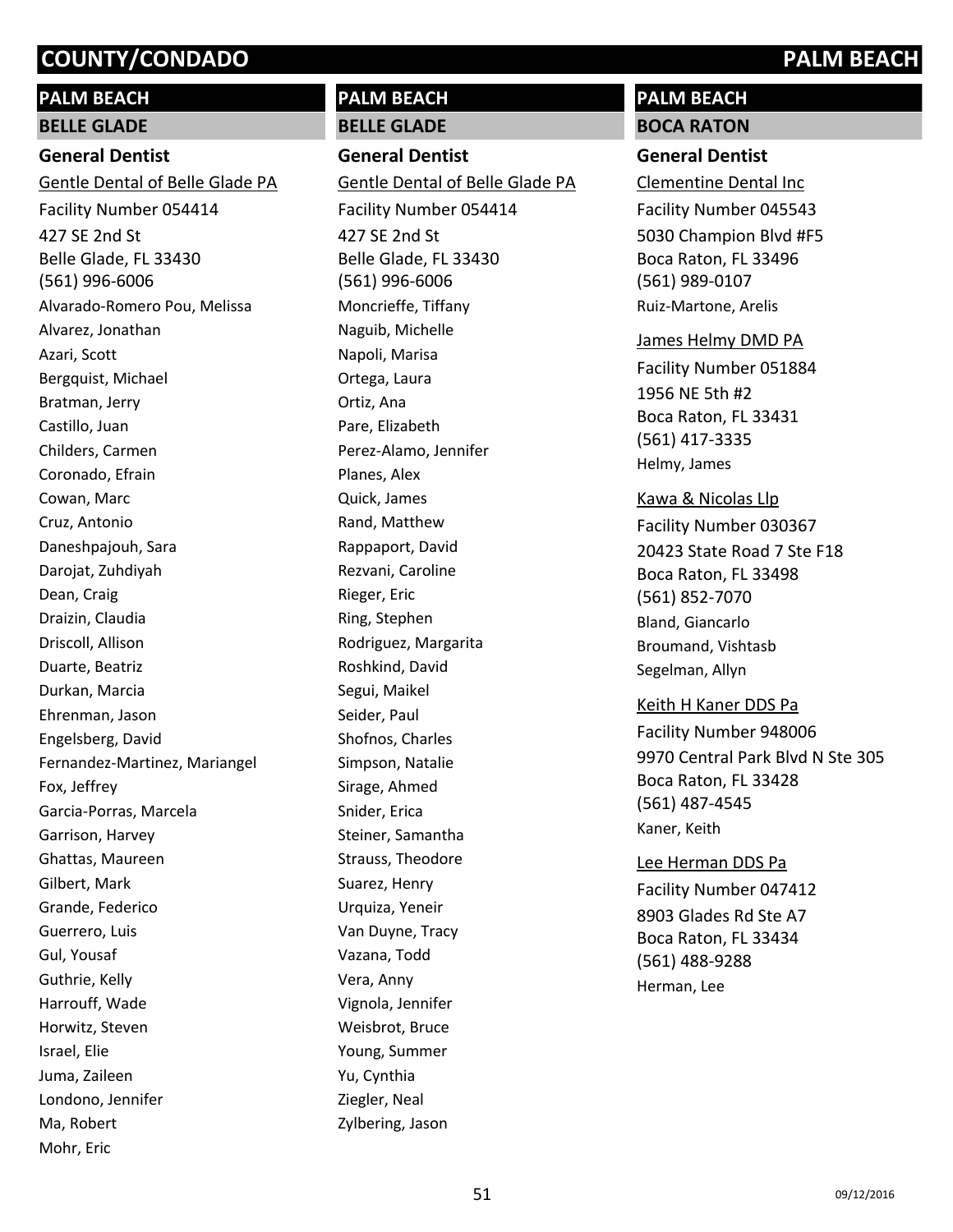# **PALM BEACH BOCA RATON**

# **General Dentist**

1905 Clint Moore Rd Ste 200 Boca Raton, FL 33496 (561) 241-7656 Marianna Zadov Pa Facility Number 043647 Krykhtin, Pavel Zadov, Marianna

2200 N Dixie Hwy Boca Raton, FL 33431 (561) 394-6200 Mounir Albert DDS Pa Facility Number 834201 Albert, Mounir

# **PALM BEACH**

**BOCA RATON**

**General Dentist** 1200 Yamato Rd., Suite A-4 Boca Raton, FL 33431 (561) 997-9930 Sage Dental Of Boca Raton PLLC Facility Number 054420 Alvarado-Romero Pou, Melissa Alvarez, Jonathan Azari, Scott Bergquist, Michael Bratman, Jerry Castillo, Juan Childers, Carmen Coronado, Efrain Cowan, Marc Cruz, Antonio Daneshpajouh, Sara Darojat, Zuhdiyah Dean, Craig Draizin, Claudia Driscoll, Allison Duarte, Beatriz Durkan, Marcia Ehrenman, Jason Engelsberg, David Fernandez-Martinez, Mariangel Fox, Jeffrey Garcia-Porras, Marcela Garrison, Harvey Ghattas, Maureen Gilbert, Mark Grande, Federico Guerrero, Luis Gul, Yousaf Guthrie, Kelly Harrouff, Wade Horwitz, Steven Israel, Elie Juma, Zaileen Londono, Jennifer Ma, Robert Mohr, Eric

# **PALM BEACH**

**BOCA RATON**

# **General Dentist**

1200 Yamato Rd., Suite A-4 Boca Raton, FL 33431 (561) 997-9930 Sage Dental Of Boca Raton PLLC Facility Number 054420 Moncrieffe, Tiffany Naguib, Michelle Napoli, Marisa Newton, Emily Ortega, Laura Ortiz, Ana Pare, Elizabeth Perez-Alamo, Jennifer Planes, Alex Quick, James Rand, Matthew Rappaport, David Rezvani, Caroline Rieger, Eric Ring, Stephen Rodriguez, Margarita Roshkind, David Sanches, Melanie Segui, Maikel Seider, Paul Shofnos, Charles Simpson, Natalie Sirage, Ahmed Snider, Erica Steiner, Samantha Stewart, Stanley Strauss, Theodore Suarez, Henry Urquiza, Yeneir Van Duyne, Tracy Vazana, Todd Vera, Anny Vignola, Jennifer Weisbrot, Bruce Young, Summer Yu, Cynthia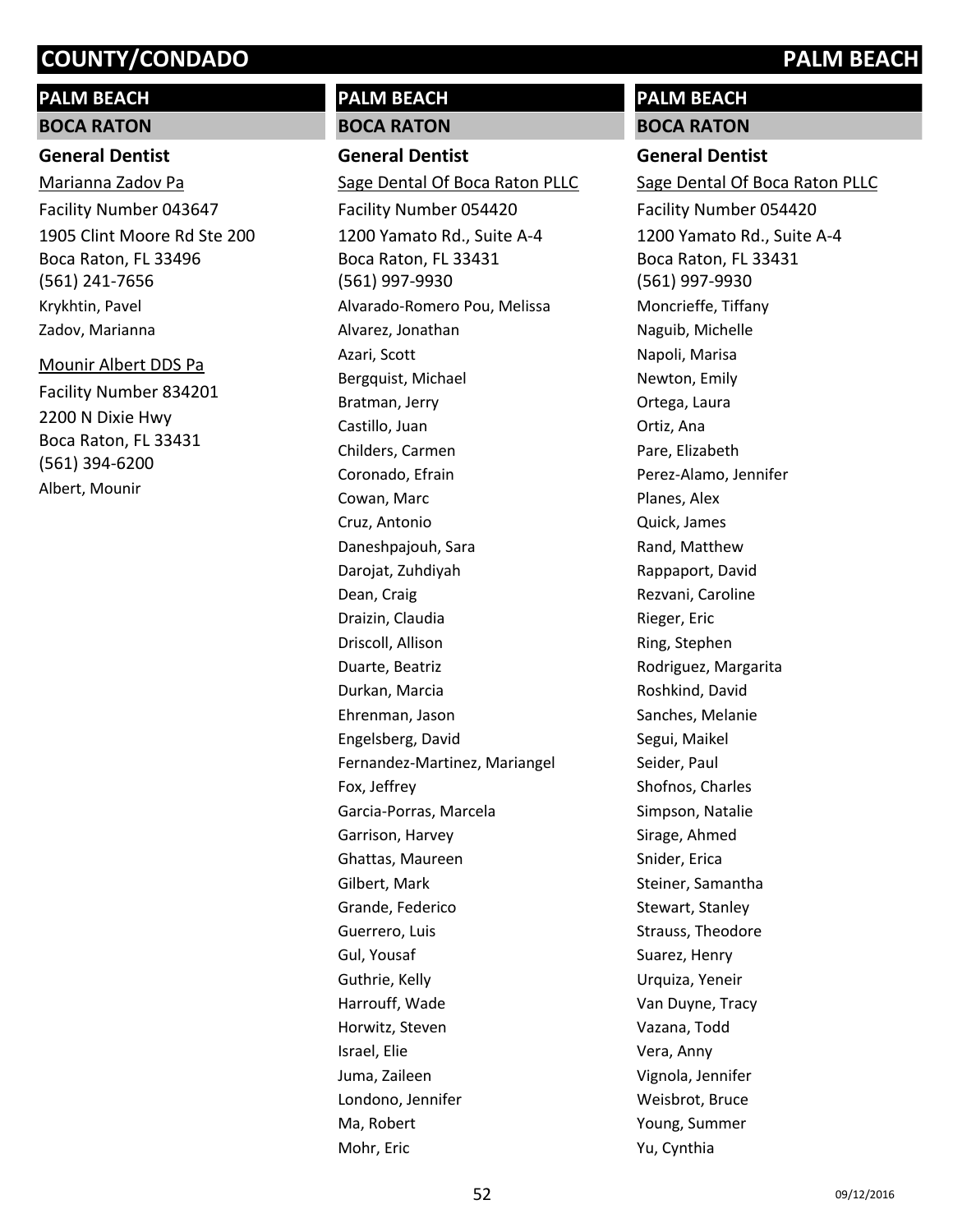# **PALM BEACH**

#### **BOCA RATON**

### **General Dentist**

1200 Yamato Rd., Suite A-4 Boca Raton, FL 33431 (561) 997-9930 Sage Dental Of Boca Raton PLLC Facility Number 054420 Ziegler, Neal Zylbering, Jason

#### Sage Dental of West Boca Raton PLLC

9874 Yamato Rd Ste 116/118 Boca Raton, FL 33434 (561) 488-1688 Facility Number 003440 Alvarado-Romero Pou, Melissa Alvarez, Jonathan Castillo, Juan Childers, Carmen Duarte, Beatriz Durkan, Marcia Ghattas, Maureen Gilbert, Mark Gul, Yousaf Hamed, Shirin Horwitz, Steven Lamb, Nicole Mancuso, Richard Moncrieffe, Tiffany Ortega, Laura Planes, Alex Rappaport, David Rezvani, Caroline Rieger, Eric Roshkind, David Sanches, Melanie Sirage, Ahmed Steiner, Samantha Stewart, Stanley Van Duyne, Tracy Vazana, Todd Vera, Anny Young, Summer

# **PALM BEACH BOCA RATON**

# **General Dentist**

8221 Glades Rd Ste 4 Boca Raton, FL 33434 (561) 883-2786 Salamon & Yanover Dental Pl Facility Number 969501 Salamon, Gary Sorgen, Michael Yanover, Clifford

#### Samuel L Klein DDS

5601 N Federal Hwy Ste 6 Boca Raton, FL 33487 (561) 997-8300 Facility Number 973801 Klein, Samuel

#### Shapiro Family Dentistry

7805 NW Bcn Sq Blvd Ste 101 Boca Raton, FL 33487 (561) 443-2101 Facility Number 056182 Shapiro, Dari Shapiro, Seth

## **BOYNTON BEACH**

**General Dentist** 12453 Hagen Ranch Rd Unit 101 Boynton Beach, FL 33437 (561) 270-6494 Adult and Geriatrics Institute Facility Number 055698 Baghdassarian-Mencia, Rosemary

4756 N Congress Ave Ste 106 Boynton Beach, FL 33426 (561) 868-0900 Coast Florida Pa Facility Number 042251 Cerra, Frank

# **PALM BEACH**

# **BOYNTON BEACH**

**General Dentist** 930 N Congress Ave Ste 200 Boynton Beach, FL 33426 (561) 732-6900 Dentaland Boynton Beach LLC Facility Number 813301 Cohen, Michael Dooley, Jill Fotek, Ilona Friedman, Hyman Grider, Joseph Hogan, Helena Mccown, Michael Morales, Ronald Munoz, Numa Reichman, Lewis Rodriguez, Dario Saenz, Regina San Jorge, Alejandro Schwartz, Edward Sutnick, Steven Taha, Ahmed Zusselman, Arnold

## Edward P Broggi DMD Pa

374 N Congress Ave Boynton Beach, FL 33426 (561) 364-3368 Facility Number 028406 Broggi, Edward

#### Florida Dental & Denture Center

1901 S Federal Hwy Boynton Beach, FL 33435 (561) 738-5974 Facility Number 934701 Deckler, Bruce L Semeah, Yves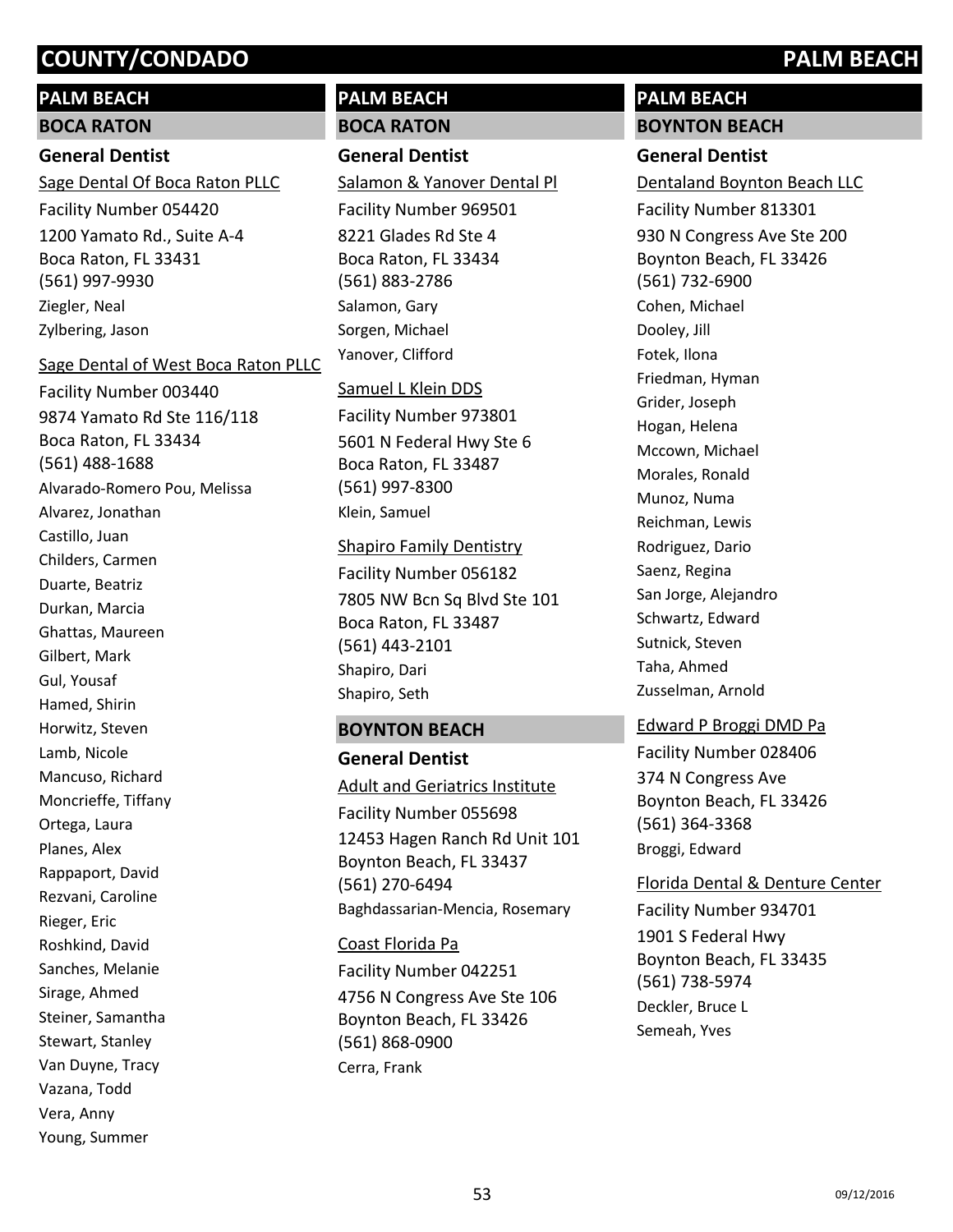# **PALM BEACH**

**BOYNTON BEACH**

# **General Dentist**

1501 CORPORATE DR STE 140 Boynton Beach, FL 33426 (561) 364-8700 JAISHILL PLLC Facility Number 053797 Chokshi, Payal

8190 S Jog Rd Ste 110 Boynton Beach, FL 33472 (561) 374-7990 Jorge A Torrejon DDS Pa Facility Number 969401 Torrejon, Jorge

2280 N Congress Ave Boynton Beach, FL 33426 (561) 732-2400 Modern Dental Smiles Facility Number 033504 Bally, Kurt Eftekhari, Samin Munguba, Bozena

# **PALM BEACH**

**BOYNTON BEACH**

# **General Dentist**

1790 N Congress Ave Ste 100 Boynton Beach, FL 33426 (561) 572-3555 Sage Dental of Central Boynton Beach PLLC Facility Number 054384 Alvarado-Romero Pou, Melissa Alvarez, Jonathan Azari, Scott Bergquist, Michael Bockian, Joshua Bratman, Jerry Castillo, Juan Childers, Carmen Coronado, Efrain Cowan, Marc Cruz, Antonio Daneshpajouh, Sara Darojat, Zuhdiyah Dean, Craig Draizin, Claudia Driscoll, Allison Duarte, Beatriz Durkan, Marcia Ehrenman, Jason Engelsberg, David Fernandez-Martinez, Mariangel Fox, Jeffrey Garcia-Porras, Marcela Garrison, Harvey Gilbert, Mark Gonzales, Angelica Grande, Federico Guerrero, Luis Gul, Yousaf Guthrie, Kelly Harrouff, Wade Horwitz, Steven Israel, Elie Juma, Zaileen Londono, Jennifer

# **PALM BEACH**

**BOYNTON BEACH**

# **General Dentist**

1790 N Congress Ave Ste 100 Boynton Beach, FL 33426 (561) 572-3555 Sage Dental of Central Boynton Beach PLLC Facility Number 054384 Ma, Robert Mohr, Eric Moncrieffe, Tiffany Naguib, Michelle Napoli, Marisa Newton, Emily Ortega, Laura Ortiz, Ana Pare, Elizabeth Perez-Alamo, Jennifer Planes, Alex Quick, James Rand, Matthew Rappaport, David Ring, Stephen Rodriguez, Margarita Roshkind, David Sanches, Melanie Segui, Maikel Seider, Paul Shofnos, Charles Simpson, Natalie Sirage, Ahmed Snider, Erica Steiner, Samantha Stewart, Stanley Strauss, Theodore Suarez, Henry Urquiza, Yeneir Van Duyne, Tracy Vazana, Todd Vera, Anny Vignola, Jennifer Weisbrot, Bruce Young, Summer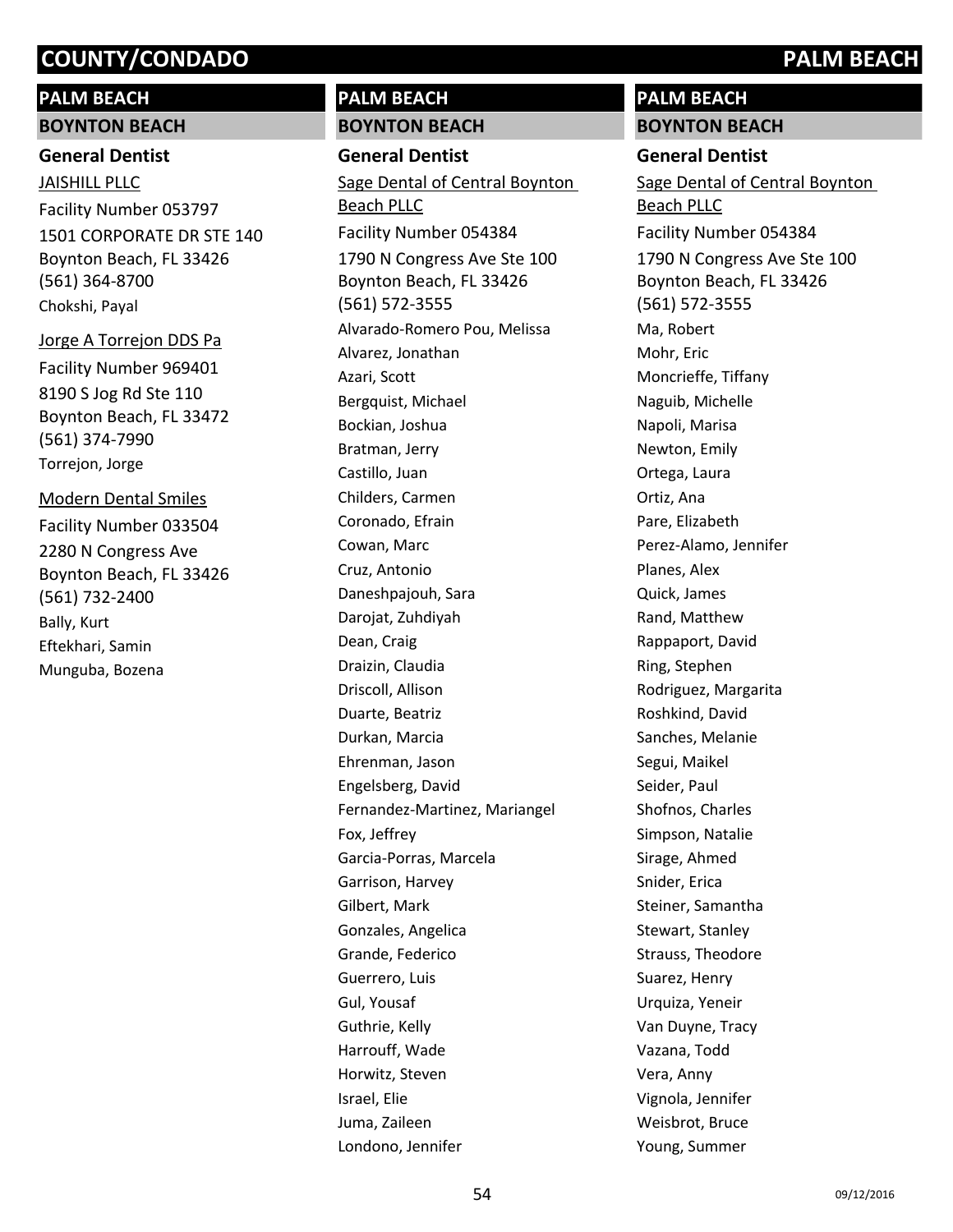### **PALM BEACH**

#### **BOYNTON BEACH**

#### **General Dentist**

1790 N Congress Ave Ste 100 Boynton Beach, FL 33426 (561) 572-3555 Sage Dental of Central Boynton Beach PLLC Facility Number 054384 Yu, Cynthia Ziegler, Neal

# **PALM BEACH**

# **BOYNTON BEACH General Dentist**

556 E Woolbright Rd Ste 552B Boynton Beach, FL 33435 (561) 732-3124 Sage Dental of East Boynton Beach PLLC Facility Number 003441 Alvarado-Romero Pou, Melissa Alvarez, Jonathan Ayesh, Karima Azari, Scott Bergquist, Michael Bratman, Jerry Castillo, Juan Cherkinsky, Jordan Childers, Carmen Cline, Jack Cohen, Michael Coronado, Efrain Cruz, Antonio Daneshpajouh, Sara Darojat, Zuhdiyah Dean, Craig Driscoll, Allison Duarte, Beatriz Durkan, Marcia Fernandez-Martinez, Mariangel Fox, Jeffrey Garcia-Porras, Marcela Garrison, Harvey Ghattas, Maureen Gilbert, Mark Goldberg, Howard Grande, Federico Guerrero, Luis Gul, Yousaf Guthrie, Kelly Hamed, Shirin Helmy, James Hoffman, Bruce Horwitz, Steven Israel, Elie

**PALM BEACH BOYNTON BEACH**

# **General Dentist**

556 E Woolbright Rd Ste 552B Boynton Beach, FL 33435 (561) 732-3124 Sage Dental of East Boynton Beach PLLC Facility Number 003441 Ma, Robert Mohr, Eric Moncrieffe, Tiffany Naguib, Michelle Newton, Emily Ortega, Laura Ortiz, Ana Pare, Elizabeth Perez-Alamo, Jennifer Perkins, Lindsay Planes, Alex Quick, James Rand, Matthew Rappaport, David Rezvani, Caroline Rieger, Eric Ring, Stephen Rodriguez, Margarita Rodriguez, Ramon Roshkind, David Salazar, Cecilia Sanches, Melanie Schot, Raquel Seider, Paul Simpson, Natalie Sirage, Ahmed Steiner, Samantha Stewart, Stanley Strauss, Theodore Suarez, Henry Truong, Xen Urquiza, Yeneir Van Duyne, Tracy Vazana, Todd Vera, Anny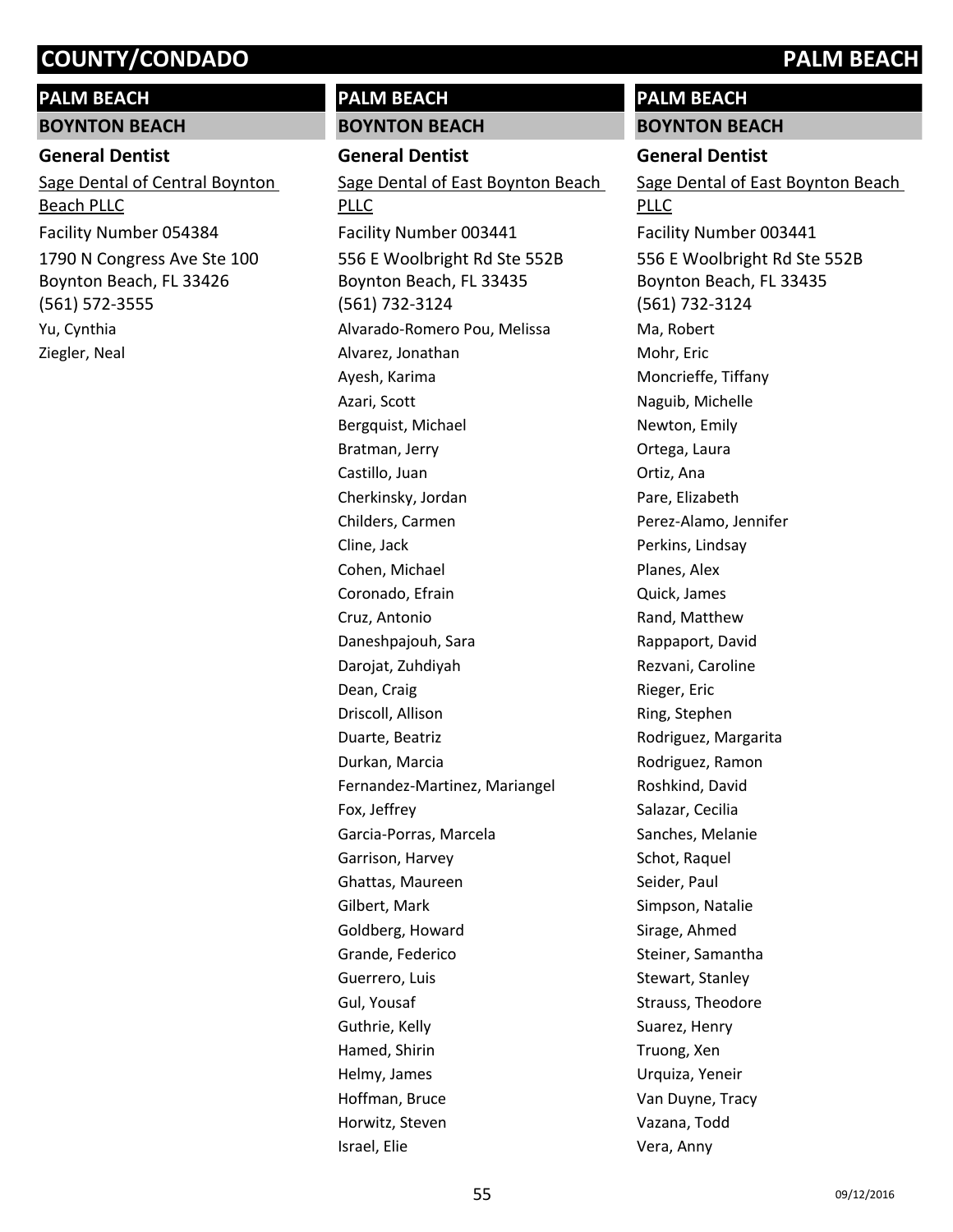# **PALM BEACH**

## **BOYNTON BEACH**

# **General Dentist**

Sage Dental of East Boynton Beach PLLC

556 E Woolbright Rd Ste 552B Boynton Beach, FL 33435 (561) 732-3124 Facility Number 003441 Viener, Alfred Vignola, Jennifer Weisbrot, Bruce Wooldridge, Maria Young, Summer Yu, Cynthia Ziegler, Neal Zylbering, Jason

## **DELRAY BEACH**

# **General Dentist** 15300 Jog Rd Ste 207 Delray Beach, FL 33446 (561) 498-3182 Advanced Dental Solutions of South Florida Facility Number 047561 Harris, Richard

# **PALM BEACH**

**DELRAY BEACH**

# **General Dentist**

1640 S Federal Hwy Delray Beach, FL 33483 (561) 276-5800 Dentaland Delray Beach LLC Facility Number 813201 Cohen, Michael Dooley, Jill Fishner, Neil Fotek, Ilona Friedman, Hyman Hogan, Helena Iurcovich, Maximillian Lisi, Richard Mccown, Michael Morales, Ronald Munoz, Numa Reichman, Lewis Rodriguez, Dario Rodriguez, Mayra San Jorge, Alejandro Schwartz, Edward Sutnick, Steven Taha, Ahmed Thomas, Joseph Vlahos, Haralambos Zusselman, Arnold

# 660 Linton Blvd Ste 111B Delray Beach, FL 33444 (561) 274-0406 Dentalworks Studio of Delray Beach PA Facility Number 037290 Ortega Perez, Claudia

# **PALM BEACH DELRAY BEACH**

## **General Dentist**

801 S Federal Hwy #105 Delray Beach, FL 33483 (561) 272-2424 Eledent Pa Facility Number 001991 Demick, Robert Elefant, Jacob Haspel, Alan

1911 S Federal Hwy Ste 600 Delray Beach, FL 33483 (561) 243-8833 Family & Cosmetic Dentistry of Delray Beach Facility Number 024492 Bauer, Richard

# 4600 Linton Blvd Ste 220 Delray Beach, FL 33445 (561) 900-9080 John R. Pasqual DMD PA Facility Number 037928 Pasqual, John

# Laser And Cosmetic Dentistry Of

15300 Jog Rd Ste 210 Delray Beach, FL 33446 (561) 499-6664 Facility Number 026615 Festa, Antonio Figueroa, Juan Pouleriguen, Alain

Mark A Herman DMD Pa

5329 W Atlantic Ave Ste 201 Delray Beach, FL 33484 (561) 498-0016 Facility Number 056267 Herman, Mark Valdes, Martha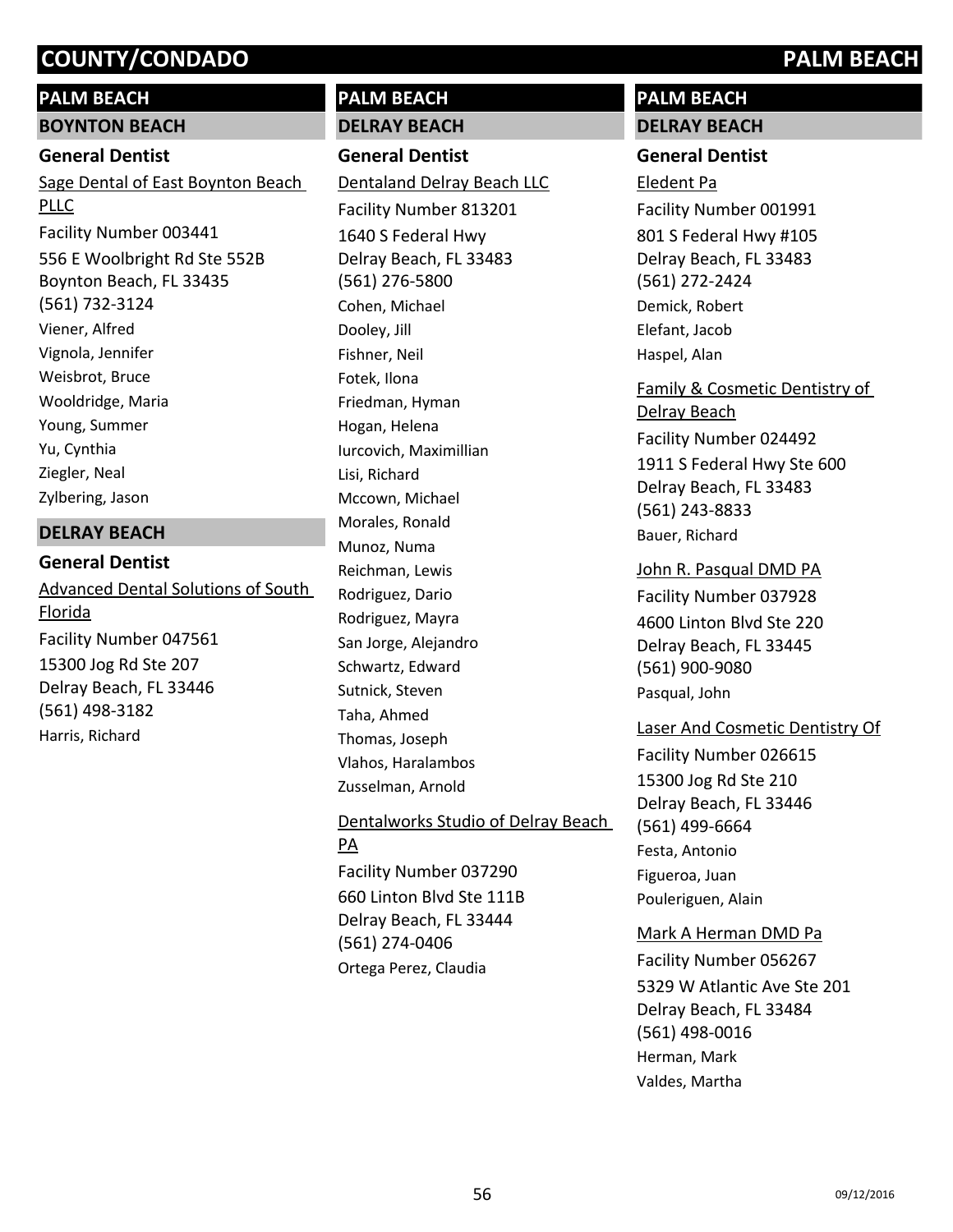# **PALM BEACH**

# **DELRAY BEACH**

# **General Dentist**

2275 S Federal Hwy #310 Delray Beach, FL 33483 (561) 894-4299 Nobel Dental PA Facility Number 047941 Ngo, Tuong Ai

# Richard Bauer DMD

1911 S Federal Hwy Ste 600 Delray Beach, FL 33483 (561) 243-8833 Facility Number 024492 Bauer, Richard

# **PALM BEACH**

# **DELRAY BEACH**

**General Dentist** 551 Linton Blvd Ste C-2 Delray Beach, FL 33444 (561) 404-6044 Sage Dental of East Delray PLLC Facility Number 054385 Alvarado-Romero Pou, Melissa Alvarez, Jonathan Azari, Scott Bergquist, Michael Bratman, Jerry Castillo, Juan Childers, Carmen Coronado, Efrain Cowan, Marc Cruz, Antonio Daneshpajouh, Sara Darojat, Zuhdiyah Dean, Craig Draizin, Claudia Driscoll, Allison Duarte, Beatriz Durkan, Marcia Ehrenman, Jason Engelsberg, David Fernandez-Martinez, Mariangel Fox, Jeffrey Garcia-Porras, Marcela Garrison, Harvey Gilbert, Mark Grande, Federico Guerrero, Luis Gul, Yousaf Gultz, Jerrold Guthrie, Kelly Harrouff, Wade Horwitz, Steven Israel, Elie Juma, Zaileen Londono, Jennifer Ma, Robert Moncrieffe, Tiffany

# **PALM BEACH**

**DELRAY BEACH**

# **General Dentist**

551 Linton Blvd Ste C-2 Delray Beach, FL 33444 (561) 404-6044 Sage Dental of East Delray PLLC Facility Number 054385 Newton, Emily Ortega, Laura Planes, Alex Quick, James Rand, Matthew Rappaport, David Roshkind, David Sanches, Melanie Segui, Maikel Seider, Paul Simpson, Natalie Sirage, Ahmed Steiner, Samantha Stewart, Stanley Van Duyne, Tracy Vazana, Todd Vera, Anny Ziegler, Neal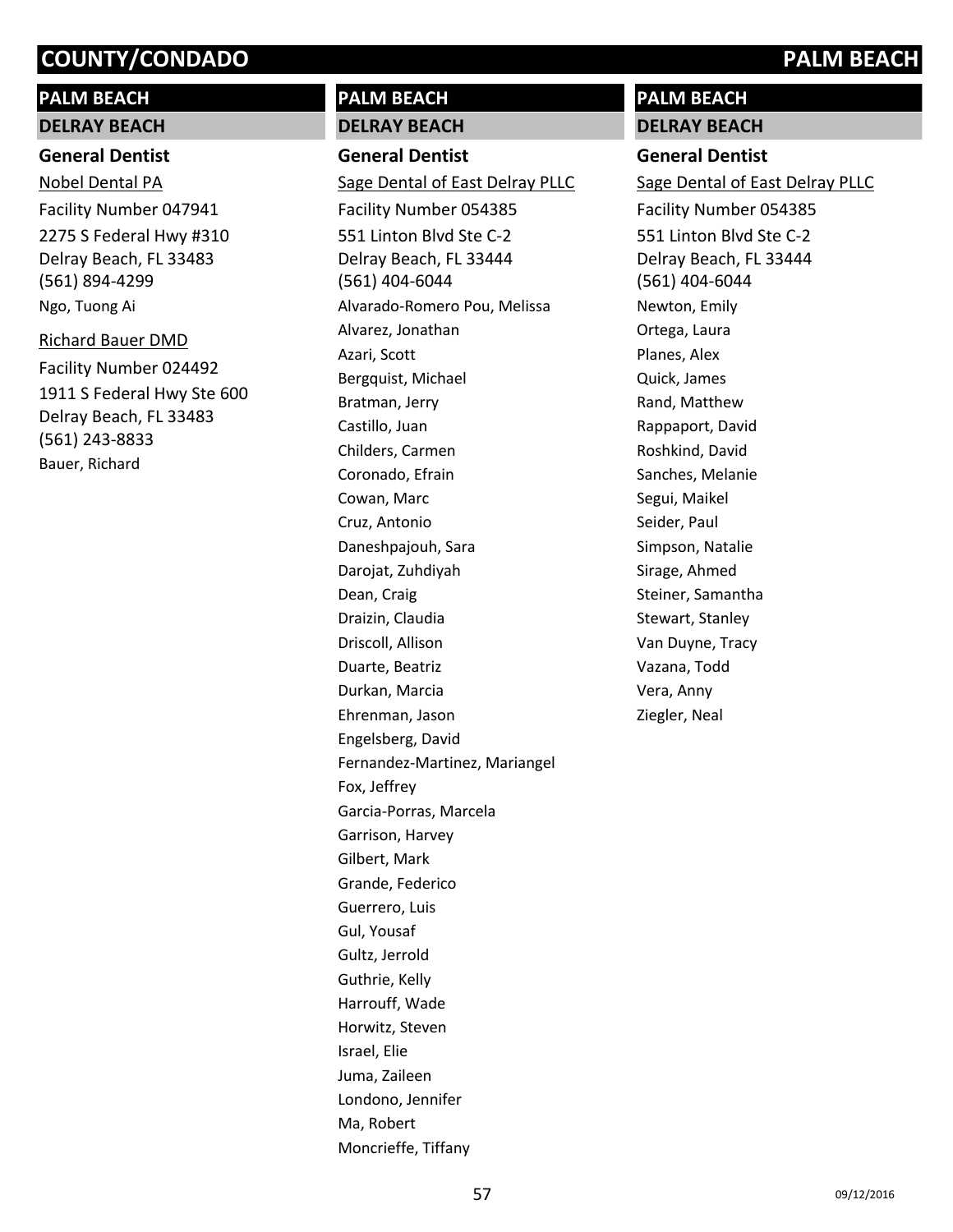# **PALM BEACH**

# **DELRAY BEACH**

# **General Dentist**

13722 Jog Rd Ste B Delray Beach, FL 33446 (561) 272-9198 Sage Dental of West Delray PA Facility Number 054387 Alvarado-Romero Pou, Melissa Alvarez, Jonathan Azari, Scott Bergquist, Michael Bratman, Jerry Castillo, Juan Childers, Carmen Coronado, Efrain Cowan, Marc Cruz, Antonio Daneshpajouh, Sara Darojat, Zuhdiyah Dean, Craig Draizin, Claudia Driscoll, Allison Duarte, Beatriz Durkan, Marcia Engelsberg, David Fernandez-Martinez, Mariangel Fox, Jeffrey Garcia-Porras, Marcela Garrison, Harvey Ghattas, Maureen Gilbert, Mark Grande, Federico Guerrero, Luis Gul, Yousaf Guthrie, Kelly Harrouff, Wade Horwitz, Steven Israel, Elie Juma, Zaileen Londono, Jennifer Ma, Robert Mohr, Eric Moncrieffe, Tiffany

# **PALM BEACH**

# **DELRAY BEACH**

**General Dentist** 13722 Jog Rd Ste B Delray Beach, FL 33446 (561) 272-9198 Sage Dental of West Delray PA Facility Number 054387 Naguib, Michelle Napoli, Marisa Ortega, Laura Ortiz, Ana Pare, Elizabeth Perez-Alamo, Jennifer Planes, Alex Quick, James Rand, Matthew Rappaport, David Rezvani, Caroline Rieger, Eric Ring, Stephen Rodriguez, Margarita Roshkind, David Sanches, Melanie Segui, Maikel Seider, Paul Shofnos, Charles Simpson, Natalie Sirage, Ahmed Snider, Erica Steiner, Samantha Stewart, Stanley Strauss, Theodore Suarez, Henry Urquiza, Yeneir Van Duyne, Tracy Vazana, Todd Vera, Anny Vignola, Jennifer Weisbrot, Bruce Young, Summer Yu, Cynthia Ziegler, Neal Zylbering, Jason

# **PALM BEACH GREENACRES**

# **General Dentist**

6137 Lake Worth Rd Greenacres, FL 33463 (561) 357-1009 Mil-Lake Dental Pa Facility Number 970701 Michel, Raynald Victome, Robert

## **JUPITER**

# **General Dentist**

825 S US Highway 1 Ste 250 Jupiter, FL 33477 (561) 744-6121 Bruce Lein DDS Facility Number 052768 Lein, Bruce

425 Greenwich Cir Ste 101-102 Jupiter, FL 33458 (561) 653-1163 Dental Art Designs Inc Facility Number 040724 Geldres, Juana

## Dentistry By Design

3889 Military Trl Jupiter, FL 33458 (561) 406-6070 Facility Number 054860 Boscio, Isabel Bowers, Melissa

## Jaishil PLLC

759 Parkway Ste 102 Jupiter, FL 33477 (561) 744-3646 Facility Number 053457 Chokshi, Payal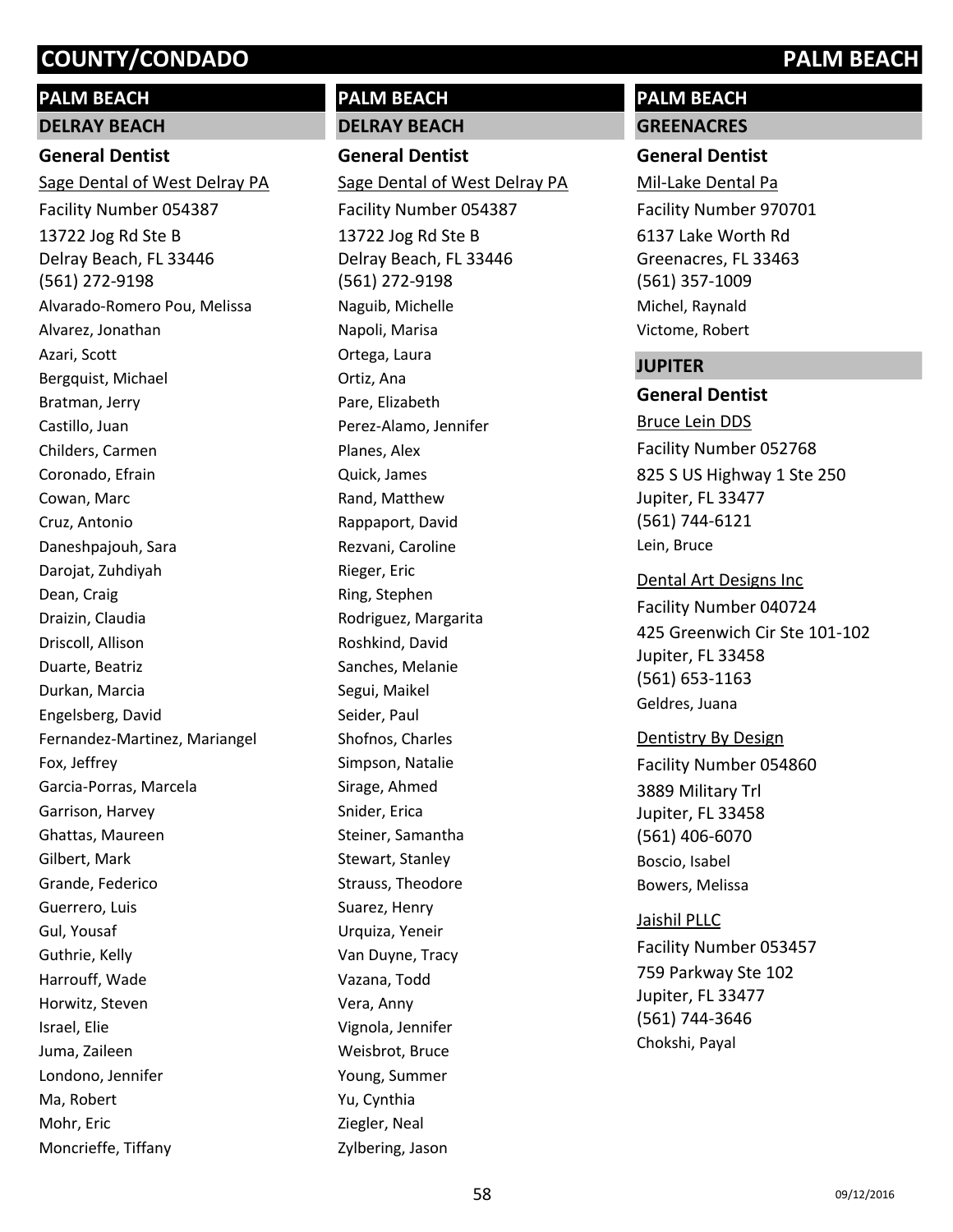# **PALM BEACH**

#### **JUPITER**

#### **General Dentist**

175 Toney Penna Dr #105 Jupiter, FL 33458 (561) 745-3118 Jupiter Dental Group PA Facility Number 009825 Alvarez, Jose Bistritz, Jerome Gober, Melvyn McCosh, Fernanda Patel, Nishul Pecora, Jefferson Rezaie, Azadeh Vera, Anny Kurt O Bally DMD Pa

4050 S US Highway 1 Ste 322 Jupiter, FL 33477 (561) 691-6055 Facility Number 027077 Bally, Kurt Eftekhari, Samin

# **PALM BEACH**

# **JUPITER**

# **General Dentist**

6390 Indiantown Rd #32 Jupiter, FL 33458 (561) 741-7142 Sage Dental of Jupiter Indiantown Facility Number 054386 Alvarado-Romero Pou, Melissa Alvarez, Jonathan Azari, Scott Bergquist, Michael Bratman, Jerry Castillo, Juan Childers, Carmen Coronado, Efrain Cowan, Marc Cruz, Antonio Daneshpajouh, Sara Darojat, Zuhdiyah Dean, Craig Draizin, Claudia Driscoll, Allison Duarte, Beatriz Durkan, Marcia Ehrenman, Jason Engelsberg, David Fernandez-Martinez, Mariangel Fox, Jeffrey Garcia-Porras, Marcela Garrison, Harvey Garvar, Lanny Ghattas, Maureen Gilbert, Mark Grande, Federico Guerrero, Luis Gul, Yousaf Guthrie, Kelly Harrouff, Wade Horwitz, Steven Israel, Elie Juma, Zaileen Lamb, Nicole Londono, Jennifer

# **PALM BEACH JUPITER**

# **General Dentist**

6390 Indiantown Rd #32 Jupiter, FL 33458 (561) 741-7142 Sage Dental of Jupiter Indiantown Facility Number 054386 Ma, Robert Mohr, Eric Moncrieffe, Tiffany Naguib, Michelle Napoli, Marisa Ortega, Laura Ortiz, Ana Pare, Elizabeth Planes, Alex Quick, James Rand, Matthew Rappaport, David Rezvani, Caroline Rieger, Eric Ring, Stephen Rodriguez, Margarita Roshkind, David Sanches, Melanie Segui, Maikel Seider, Paul Shofnos, Charles Simpson, Natalie Sirage, Ahmed Snider, Erica Steiner, Samantha Strauss, Theodore Suarez, Henry Urquiza, Yeneir Van Duyne, Tracy Vazana, Todd Vera, Anny Vignola, Jennifer Weisbrot, Bruce Young, Summer Yu, Cynthia Ziegler, Neal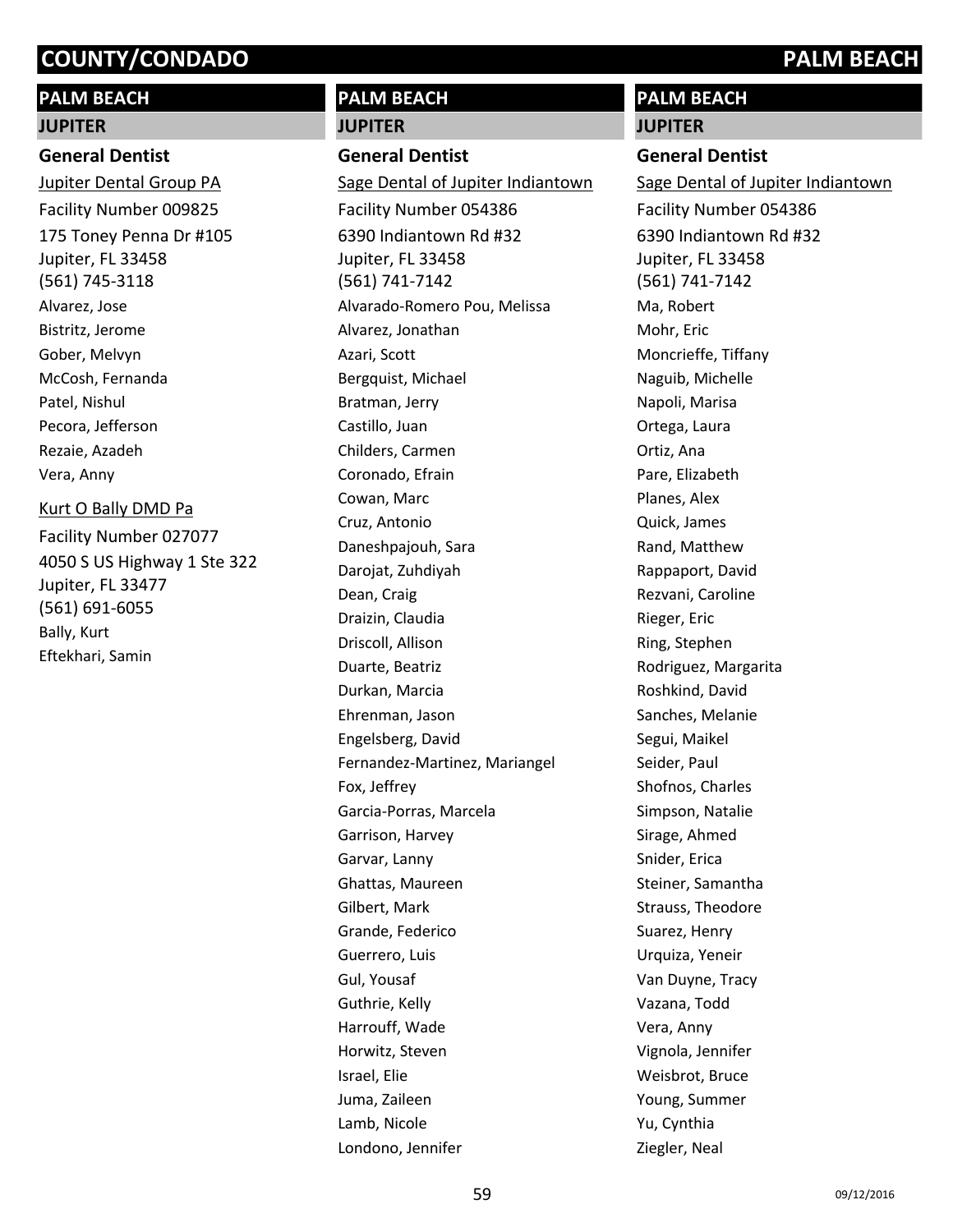# **PALM BEACH**

#### **JUPITER**

#### **General Dentist**

6390 Indiantown Rd #32 Jupiter, FL 33458 (561) 741-7142 Sage Dental of Jupiter Indiantown Facility Number 054386 Zylbering, Jason

# **PALM BEACH**

#### **JUPITER**

#### **General Dentist**

451 University Blvd Ste 101 Bldg 3 Jupiter, FL 33458 (561) 427-6850 Sage Dental Of Jupiter PLLC Facility Number 054415 Alvarado-Romero Pou, Melissa Alvarez, Jonathan Azari, Scott Bergquist, Michael Borges, Osbel Bratman, Jerry Castillo, Juan Childers, Carmen Coronado, Efrain Cowan, Marc Cruz, Antonio Daneshpajouh, Sara Darojat, Zuhdiyah Dean, Craig Draizin, Claudia Duarte, Beatriz Durkan, Marcia Ehrenman, Jason Engelsberg, David Fernandez-Martinez, Mariangel Fox, Jeffrey Garcia-Porras, Marcela Garrison, Harvey Ghattas, Maureen Gilbert, Mark Grande, Federico Guerrero, Luis Gul, Yousaf Guthrie, Kelly Harrouff, Wade Horwitz, Steven Israel, Elie Juma, Zaileen Lamb, Nicole Londono, Jennifer Ma, Robert

# **PALM BEACH**

# **JUPITER**

**General Dentist** 451 University Blvd Ste 101 Bldg 3 Jupiter, FL 33458 (561) 427-6850 Sage Dental Of Jupiter PLLC Facility Number 054415 Mohr, Eric Moncrieffe, Tiffany Naguib, Michelle Napoli, Marisa Ortega, Laura Ortiz, Ana Pare, Elizabeth Perez-Alamo, Jennifer Planes, Alex Quick, James Rand, Matthew Rappaport, David Rezvani, Caroline Rieger, Eric Ring, Stephen Rodriguez, Margarita Roshkind, David Sanches, Melanie Segui, Maikel Seider, Paul Shofnos, Charles Simpson, Natalie Sirage, Ahmed Snider, Erica Sorel, Bertrand Steiner, Samantha Strauss, Theodore Suarez, Henry Trevisani, Ronald Urquiza, Yeneir Van Duyne, Tracy Vazana, Todd Vera, Anny Vignola, Jennifer Weisbrot, Bruce Young, Summer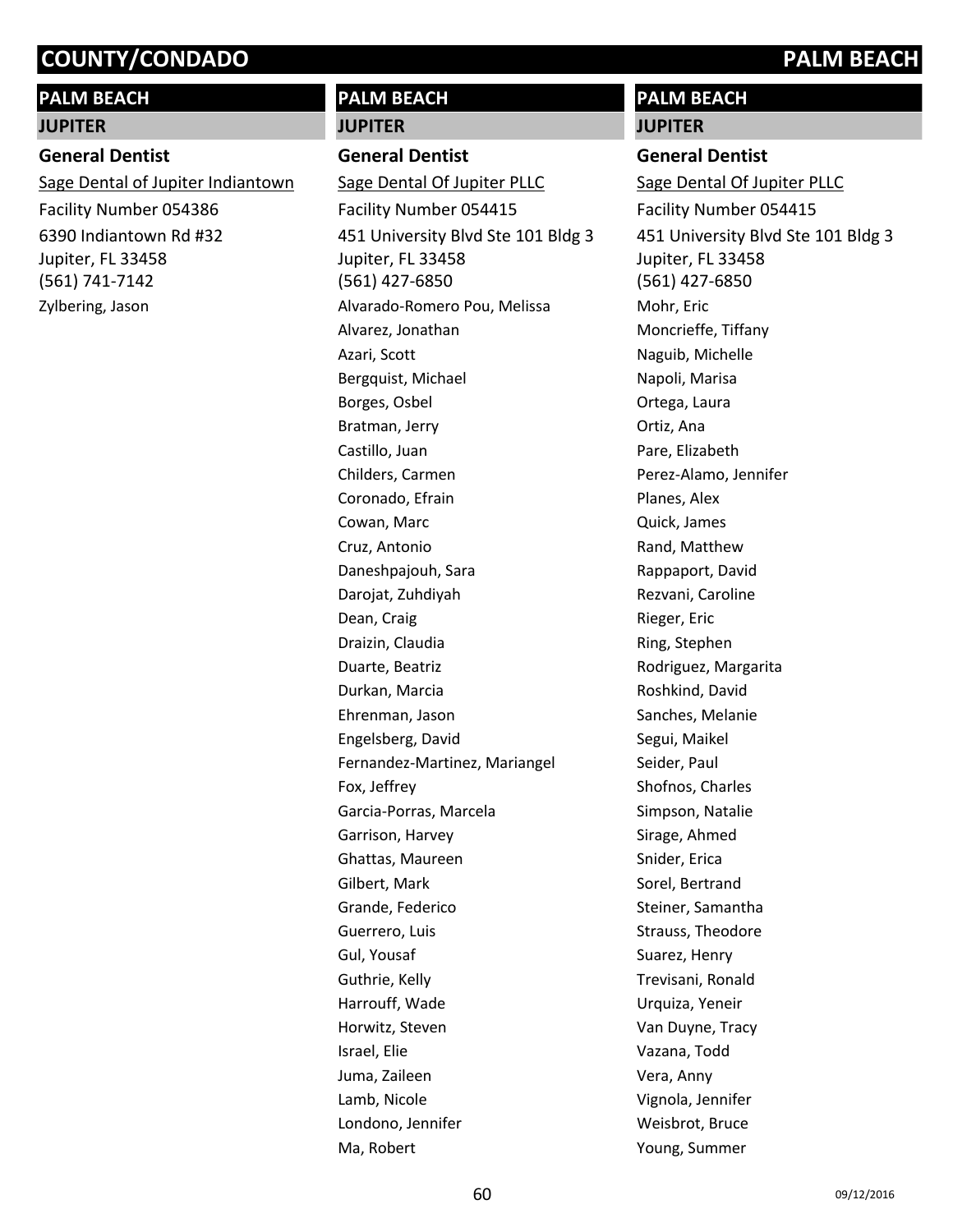# **PALM BEACH**

# **JUPITER**

# **General Dentist**

451 University Blvd Ste 101 Bldg 3 Jupiter, FL 33458 (561) 427-6850 Sage Dental Of Jupiter PLLC Facility Number 054415 Yu, Cynthia Ziegler, Neal Zylbering, Jason

# **LAKE WORTH**

# **General Dentist**

5700 Lake Worth Rd Ste 102 Lake Worth, FL 33463 (561) 965-1254 Anitha Reddy DMD Pa Facility Number 032399 Reddy, Anitha

4481 Lake Worth Rd Ste B Lake Worth, FL 33461 (561) 331-3013 Big Smile Dentistry Facility Number 053858 Akel, Rasmi Cortes, Astrid

# **PALM BEACH**

# **LAKE WORTH General Dentist**

1922 Lake Worth Rd Lake Worth, FL 33461 (561) 547-5597 Sage Dental Lake Worth PA Facility Number 054422 Alvarado-Romero Pou, Melissa Alvarez, Jonathan Azari, Scott Bergquist, Michael Bratman, Jerry Castillo, Juan Childers, Carmen Coronado, Efrain Cowan, Marc Cruz, Antonio Daneshpajouh, Sara Darojat, Zuhdiyah Dean, Craig Draizin, Claudia Driscoll, Allison Duarte, Beatriz Durkan, Marcia Ehrenman, Jason Engelsberg, David Fernandez-Martinez, Mariangel Fox, Jeffrey Garrison, Harvey Ghattas, Maureen Gilbert, Mark Grande, Federico Green, Beverly Guerrero, Luis Gul, Yousaf Guthrie, Kelly Harrouff, Wade Horwitz, Steven Israel, Elie Juma, Zaileen Londono, Jennifer Ma, Robert Mohr, Eric

# **PALM BEACH LAKE WORTH**

# **General Dentist**

1922 Lake Worth Rd Lake Worth, FL 33461 (561) 547-5597 Sage Dental Lake Worth PA Facility Number 054422 Moncrieffe, Tiffany Naguib, Michelle Napoli, Marisa Ortega, Laura Ortiz, Ana Perez-Alamo, Jennifer Planes, Alex Quick, James Rand, Matthew Rezvani, Caroline Rieger, Eric Ring, Stephen Rodriguez, Margarita Roshkind, David Sanches, Melanie Segui, Maikel Seider, Paul Shofnos, Charles Simpson, Natalie Snider, Erica Steiner, Samantha Strauss, Theodore Suarez, Henry Urquiza, Yeneir Van Duyne, Tracy Vazana, Todd Vera, Anny Vignola, Jennifer Weisbrot, Bruce Young, Summer Yu, Cynthia Ziegler, Neal Zylbering, Jason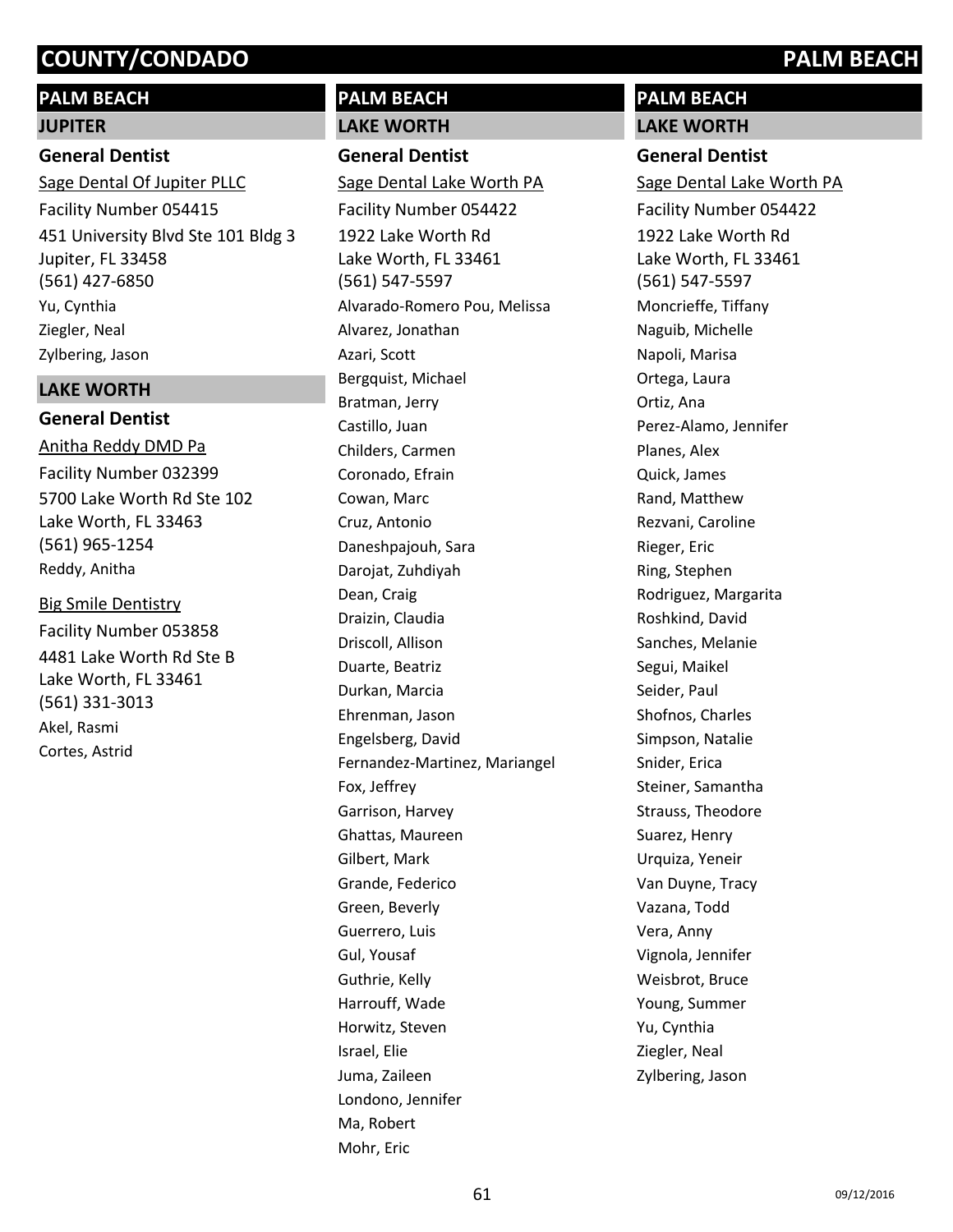# **PALM BEACH LAKE WORTH**

# **General Dentist**

6626 Hypoluxo Rd # A1 Lake Worth, FL 33467 (561) 433-9600 Sage Dental of Boynton Beach PA Facility Number 054419 Alvarado-Romero Pou, Melissa Alvarez, Jonathan Azari, Scott Bergquist, Michael Bratman, Jerry Buitrago, Renan Castillo, Juan Childers, Carmen Coronado, Efrain Correia, Philip Cowan, Marc Cruz, Antonio Daneshpajouh, Sara Darojat, Zuhdiyah Dean, Craig Draizin, Claudia Driscoll, Allison Duarte, Beatriz Durkan, Marcia Engelsberg, David Fernandez-Martinez, Mariangel Fox, Jeffrey Garcia-Porras, Marcela Garrison, Harvey Ghandour, Dima Ghattas, Maureen Gilbert, Mark Grande, Federico Guerrero, Luis Gul, Yousaf Guthrie, Kelly Harrouff, Wade Horwitz, Steven Israel, Elie Juma, Zaileen Londono, Jennifer

# **PALM BEACH**

# **LAKE WORTH**

**General Dentist**

Sage Dental of Boynton Beach PA

6626 Hypoluxo Rd # A1 Lake Worth, FL 33467 (561) 433-9600 Facility Number 054419 Ma, Robert Mohr, Eric Moncrieffe, Tiffany Naguib, Michelle Napoli, Marisa Ortega, Laura Ortiz, Ana Pare, Elizabeth Perez-Alamo, Jennifer Planes, Alex Quick, James Rand, Matthew Rappaport, David Rezvani, Caroline Rieger, Eric Ring, Stephen Rodriguez, Margarita Roshkind, David Sanches, Melanie Segui, Maikel Seider, Paul Shofnos, Charles Simpson, Natalie Sirage, Ahmed Snider, Erica Steiner, Samantha Strauss, Theodore Suarez, Henry Urquiza, Yeneir Van Duyne, Tracy Vazana, Todd

# **PALM BEACH LAKE WORTH**

# **General Dentist**

6626 Hypoluxo Rd # A1 Lake Worth, FL 33467 (561) 433-9600 Sage Dental of Boynton Beach PA Facility Number 054419 Zylbering, Jason

#### Soma Smiles Inc

3580 Lake Worth Rd Lake Worth, FL 33461 (561) 425-5090 Facility Number 056352 Akel, Rasmi Rodriguez, Narda

# **PALM BEACH GARDENS**

## **General Dentist**

11682B US Highway 1 Ste 60 Palm Beach Gardens, FL 33408 (561) 624-2047 Dental Health Group Facility Number 945601 Brody, Robert Coyne, James Eftekhari, Samin Gul, Yousaf Jackson, David Luba, Kevin Meinbach, Kenneth Shoer, Nathalie Smith, Shannon

## Dr Florian Braich DDS Pa

9123 N Military Trl Ste 200 Palm Beach Gardens, FL 33410 (561) 627-2399 Facility Number 024866 Braich, Florian

Vera, Anny

Weishoff, Robert Young, Summer Yu, Cynthia Ziegler, Neal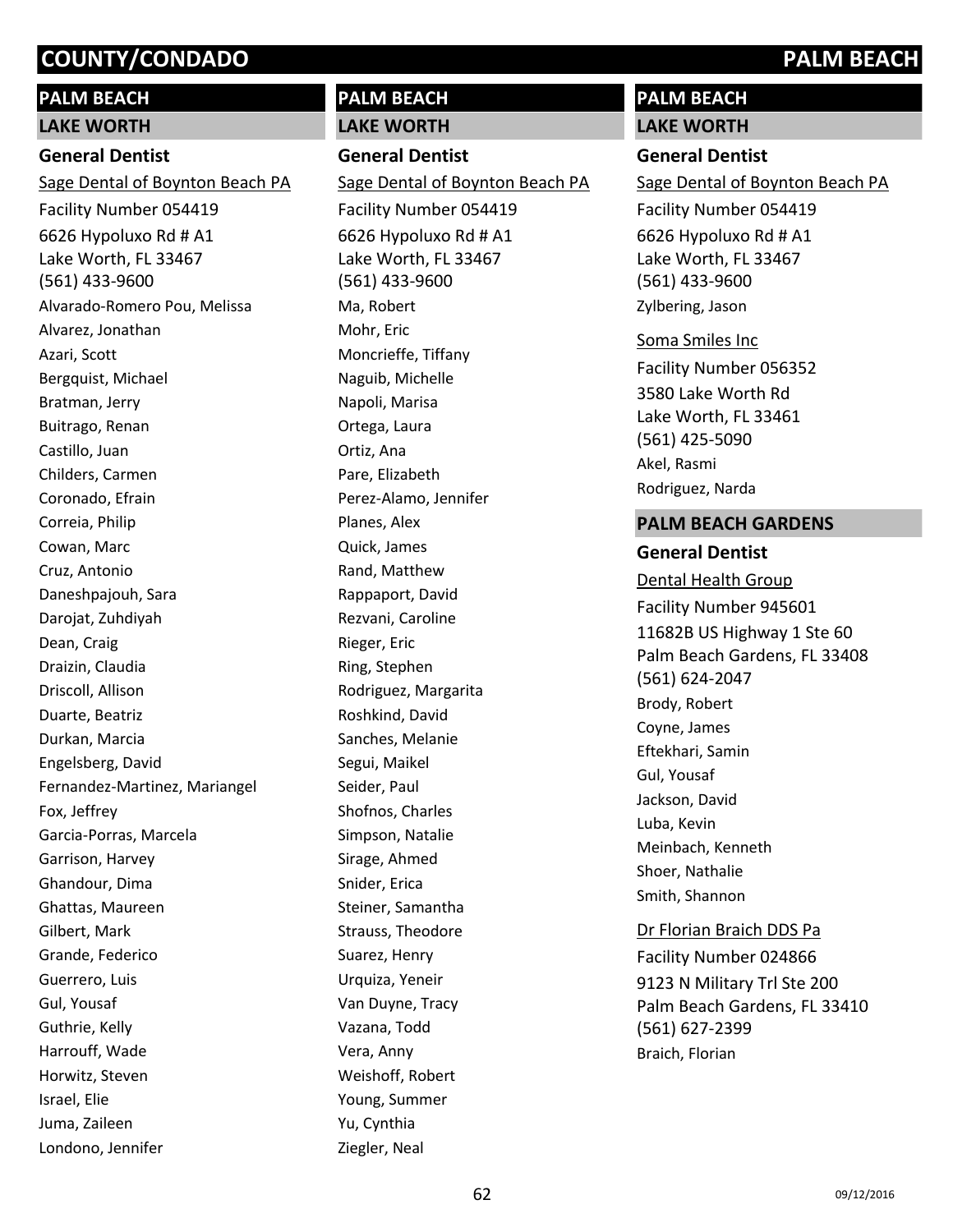## **PALM BEACH**

#### **PALM BEACH GARDENS**

## **General Dentist**

11601 Kew Gardens Ave Ste 107 Palm Beach Gardens, FL 33410 (561) 656-5250 J Fernando Alvarez DDS Facility Number 047340 Alvarez, Jose

## KA Dental Group PA

9810 Highway A1A Alt Ste 106 Palm Beach Gardens, FL 33410 (561) 624-7988 Facility Number 054338 Patel, Krunal

# **RIVIERA BEACH**

## **General Dentist**

51 Blue Heron Blvd E Riviera Beach, FL 33404 (561) 842-8911 Edward L Peters Facility Number 971501 Peters, Edward

## Edward Peters DDS

51 Blue Heron Blvd Riviera Beach, FL 33404 (561) 842-8911 Facility Number 971501 Peters, Edward

# **ROYAL PALM BEACH**

## **General Dentist**

11440 Okeechobee Blvd Ste 106 Royal Palm Beach, FL 33411 (561) 333-3556 Dent-All Facility Number 976901 Abdo, Omar Garcia Avalo, Jennifer Habashi, Sara Heifferman, Mark Spearing, Rory

# **PALM BEACH ROYAL PALM BEACH**

# **General Dentist**

123 S State Road 7 #205 Royal Palm Beach, FL 33414 (561) 204-3337 Dentaras Inc Facility Number 011397 Taras, Michael

## FL Dental PA

440 S State Road 7 Royal Palm Beach, FL 33414 (561) 753-6963 Facility Number 049318 Abraham, Michael Bacha, Elizabeth Bentsi-Enchill, Flora Dickinson, Scott Dominguez, Cristina Griffee, Justin Hirsowitz, Ryan Latham, Christopher San Juan Jr, Fernando Stefanczyk, Barbara Umoren, Anne-Marie

## KA Dental Group RPB PA

1112 Royal Palm Beach Blvd Royal Palm Beach, FL 33411 (561) 795-1404 Facility Number 054195 Patel, Krunal

# **TEQUESTA**

# **General Dentist**

542 N US Highway 1 Tequesta, FL 33469 (561) 745-1174 Lighthouse Dental Of South Flori Facility Number 032504 Dicrescento, Donna Moini, Mahkameh Scalercio, John Snider, Erica

# **PALM BEACH WELLINGTON**

# **General Dentist**

12012 South Shore Blvd Ste 211 Wellington, FL 33414 (561) 721-9777 A Center For Dental Excellence P Facility Number 036270 Gorbatov, Dmitry

## Anthony J Apicella

1037 S State Road 7 Ste 211 Wellington, FL 33414 (561) 839-1802 Facility Number emier Apicella, Anthony Zacharewicz, Shane

## Dental Center Of Forest Hills Pa

3027 Forest Hill Blvd #A-3 Wellington, FL 33406 (561) 433-4330 Facility Number 922601 Golden, Joshua Hogan, Helena McCosh, Fernanda Patel, Nishul Pecora, Jefferson Rezaie, Azadeh Vento, Yosvany

2945 N Australian Ave Wellington, FL 33407 (561) 844-0033 Florida Dental & Denture Facility Number 010331 Semeah, Yves

## Florida Dental & Denture Ctr Ii

2596 Forest Hill Blvd Wellington, FL 33406 (561) 433-1818 Facility Number 000187 Semeah, Yves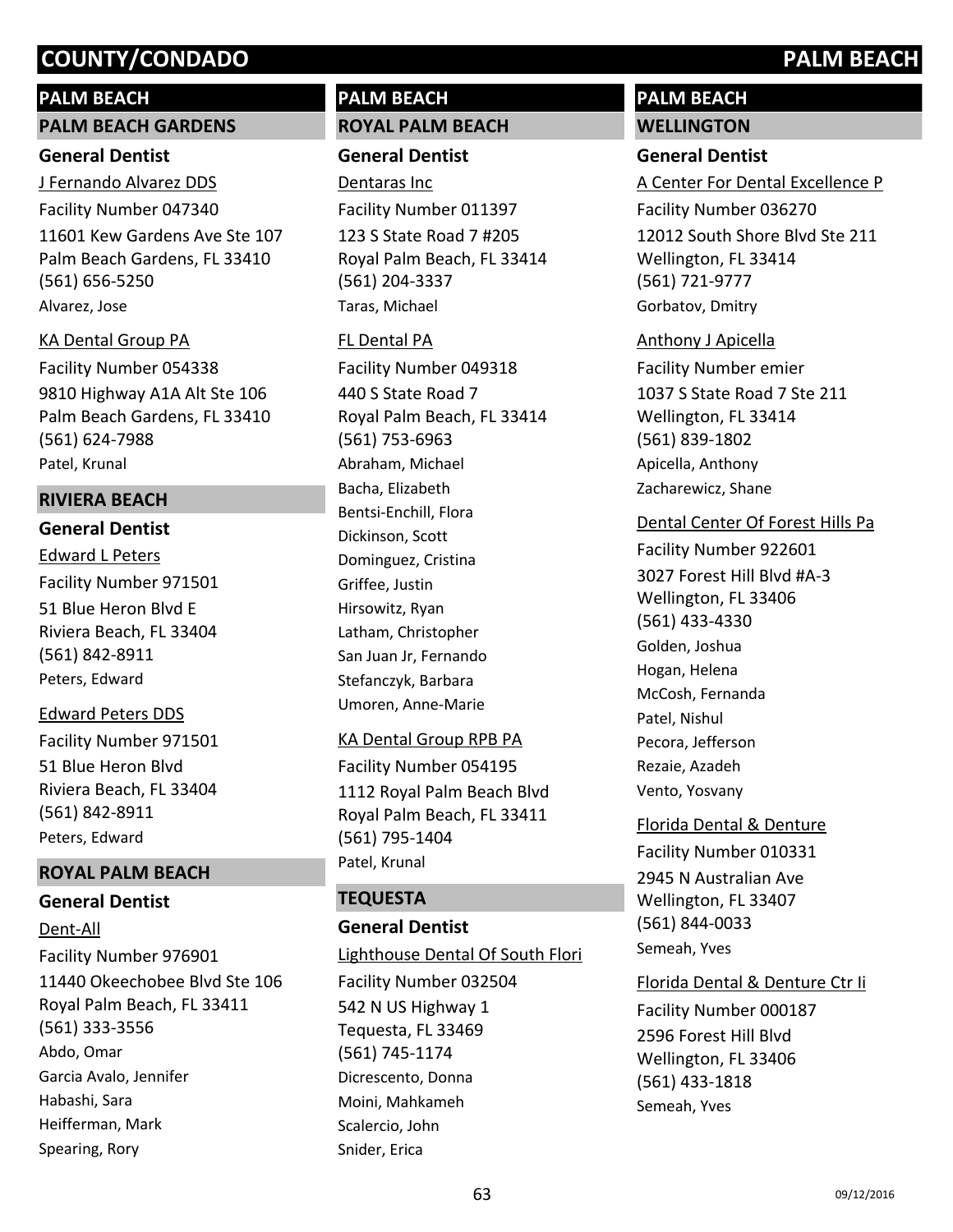# **PALM BEACH WELLINGTON**

### **General Dentist**

1800 Forest Hill Blvd Wellington, FL 33406 (561) 439-7400 Juana M Geldres DDS Pa Facility Number 014039 Geldres, Juana

# **PALM BEACH**

# **WELLINGTON**

**General Dentist** 13889 Wellington Trce Ste A5 Wellington, FL 33414 (561) 795-8900 Sage Dental Of Wellington PA Facility Number 054412 Alvarado-Romero Pou, Melissa Alvarez, Jonathan Azari, Scott Bergquist, Michael Bockian, Joshua Bratman, Jerry Castillo, Juan Childers, Carmen Coronado, Efrain Cowan, Marc Cruz, Antonio Daneshpajouh, Sara Darojat, Zuhdiyah Dean, Craig Draizin, Claudia Driscoll, Allison Duarte, Beatriz Durkan, Marcia Engelsberg, David Fernandez-Martinez, Mariangel Fox, Jeffrey Garcia-Porras, Marcela Garrison, Harvey Ghattas, Maureen Gilbert, Mark Grande, Federico Guerrero, Luis Gul, Yousaf Guthrie, Kelly Harrouff, Wade Horwitz, Steven Israel, Elie Juma, Zaileen Lamb, Nicole Londono, Jennifer Lovetere, Thomas

# **PALM BEACH WELLINGTON**

### **General Dentist**

13889 Wellington Trce Ste A5 Wellington, FL 33414 (561) 795-8900 Sage Dental Of Wellington PA Facility Number 054412 Ma, Robert Mohr, Eric Moncrieffe, Tiffany Naguib, Michelle Napoli, Marisa Ortega, Laura Ortiz, Ana Perez-Alamo, Jennifer Planes, Alex Quick, James Rand, Matthew Rappaport, David Rezvani, Caroline Rieger, Eric Ring, Stephen Rodriguez, Margarita Roshkind, David Sanches, Melanie Segui, Maikel Seider, Paul Shofnos, Charles Simpson, Natalie Sirage, Ahmed Snider, Erica Steiner, Samantha Strauss, Theodore Suarez, Henry Urquiza, Yeneir Van Duyne, Tracy Vazana, Todd Vera, Anny Vignola, Jennifer Weisbrot, Bruce Young, Summer Yu, Cynthia Ziegler, Neal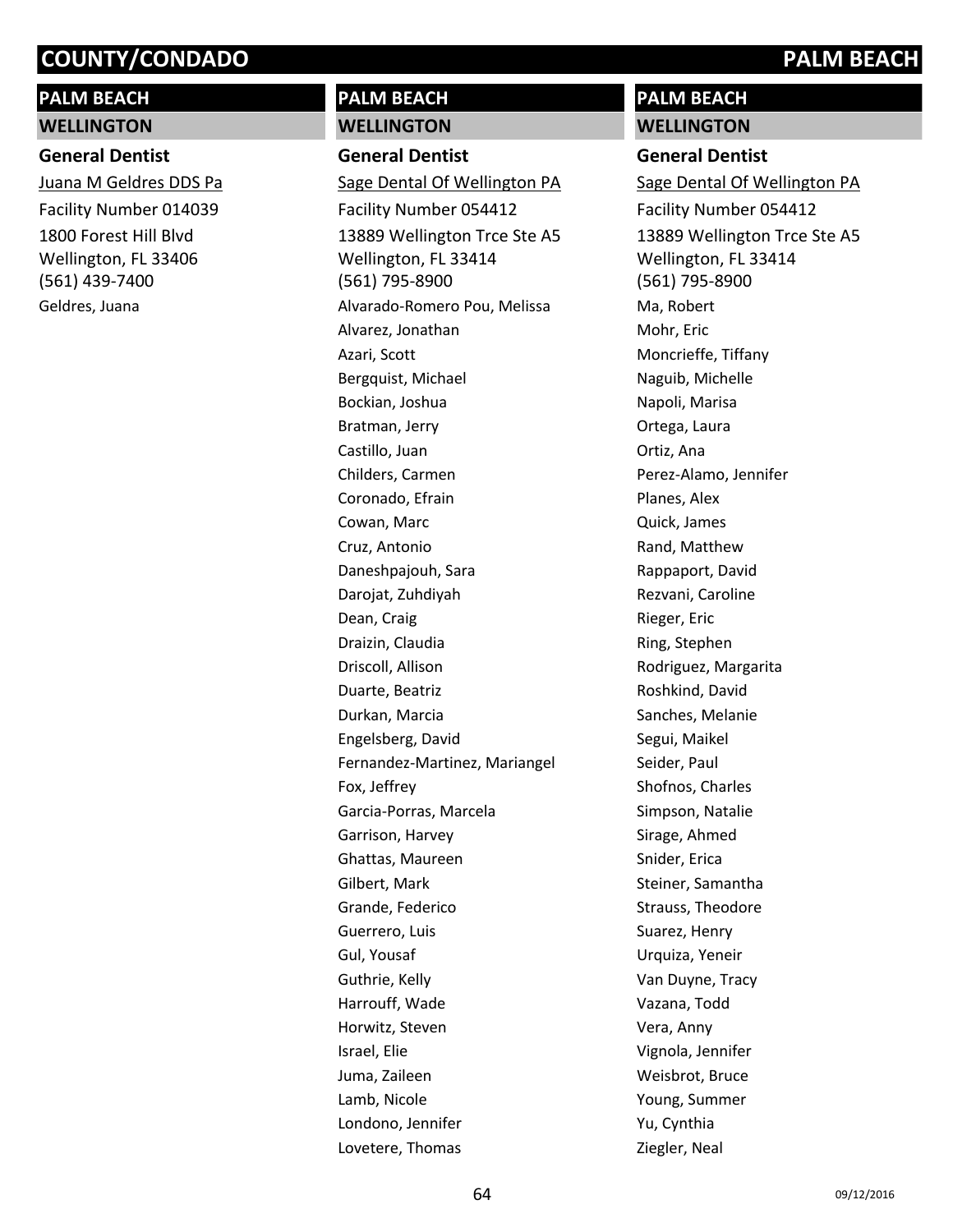# **PALM BEACH WELLINGTON**

# **General Dentist**

13889 Wellington Trce Ste A5 Wellington, FL 33414 (561) 795-8900 Sage Dental Of Wellington PA Facility Number 054412 Zylbering, Jason

# **PALM BEACH**

## **WELLINGTON**

**General Dentist**

1937 N Military Trl Ste U Wellington, FL 33409 (561) 683-7699 Sage Dental of West Palm Beach Military Trail, PA Facility Number 054416 Alvarado-Romero Pou, Melissa Alvarez, Jonathan Azari, Scott Bergquist, Michael Bockian, Joshua Bratman, Jerry Castillo, Juan Childers, Carmen Coronado, Efrain Cowan, Marc Cruz, Antonio Daneshpajouh, Sara Darojat, Zuhdiyah Dean, Craig Draizin, Claudia Driscoll, Allison Duarte, Beatriz Durkan, Marcia Engelsberg, David Fernandez-Martinez, Mariangel Fox, Jeffrey Garcia-Porras, Marcela Garrison, Harvey Ghattas, Maureen Gilbert, Mark Grande, Federico Guerrero, Luis Gul, Yousaf Guthrie, Kelly Harrouff, Wade Horwitz, Steven Israel, Elie Juma, Zaileen Lamb, Nicole Londono, Jennifer

# **PALM BEACH WELLINGTON**

## **General Dentist**

1937 N Military Trl Ste U Wellington, FL 33409 (561) 683-7699 Sage Dental of West Palm Beach Military Trail, PA Facility Number 054416 Ma, Robert Mohr, Eric Moncrieffe, Tiffany Naguib, Michelle Napoli, Marisa Ortega, Laura Ortiz, Ana Pare, Elizabeth Perez-Alamo, Jennifer Planes, Alex Quick, James Rand, Matthew Rappaport, David Rezvani, Caroline Rieger, Eric Ring, Stephen Rodriguez, Margarita Roshkind, David Sanches, Melanie Segui, Maikel Seider, Paul Shofnos, Charles Simpson, Natalie Snider, Erica Steiner, Samantha Strauss, Theodore Suarez, Henry Urquiza, Yeneir Van Duyne, Tracy Vazana, Todd Vera, Anny Vignola, Jennifer Weisbrot, Bruce Young, Summer Yu, Cynthia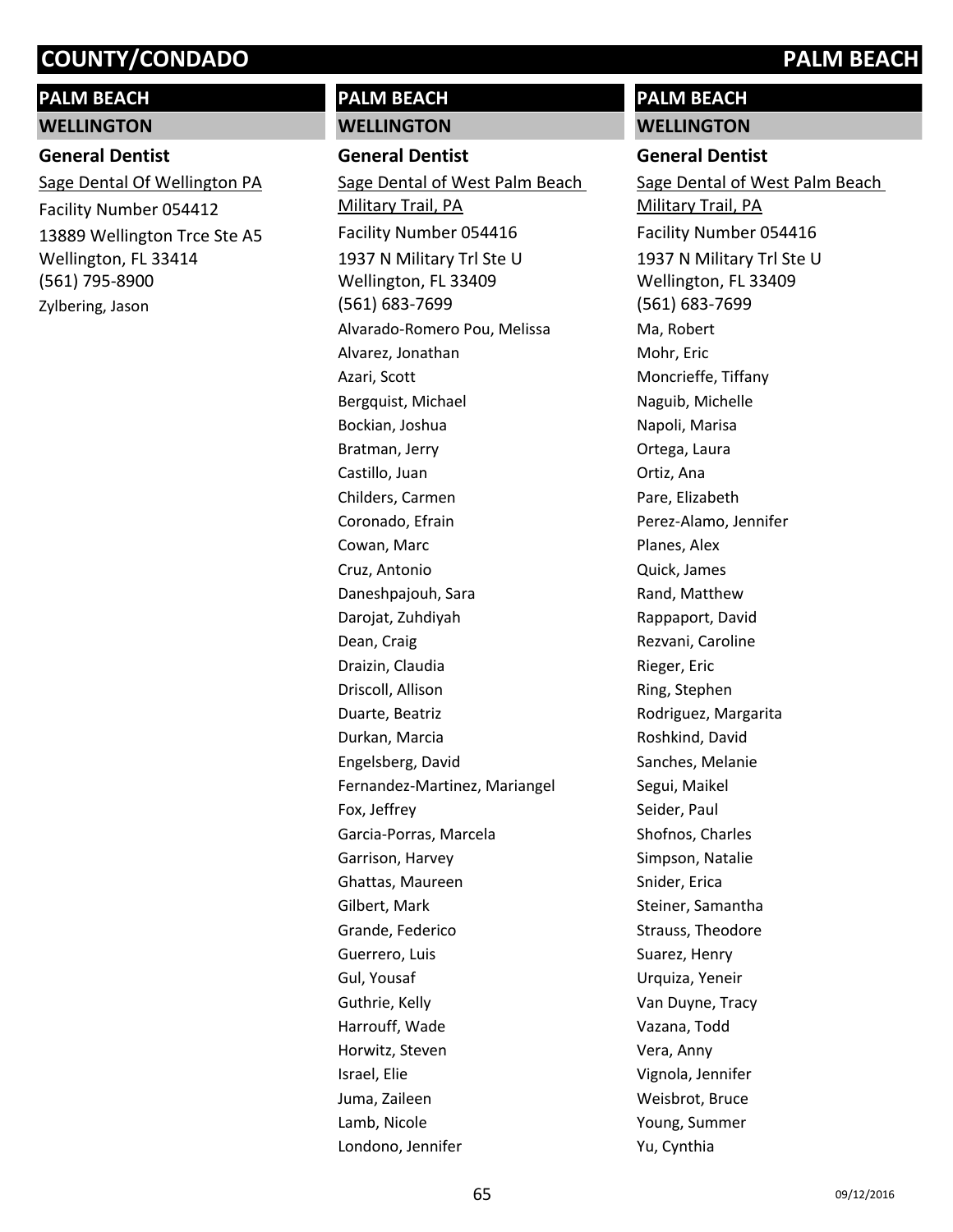# **PALM BEACH WELLINGTON**

# **General Dentist**

1937 N Military Trl Ste U Wellington, FL 33409 (561) 683-7699 Sage Dental of West Palm Beach Military Trail, PA Facility Number 054416 Ziegler, Neal Zylbering, Jason

# 2247 Palm Beach Lakes Blvd Ste 104104 Wellington, FL 33409 (561) 684-2282 Shapiro Family Dentistry Facility Number 024892 Shapiro, Dari

Shapiro, Seth 3319 State Road 7 Ste 201 Wellington, FL 33449 (561) 557-2542 Smile Creation Dental Facility Number 055284 Vo, Danny

# Vincent Faso DDS

1035 S State Road 7 Ste 210 Wellington, FL 33414 (561) 792-8384 Facility Number 016240 Faso, Vincent

# **PALM BEACH WEST PALM BEACH**

**General Dentist** 4288 Okeechobee Blvd West Palm Beach, FL 33409 (561) 683-6247 Cross County Mall Dental Pa Facility Number 021299 Bradley, Alijah Di Re, Anthony Fornos, Jorge Fraga, Daynet Gonzalez, Kelly Gonzalez, Yanela Gorfien, Joseph Green, George Guilarte, Rhona Guthrie, Kelly Hayate, Jessica Henry, Carlianette Kalai, Ronen Kiani, Kamran Kopynets, Viktor Krasnov, Rostislav Kunstmann, Vivian Lago-Sanchez, Idelbis Licina, Zeljka Manzur, Kasim Nelson, John Pinto, Yenile Quevedo, Fernando Saltz, Jamie Uzunova-Dimova, Kalina Valdman, Vadim Zand, Maximus

1497 Forest Hill Blvd Ste D West Palm Beach, FL 33406 (561) 964-4699 Gentle Dental Group of West Palm Beach Forest Hill Facility Number 003444 Azari, Scott Rand, Matthew

# **PALM BEACH**

**WEST PALM BEACH**

# **General Dentist**

2260 Palm Bch Lk Blvd #201 West Palm Beach, FL 33409 (561) 683-5525 Group Dental Of The Palm Beaches Facility Number 970601 Brown, John Core, Enrico

## Marianna Zadov Pa

4700 N Congress Ave West Palm Beach, FL 33407 (561) 666-9691 Facility Number 046891 Krykhtin, Pavel Zadov, Marianna

## Paul R Donatelli DMD Pa

1441 Forest Hill Blvd #300 West Palm Beach, FL 33406 (561) 586-7502 Facility Number 048838 Donatelli, Paul

## Perfect Dental INC

1217 S Military Trl Ste C West Palm Beach, FL 33415 (561) 642-6309 Facility Number 056903 Askowitz, Ronald Morales, Alexis Vallderuten-Castano, Alma

## Premiere Dental Care PC

600 S Dixie Hwy Ste 105 West Palm Beach, FL 33401 (561) 820-8898 Facility Number 036789 Elperin, Alexei Hui, Tin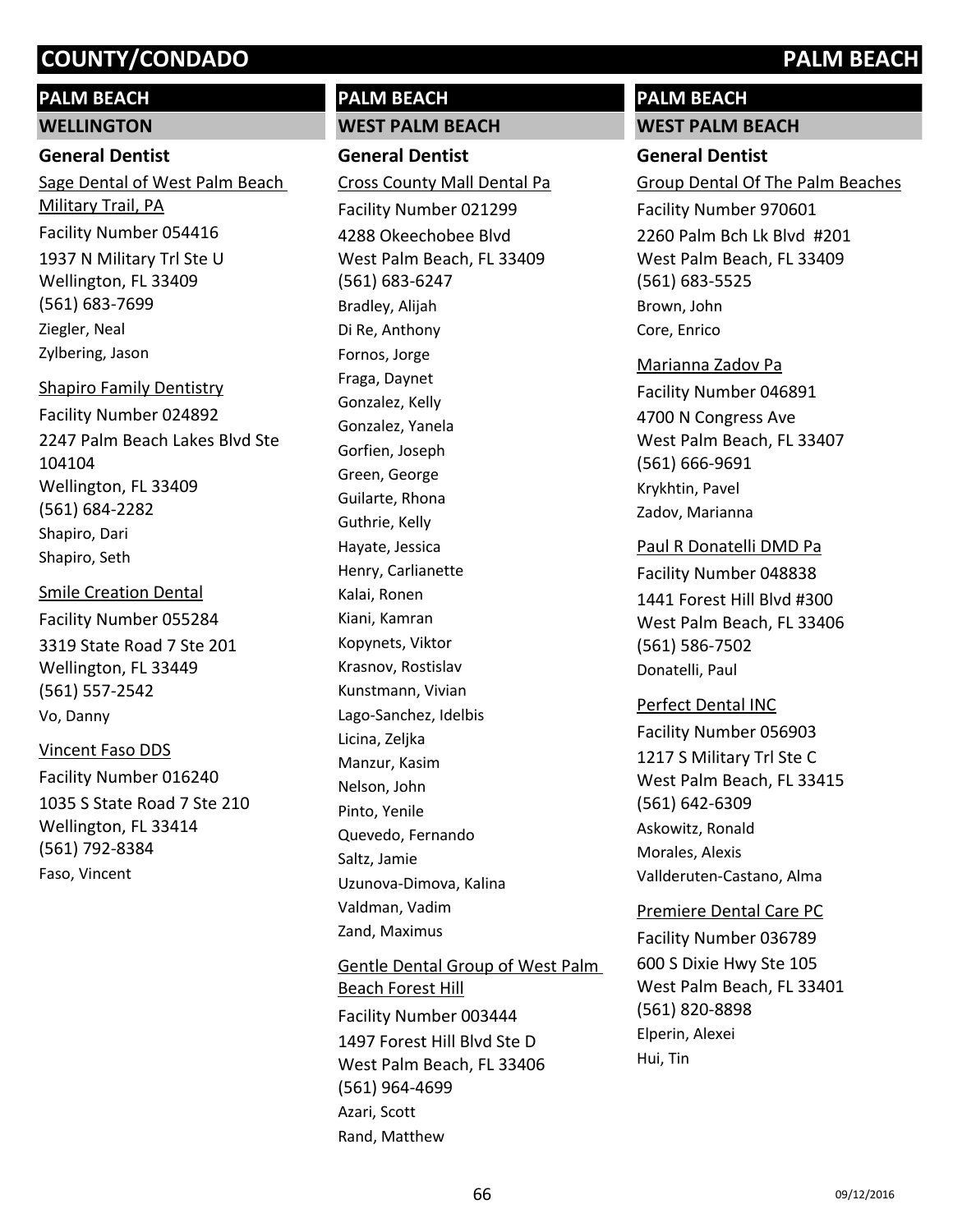# **PALM BEACH**

**WEST PALM BEACH**

# **General Dentist**

1535 Prosperity Farms Rd West Palm Beach, FL 33403 (561) 848-0987 Prosperity Dental Group Facility Number OSPERI Royzman, Anna

# **PALM BEACH WEST PALM BEACH**

**General Dentist** 137 S State Rd Ste 301 West Palm Beach, FL 33414 (461) 202-6880 Sage Dental of Royal Palm Beach PLLC Facility Number 054393 Alvarado-Romero Pou, Melissa Alvarez, Jonathan Azari, Scott Bergquist, Michael Bratman, Jerry Castillo, Juan Childers, Carmen Coronado, Efrain Cowan, Marc Cruz, Antonio Daneshpajouh, Sara Darojat, Zuhdiyah Dean, Craig Draizin, Claudia Driscoll, Allison Duarte, Beatriz Durkan, Marcia Engelsberg, David Fernandez-Martinez, Mariangel Fox, Jeffrey Garcia-Porras, Marcela Garrison, Harvey Ghattas, Maureen Gilbert, Mark Grande, Federico Guerrero, Luis Gul, Yousaf Guthrie, Kelly Harrouff, Wade Horwitz, Steven Israel, Elie Juma, Zaileen Lamb, Nicole Londono, Jennifer Ma, Robert

# **PALM BEACH**

**WEST PALM BEACH**

## **General Dentist**

137 S State Rd Ste 301 West Palm Beach, FL 33414 (461) 202-6880 Sage Dental of Royal Palm Beach PLLC Facility Number 054393 Mohr, Eric Moncrieffe, Tiffany Naguib, Michelle Napoli, Marisa Newton, Emily Ortega, Laura Ortiz, Ana Pare, Elizabeth Perez-Alamo, Jennifer Planes, Alex Quick, James Rand, Matthew Rappaport, David Rezvani, Caroline Rieger, Eric Ring, Stephen Rodriguez, Margarita Roshkind, David Segui, Maikel Seider, Paul Shofnos, Charles Simpson, Natalie Sirage, Ahmed Snider, Erica Sorel, Bertrand Steiner, Samantha Strauss, Theodore Suarez, Henry Urquiza, Yeneir Van Duyne, Tracy Vazana, Todd Weisbrot, Bruce Young, Summer Yu, Cynthia Ziegler, Neal